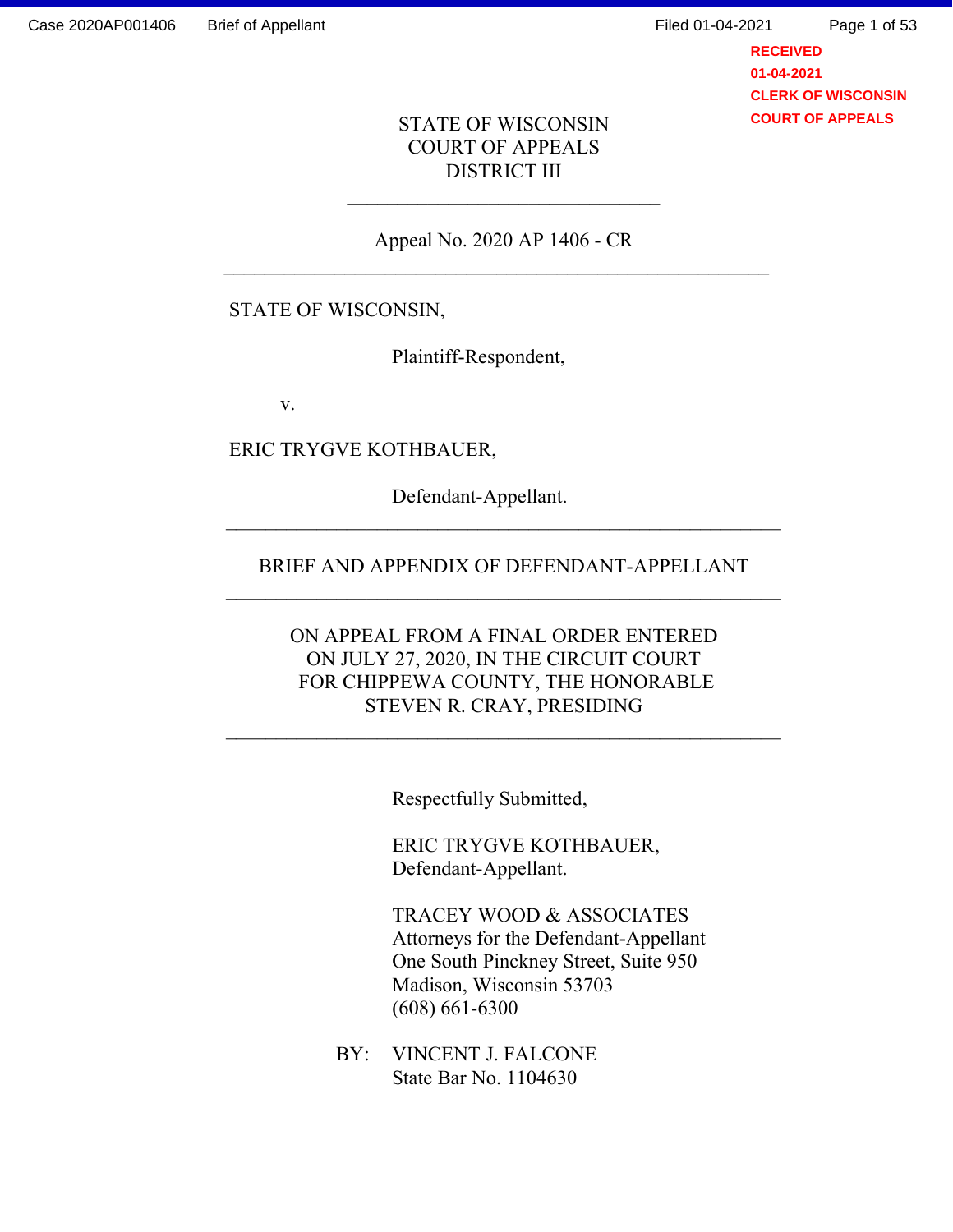## TABLE OF CONTENTS

|                                                                                                                                                                                                                    | PAGE |
|--------------------------------------------------------------------------------------------------------------------------------------------------------------------------------------------------------------------|------|
| Table of Authorities                                                                                                                                                                                               | 4    |
| Statement of the Issues                                                                                                                                                                                            | 5    |
| <b>Statement on Publication</b>                                                                                                                                                                                    | 6    |
| <b>Statement on Oral Argument</b>                                                                                                                                                                                  | 6    |
| <b>Statement of Case and Facts</b>                                                                                                                                                                                 | 7    |
| <u>Argument</u>                                                                                                                                                                                                    | 19   |
| I.<br><b>TRIAL COUNSEL WAS INEFFECTIVE FOR</b><br><b>FAILING</b><br>TO T<br><b>FILE</b><br><b>SUPPRESSION</b><br><b>MOTIONS THAT WOULD HAVE CHANGED</b><br>THE OUTCOME OF MR. KOTHBAUER'S<br>CASE.                 | 19   |
| <b>A. Standard of Review</b>                                                                                                                                                                                       | 19   |
| <b>B.</b> Governing Law                                                                                                                                                                                            | 19   |
| C. Trial Counsel was Ineffective for Failing<br>to Seek to Suppress Evidence Derived<br>from Mr. Kothbauer's Unlawful Seizure.                                                                                     | 23   |
| D. Trial Counsel Failed to Seek to Suppress<br>the Results of the Field Sobriety Tests<br>Based upon Mr. Kothbauer's Physical<br>Ailments and Officer Checkalski's<br><b>Improper Administration of the Tests.</b> | 28   |
| TRIAL COUNSEL'S FAILURE TO BRING<br>П.<br><b>FORTH EVIDENCE OF THE L3 DASH CAM</b><br>OF<br>MR.<br><b>KOTHBAUER'S</b><br><b>FOOTAGE</b><br>ARREST DURING HIS TRIAL UNDULY<br>PREJUDICED MR. KOTHBAUER<br><b>AT</b> |      |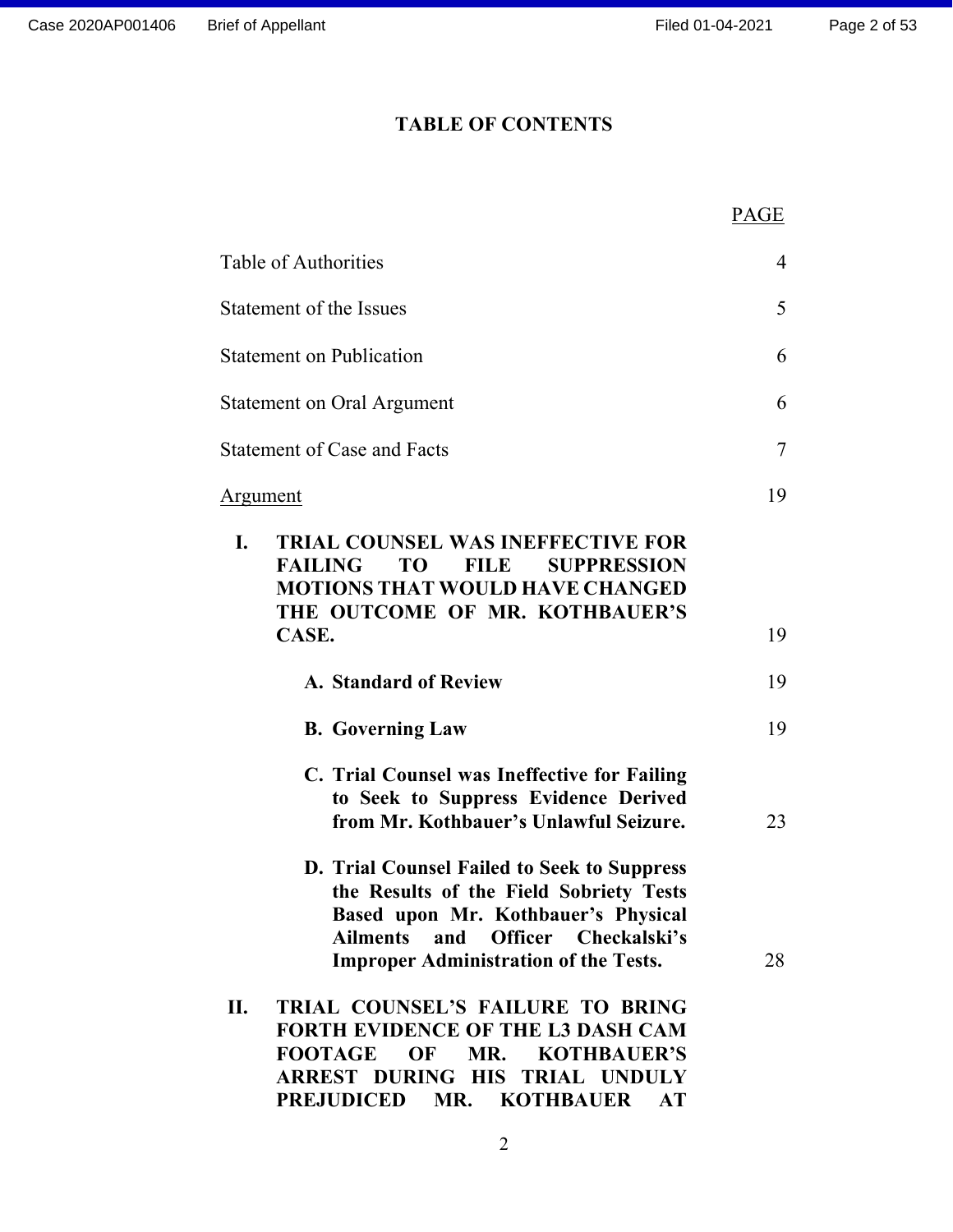TRIAL.

| <b>TRIAL COUNSEL WAS INEFFECTIVE FOR</b><br>Ш.<br>NOT PRESENTING MR. KOTHBAUER'S<br><b>MEDICAL RECORDS, OR SECURING AN</b><br><b>EXPERT, IN ORDER TO BRING FORTH</b><br>EVIDENCE OF MR. KOTHBAUER'S<br><b>DISABILITIES.</b> | 35 |
|-----------------------------------------------------------------------------------------------------------------------------------------------------------------------------------------------------------------------------|----|
| IV. THE CIRCUIT COURT ERRED IN DENYING<br>MR. KOTHBAUER AN EVIDENTIARY<br><b>HEARING.</b>                                                                                                                                   | 39 |
| Conclusion                                                                                                                                                                                                                  | 49 |
| Certifications                                                                                                                                                                                                              | 50 |
| Appendix                                                                                                                                                                                                                    |    |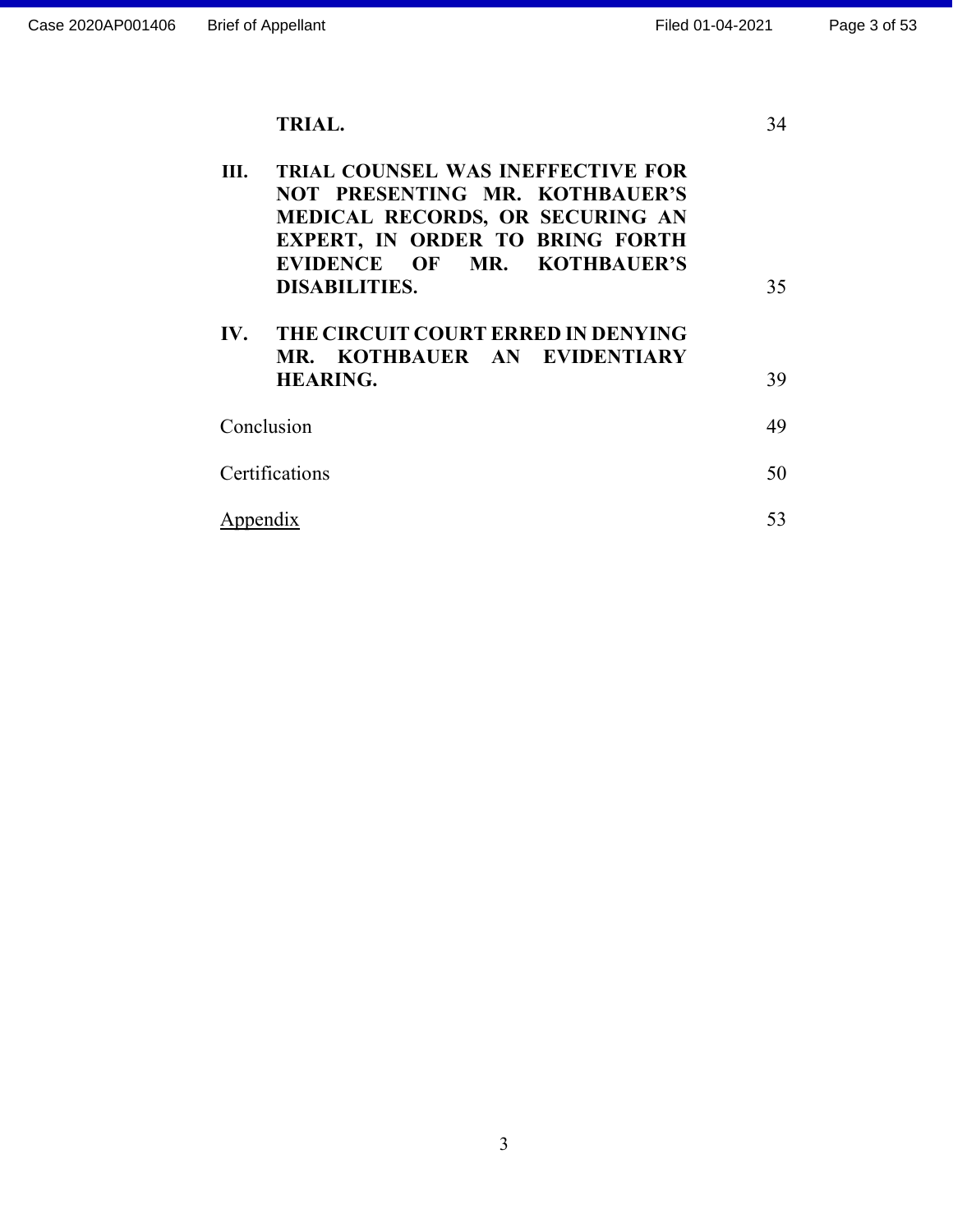## TABLE OF AUTHORITIES

## **Cases**

| Cty. of Jefferson v. Renz, 231 Wis. 2d 293, 304, 603 N.W.2d 541 (1999) 28           |  |
|-------------------------------------------------------------------------------------|--|
|                                                                                     |  |
|                                                                                     |  |
|                                                                                     |  |
|                                                                                     |  |
|                                                                                     |  |
|                                                                                     |  |
|                                                                                     |  |
|                                                                                     |  |
|                                                                                     |  |
| State v. Champlain, 2008 WI App 5, 307 Wis. 2d 232, 744 N.W.2d 889 19               |  |
|                                                                                     |  |
| State v. Machner, 92 Wis. 2d 797, 285 N.W.2d 905 (Ct. App. 1979) 17                 |  |
| State v. Lange, 2009 WI 49, [19, 317 Wis. 2d 383, 766 N.W.2d 551 25, 28             |  |
|                                                                                     |  |
| <b>State v. McGill</b> , 2000 WI 38, 121, 234 Wis. 2d 560, 569, 609 N.W.2d 795, 801 |  |
|                                                                                     |  |
| State v. Moffett, 147 Wis. 2d 343, 433 N.W.2d 572, 576 (1989).  21, 22              |  |
|                                                                                     |  |
| <b>State v. Swanson</b> , 164 Wis. 2d 437, 448, 475 N.W.2d 148 (1991)  24, 25       |  |
|                                                                                     |  |
| <b>State v. Tabor</b> , 191 Wis. 2d 482, 488, 529 N.W.2d 915 (Ct. App. 1995) 19     |  |
| <b>State v. Thiel</b> , 264 Wis. 2d 571, 603-05, 665 N.W.2d 305 (2003) 22, 48       |  |
|                                                                                     |  |
| Strickland v. Washington, 466 U.S. 668, 685 (1984)  20, 21, 22                      |  |
|                                                                                     |  |
|                                                                                     |  |
| Wong Sun v. United States, 371 U.S. 471, 484, 83 S. Ct. 407, 416, 9 L. Ed. 2d 441   |  |
|                                                                                     |  |
| United States v. Crews, 445 U.S. 463, 470, 100 S. Ct. 1244, 1249, 63 L. Ed. 2d      |  |
|                                                                                     |  |

# **Statutes**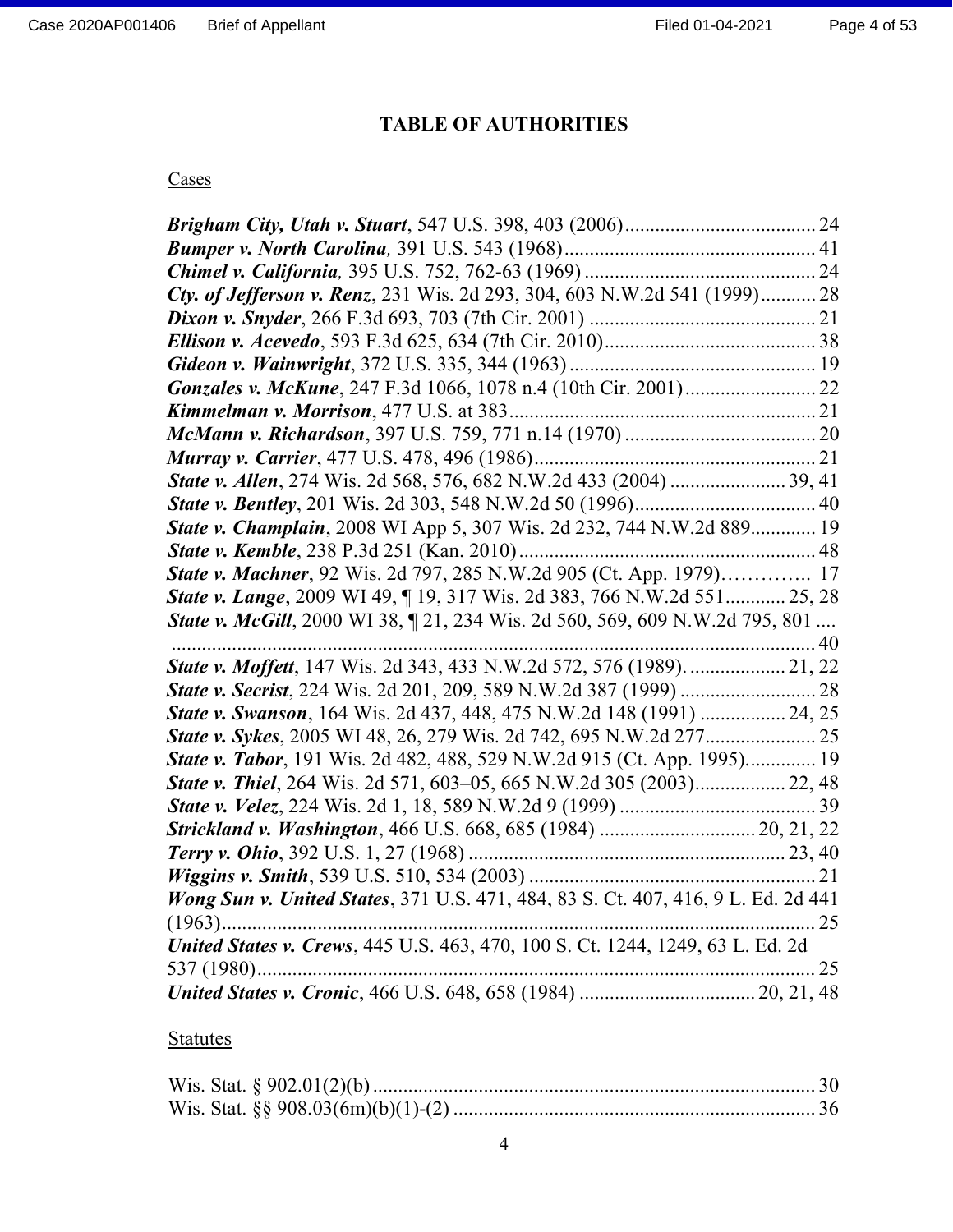## STATEMENT OF THE ISSUES

- I. WHETHER TRIAL COUNSEL'S PERFORMANCE WAS DEFICIENT AND PREJUDICED MR. KOTHBAUER?
- II. WHETHER THE CIRCUIT COURT ERRED IN ITS DECISION TO DENY MR. KOTHBAUER'S MOTION FOR POSTCONVICTION RELIEF WITHOUT AN EVIDENTIARY HEARING?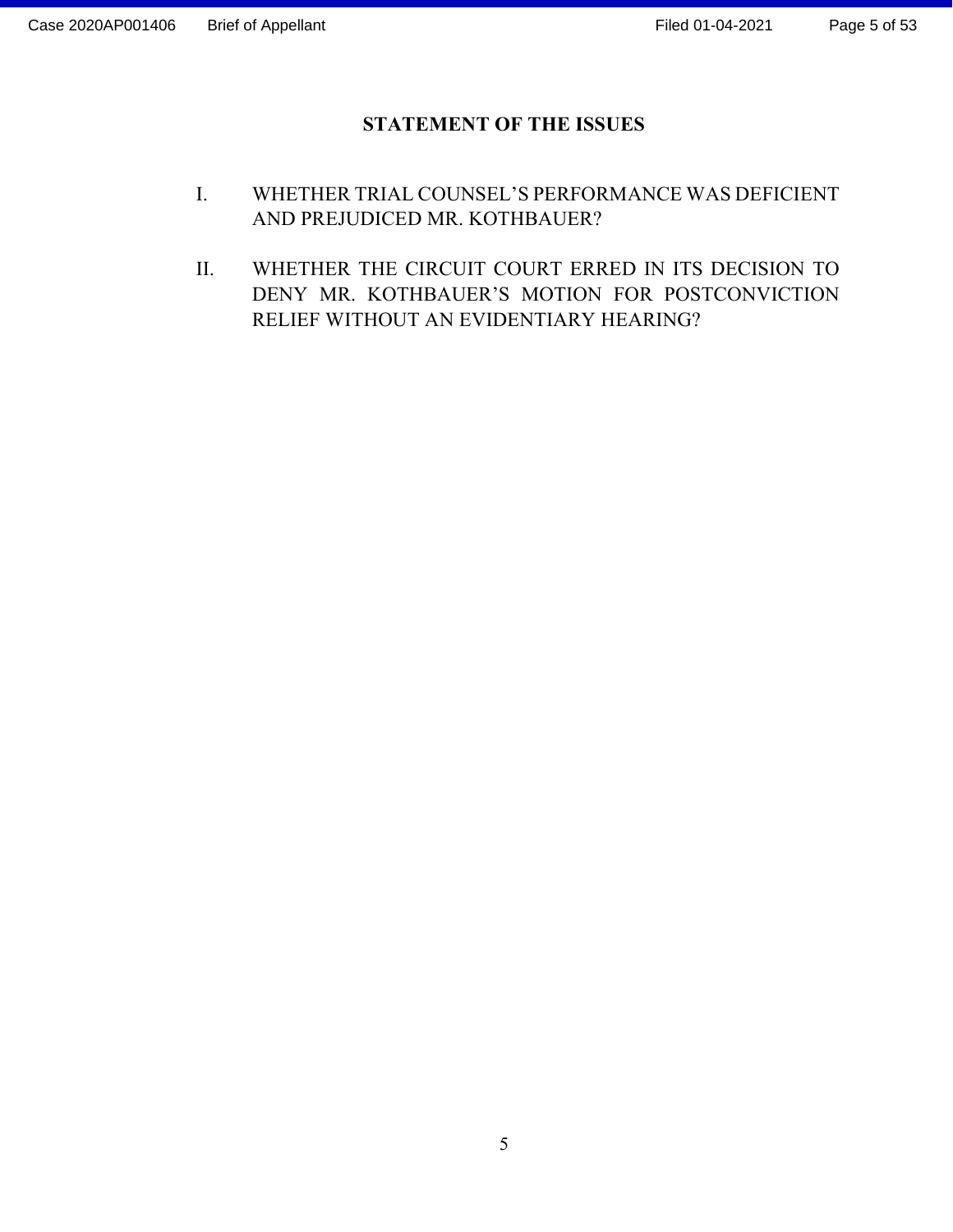## Statement on Publication

Defendant-appellant does not request publication of the opinion in this

appeal.

## Statement on Oral Argument

Oral argument would be appropriate in this case only if the Court concludes

that the briefs have not fully presented the issues being raised on appeal.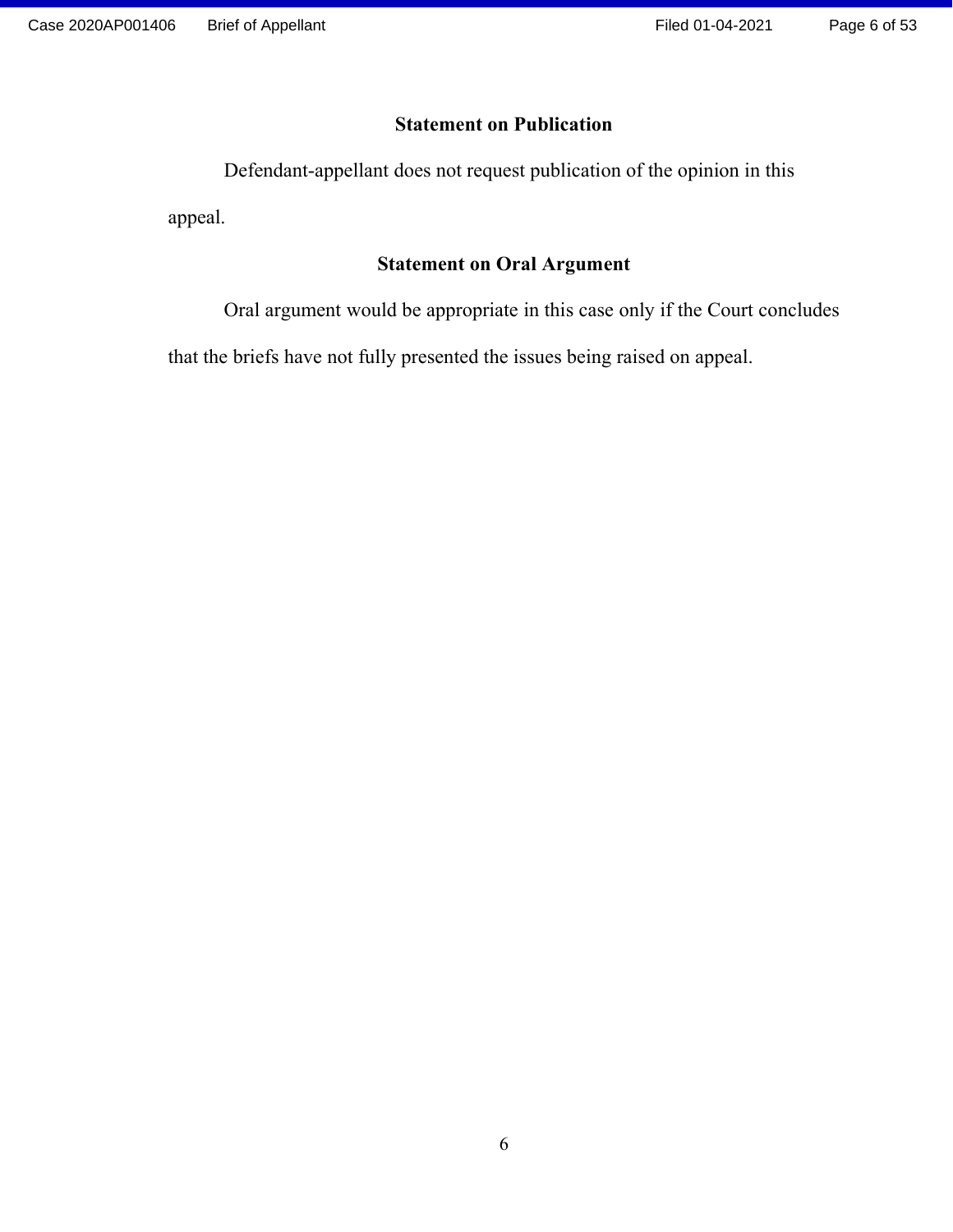#### STATEMENT OF CASE AND FACTS

On the night of March 23, 2016, at or about 2:07 a.m., Eric Trygve Kothbauer was stopped by Officer Michael Checkalski for failing to stop at a stop sign and conducting an illegal turn.<sup>1</sup> During the course of the investigation, Officer Checkalski expanded the scope of the stop into an investigation for operating while intoxicated (OWI) based upon him noting an odor of intoxicants, Mr. Kothbauer's admission to drinking, and Mr. Kothbauer's driving behavior.<sup>2</sup> After Mr. Kothbauer stepped out of the vehicle, Officer Checkalski asked Mr. Kothbauer if he could conduct a pat down search.<sup>3</sup> Mr. Kothbauer agreed.<sup>4</sup> However, Officer Checkalski did not conduct a pat down search, and instead put his hands directly into Mr. Kothbauer's pockets without first patting him down.<sup>5</sup>

Officer Checkalski then had Mr. Kothbauer perform Standardized Field Sobriety Tests (SFTS).<sup>6</sup> While administering the Walk and Turn test, Mr. Kothbauer informed Officer Checkalski that he had balance issues due to having been the victim of five roadside bombs during his service in Iraq.<sup>7</sup> Mr. Kothbauer asked for an alternative test.<sup>8</sup> Officer Checkalski told Mr. Kothbauer he could do an alternative test if he did not wish to do the Walk and Turn test.<sup>9</sup> Mr. Kothbauer

- $<sup>1</sup>$  R.2 at 4.</sup>
- $2$  Id.
- $3$  R.37.
- $4$  Id.  $<sup>5</sup>$  Id.</sup>
- 
- $6$  R.2 at 4.  $7$  Id. at 5.
- $8$  *Id.*; R.37.
- $9$  R.2 at 5.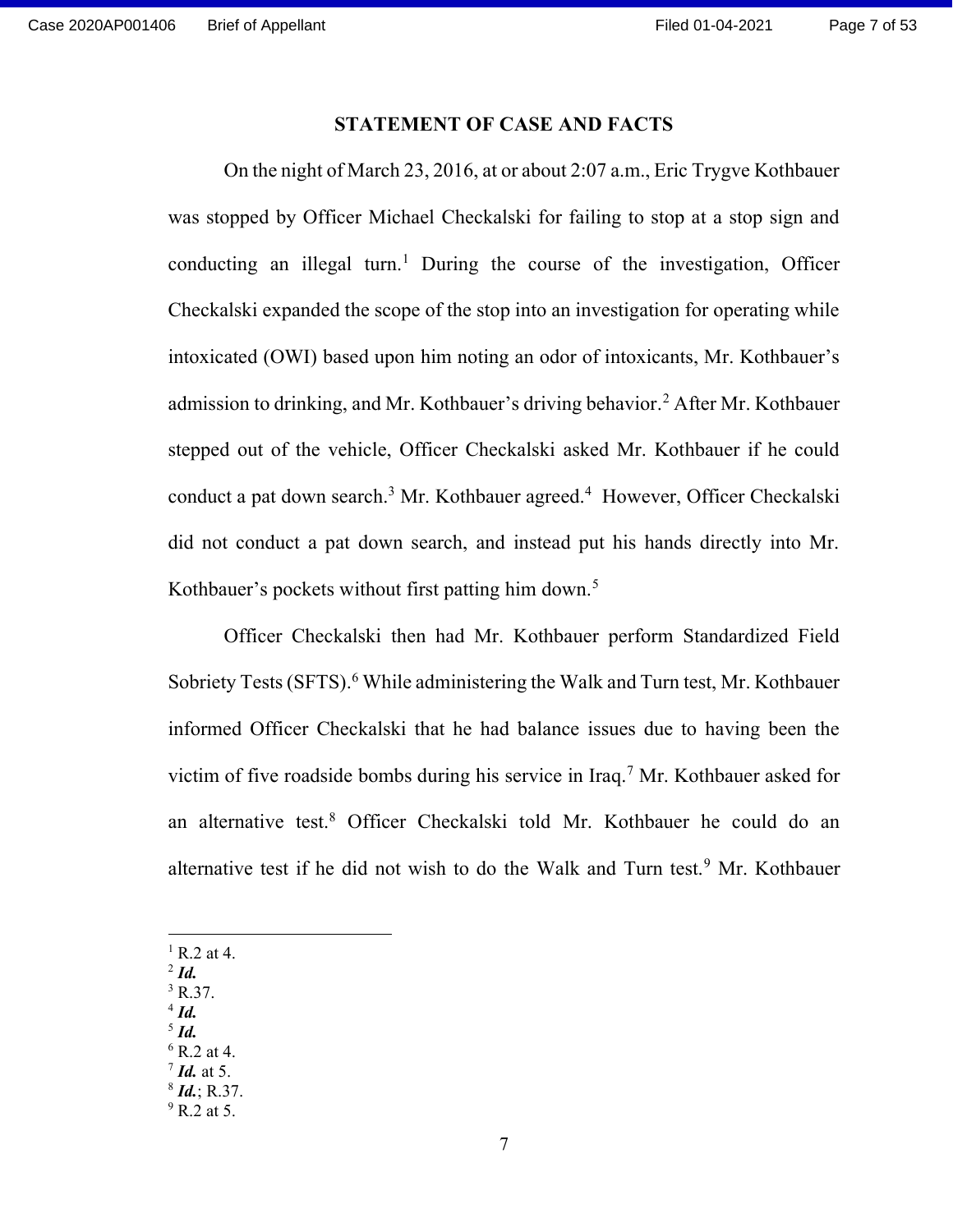stated he wished to do an alternative test.<sup>10</sup> Following Mr. Kothbauer's performance on the Horizontal Gaze Nystagmus (HGN) and One Leg Stand tests, Mr. Kothbauer was placed under arrest for OWI.<sup>11</sup> Mr. Kothbauer was asked to submit to an evidentiary chemical test of his blood, which he did.<sup>12</sup> On April 8, 2016, Officer Checkalski received a copy of the blood results from the Wisconsin State Laboratory of Hygiene.<sup>13</sup> The blood results came back at a  $0.127$  blood alcohol concentration.<sup>14</sup> Based upon these results, Officer Checkalski also issued Mr. Kothbauer a citation for operating with a prohibited alcohol concentration (PAC), as a second offense.<sup>15</sup> This entire incident, from the initial stop to Mr. Kothbauer's arrest, as has been described above, was captured on Officer Checkalski's L3 Dash Cam.<sup>16</sup> This footage does not provide a clear and up-close video of Mr. Kothbauer's eyes.<sup>17</sup>

Mr. Kothbauer was charged with one count of OWI, as a second offense, and one count of PAC, as a second offense, on April 19, 2016.<sup>18</sup> On September 13, 2016, Mr. Kothbauer was appointed trial counsel, who served as Mr. Kothbauer's attorney through trial.<sup>19</sup> On March 27, 2017, trial counsel filed a Motion to Suppress

- $^{10}$  R.37.  $11$  R.2 at 5.  $12$  R.2 at 6. <sup>13</sup> R.2 at 7.  $^{14}$  *Id.*  $^{15}$  *Id.*  $16$  R.37.
- $17$  *Id.*
- $^{18}$  R.2.
- $19$  R.17.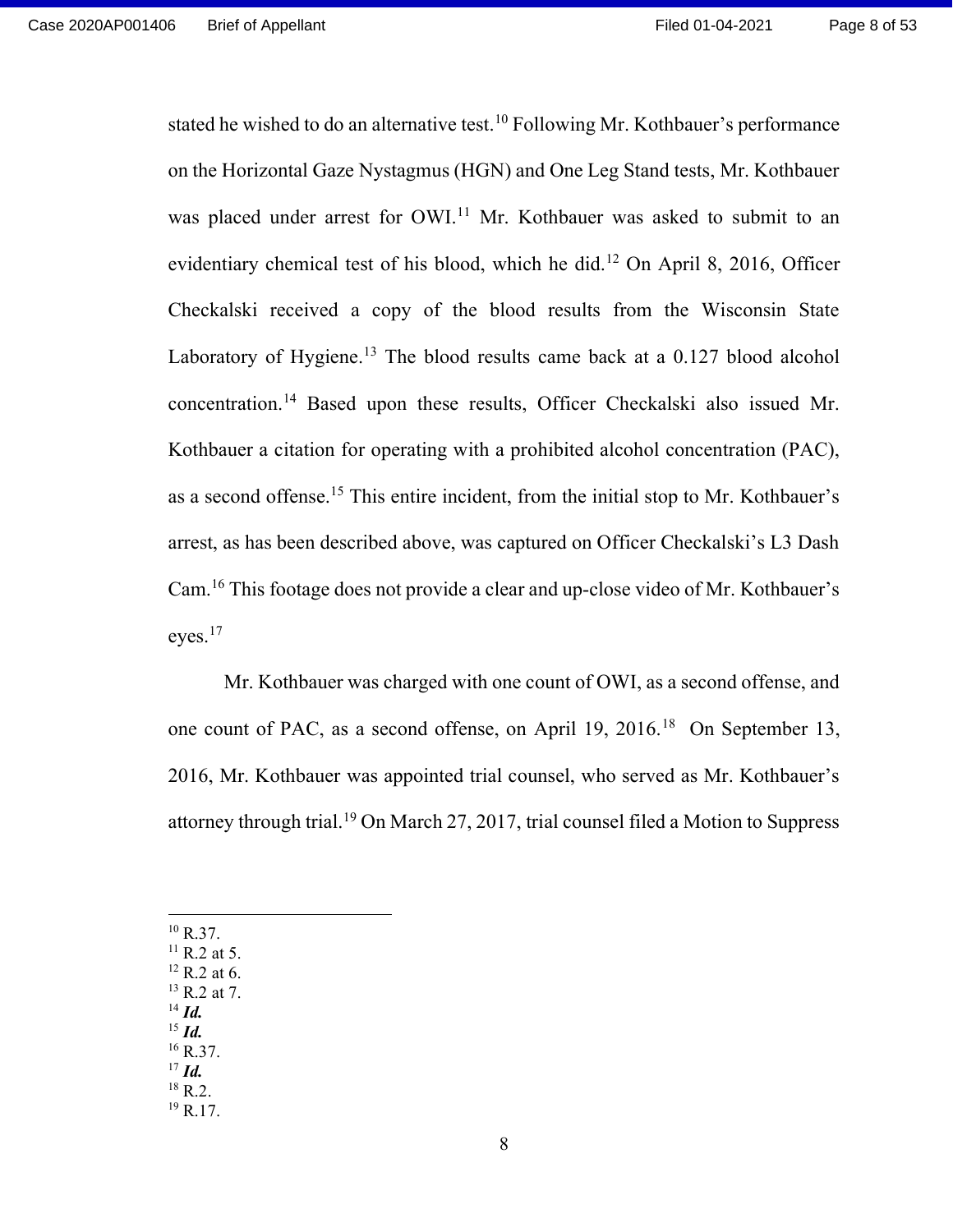Statements, claiming Officer Checkalski attempted to elicit incriminating statements from Mr. Kothbauer without first administering a *Miranda* warning.<sup>20</sup> A letter brief in support of that motion was filed on April 7, 2017.<sup>21</sup> A motion hearing was to be held on the issue of Mr. Kothbauer's statements on May 30, 2017.<sup>22</sup> At the motion hearing, the court asked the State if it was ready to proceed with the scheduled motion hearing, which the State responded it was not.<sup>23</sup> The court stated it could then either grant the motion, or issue a voluntary dismissal.<sup>24</sup> When the court asked trial counsel how it wished to proceed, trial counsel requested the court set the matter out for a motion hearing, as he wanted the issue before the court to be "fleshed out."<sup>25</sup> At the May 30, 2017 hearing, the court advised trial counsel that he could file a motion to dismiss if he wished to be heard on the suppression matter further.<sup>26</sup> Trial counsel filed a motion to dismiss on August 11, 2017.<sup>27</sup>

A motion hearing was held on the issue of the Motion to Suppress Statements and Motion to Dismiss on November 20, 2017, in which Officer Checkalski testified.<sup>28</sup> The court found that the statements made by Mr. Kothbauer and the questions asked by Officer Checkalski did not fall under the custodial interrogation

- $20$  R.23.
- <sup>21</sup> R.24.
- $22$  R.26.
- $23$  R.96 at 2.
- $^{24}$  *Id.*
- $^{25}$  *Id.* at 3.
- $26$  *Id.* at 5.
- $^{27}$  R.28.  $28$  R.94.

9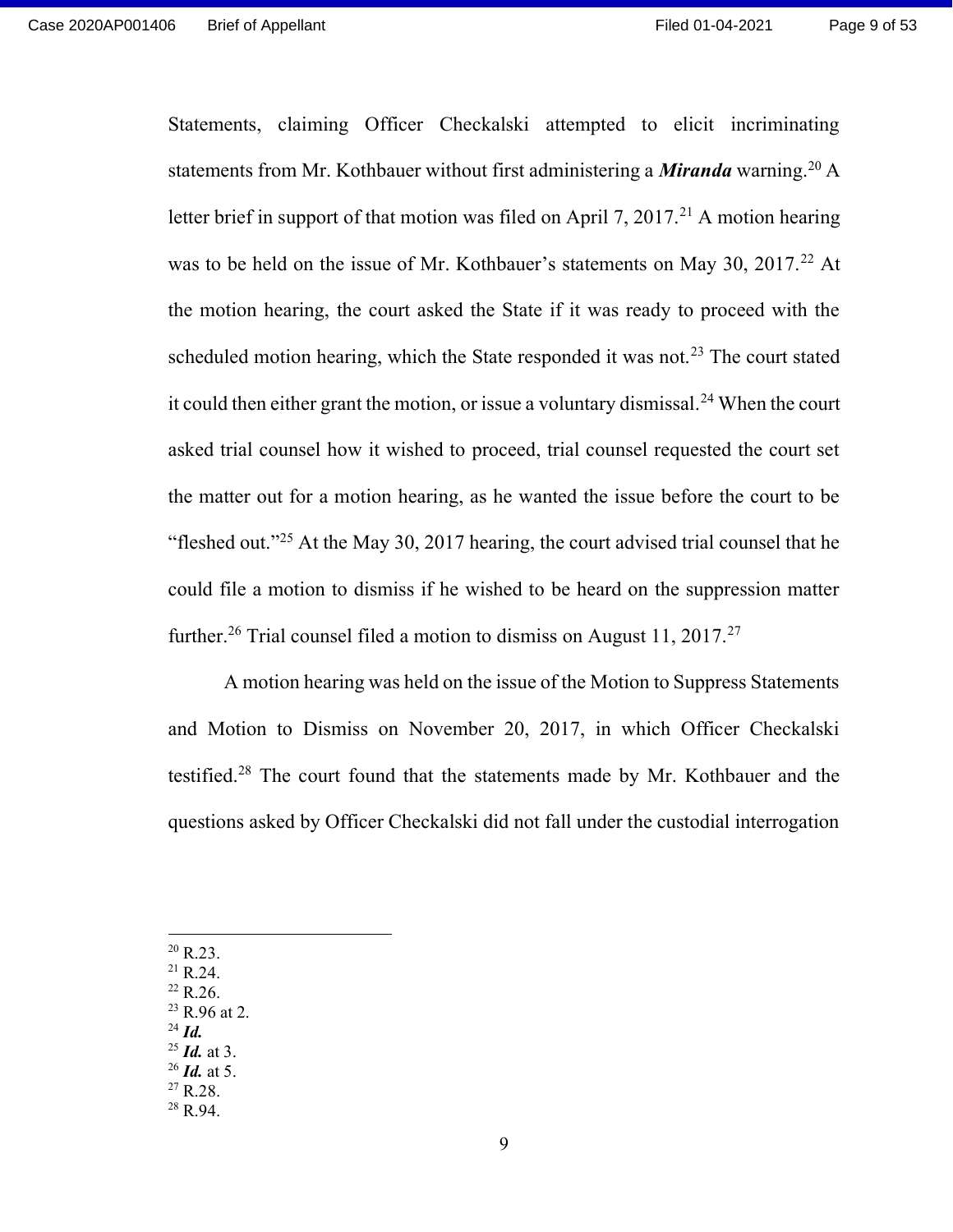standard set forth in *Miranda v. Arizona*, 384 U.S.  $436<sup>29</sup>$  As such, the court denied both the Motion to Suppress Statements and Motion to Dismiss.<sup>30</sup> Trial counsel filed a motion for reconsideration on March 7, 2018 regarding the Motion to Suppress Statements and Motion to Dismiss.<sup>31</sup> Trial Counsel argued Officer Checkalski went beyond the time necessary to complete the mission of the traffic stop when he asked Mr. Kothbauer unnecessary and argumentative questions.<sup>32</sup> These questions created an unnecessary delay in the Mr. Kothbauer's stop.<sup>33</sup> Trial counsel asserted "the unnecessary escalation of this stop results in not only a 5<sup>th</sup> Amendment violation, but a  $4<sup>th</sup>$  Amendment violation as well pursuant to the Smith [*State v. Smith*, 2018 WI ¶ 2, 376 Wis. 2d 86, 905 N.W. 2d 353] case."<sup>34</sup> At the time of his filing of the motion for reconsideration, trial counsel attached two disks which contained the L3 Dash Cam footage of Mr. Kothbauer's detention and arrest.<sup>35</sup> The court issued an Order Denying the Defendant's Motion to Reconsider on May 23, 2018.<sup>36</sup> The court stated it reviewed the L3 Dash Cam footage of the incident.<sup>37</sup> The court found when Mr. Kothbauer made incriminatory statements, he was not in custody for purposes of *Miranda*.<sup>38</sup> No other motions to suppress were filed in Mr. Kothbauer's case.

- $^{29}$  *Id.* at 29.
- $30$  *Id.* at 31.
- <sup>31</sup> R.35.
- <sup>32</sup> R.35 at 2-3.  $33$  *Id.*
- $34$  *Id.* at 3.
- <sup>35</sup> R.37
- <sup>36</sup> R.38
- $37$  *Id.*
- $38$  *Id.* at 2.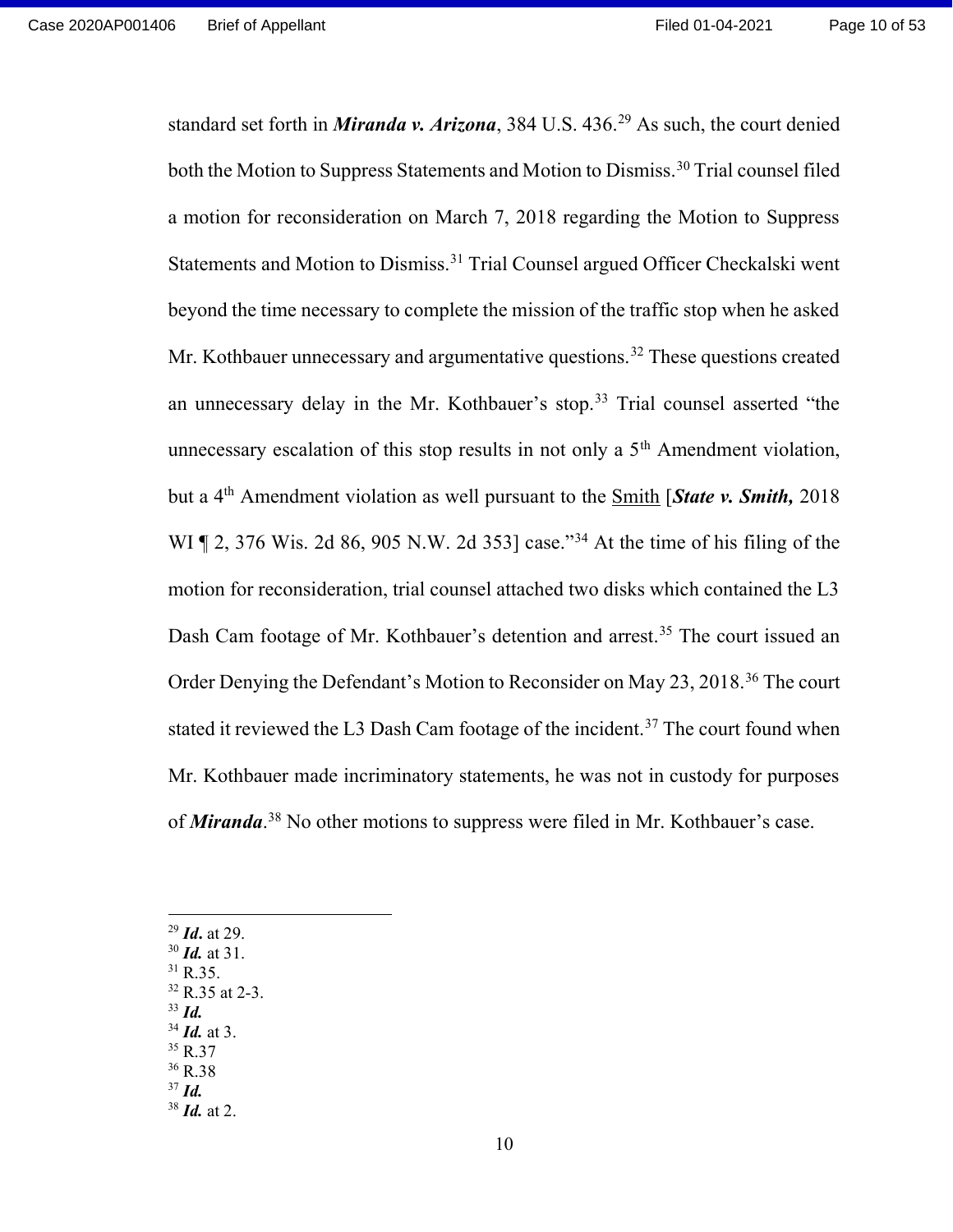A jury trial was held on April 22, 2019.<sup>39</sup> At the trial, trial counsel asked the judge what was allowed for questioning of the witnesses with respect to Mr. Kothbauer's medical issues.<sup>40</sup> Trial counsel informed the court he was aware that head injuries could cause nystagmus and wanted to know the limitations of questioning.<sup>41</sup> The court informed trial counsel any statements made by Mr. Kothbauer to Officer Checkalski would be admissible, but any statements by any doctors would be hearsay, and Mr. Kothbauer's medical documentation would not be admissible due to there being a lack of foundation.<sup>42</sup> These medical records showed Mr. Kothbauer was diagnosed with a traumatic brain injury caused by an improvised explosive device (IED) explosion in November 2010.<sup>43</sup> His records further showed this incident had given him dizziness, headaches, affected his sleep as well as his balance, and he was found to have a slower than normal perception time along with difficulty activating the correct posture stabilizers to maintain an upright position against an incline or decline in the support surface.<sup>44</sup>

Trial counsel did not subpoena Mr. Kothbauer's physician or other qualifying medical professional, nor did he submit Mr. Kothbauer's medical records to the court or the State in advance. As such, trial counsel was not able to admit any

 $41$  *Id.* 

<sup>39</sup> R.98.

 $40$  *Id.* at 37.

 $42$  *Id.* at 38.

<sup>43</sup> R.79 at 48-50.

 $44$  *Id.* at 43-45.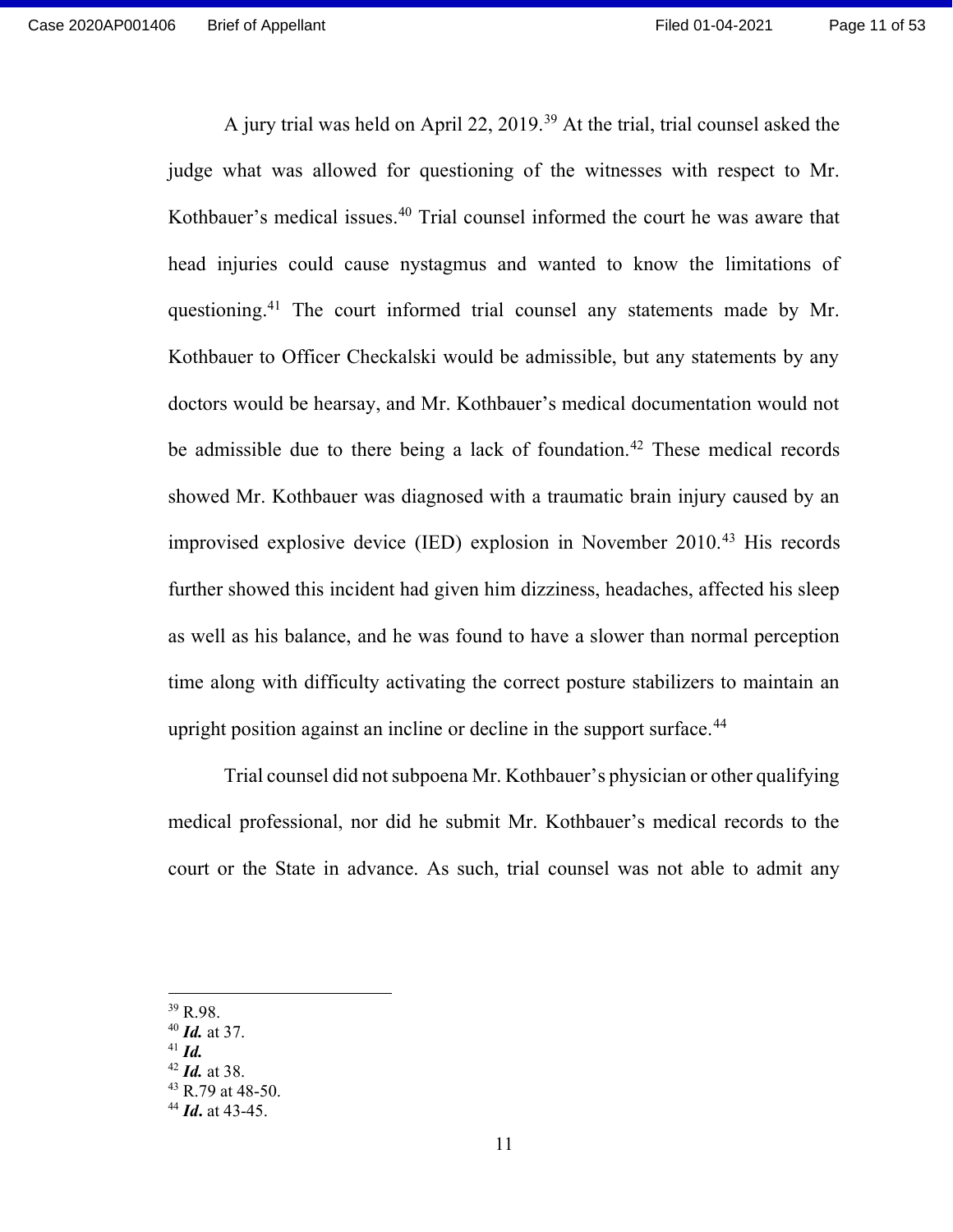medical documentation or testimony relating to Mr. Kothbauer's medical conditions.<sup>45</sup>

At the trial, Officer Checkalski testified.<sup>46</sup> On direct examination, Officer Checkalski stated he had received training in administering field sobriety tests.<sup>47</sup> Officer Checkalski testified he told Mr. Kothbauer he needed to speak with him outside the vehicle based upon Mr. Kothbauer's driving behavior, the fact he had admitted to consuming alcohol, and Officer Checkalski's observations of possible impairment (slow and delayed speech, slow reaction time).<sup>48</sup> Officer Checkalski put Mr. Kothbauer through SFST. On the HGN test, Officer Checkalski testified he noted four clues.<sup>49</sup> On the Walk and Turn test, Officer Checkalski stated he observed Mr. Kothbauer break the instructional stance before Mr. Kothbauer informed Officer Checkalski he had balance issues with his leg.<sup>50</sup> Officer Checkalski testified he did not observe any issues with Mr. Kothbauer that were noticeable with his walking or completing the Walk and Turn test.<sup>51</sup> Officer Checkalski testified that Mr. Kothbauer stated he did not want to complete the test and asked if there was an alternative test he could take, to which Officer Checkalski stated there was not.<sup>52</sup> Officer Checkalski also testified Mr. Kothbauer performed the One Leg Stand test,

- $47$  *Id.* at 50.
- $48$  *Id.* at 53.
- $49$  *Id.* at 58.  $50$  *Id.* at 61.

 $51$  *Id.* at 61-62.

<sup>45</sup> R.98 at 38.

 $46$  *Id.* at 43.

 $52$  *Id.* at 62.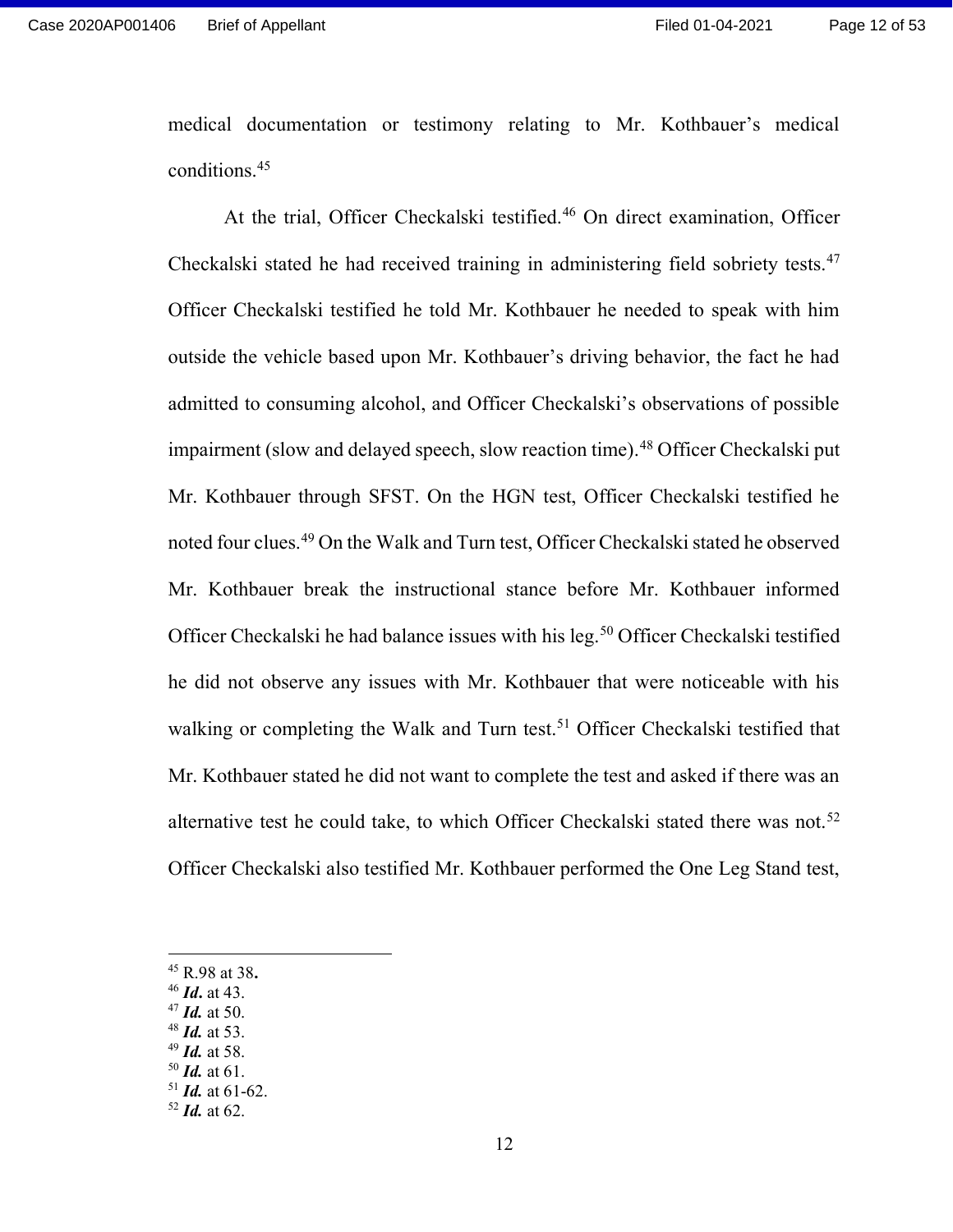during which he noted multiple clues.<sup>53</sup> Officer Checkalski testified he had Mr. Kothbauer perform an alphabet test, which Mr. Kothbauer successfully completed.<sup>54</sup> After Mr. Kothbauer performed the tests, Officer Checkalski testified that he placed Mr. Kothbauer under arrest for OWI.<sup>55</sup>

On cross examination, trial counsel asked Officer Checkalski if he had performed a pat down search of Mr. Kothbauer.<sup>56</sup> Officer Checkalski testified he asked for Mr. Kothbauer's consent to perform a pat down search, and Mr. Kothbauer consented.<sup>57</sup> Officer Checkalski stated he then performed a pat down search.<sup>58</sup> Trial counsel questioned Officer Checkalski, stating that he did not perform a pat down search, but simply placed his hands directly into the pockets of Mr. Kothbauer.<sup>59</sup> Officer Checkalski stated in response "Based on my report, that is when I found the tins of chew."<sup>60</sup> Trial counsel then asked Officer Checkalski if he had reviewed the L3 Dash Cam footage of the arrest prior to his appearance at trial, to which Officer Checkalski stated he had not.<sup>61</sup> Officer Checkalski stated he asked Mr. Kothbauer to step out of the vehicle "to speak with him further regarding, yes, the tests or the

- $53$  *Id.* at 62-64.
- $54$  *Id.* at 64.
- $55$  *Id.*
- <sup>56</sup> Id. at 77.
- $57$  *Id.* at 78.  $58$  *Id.*
- $59$  *Id.*
- $60$  *Id.*
- $61$  *Id.* at 79.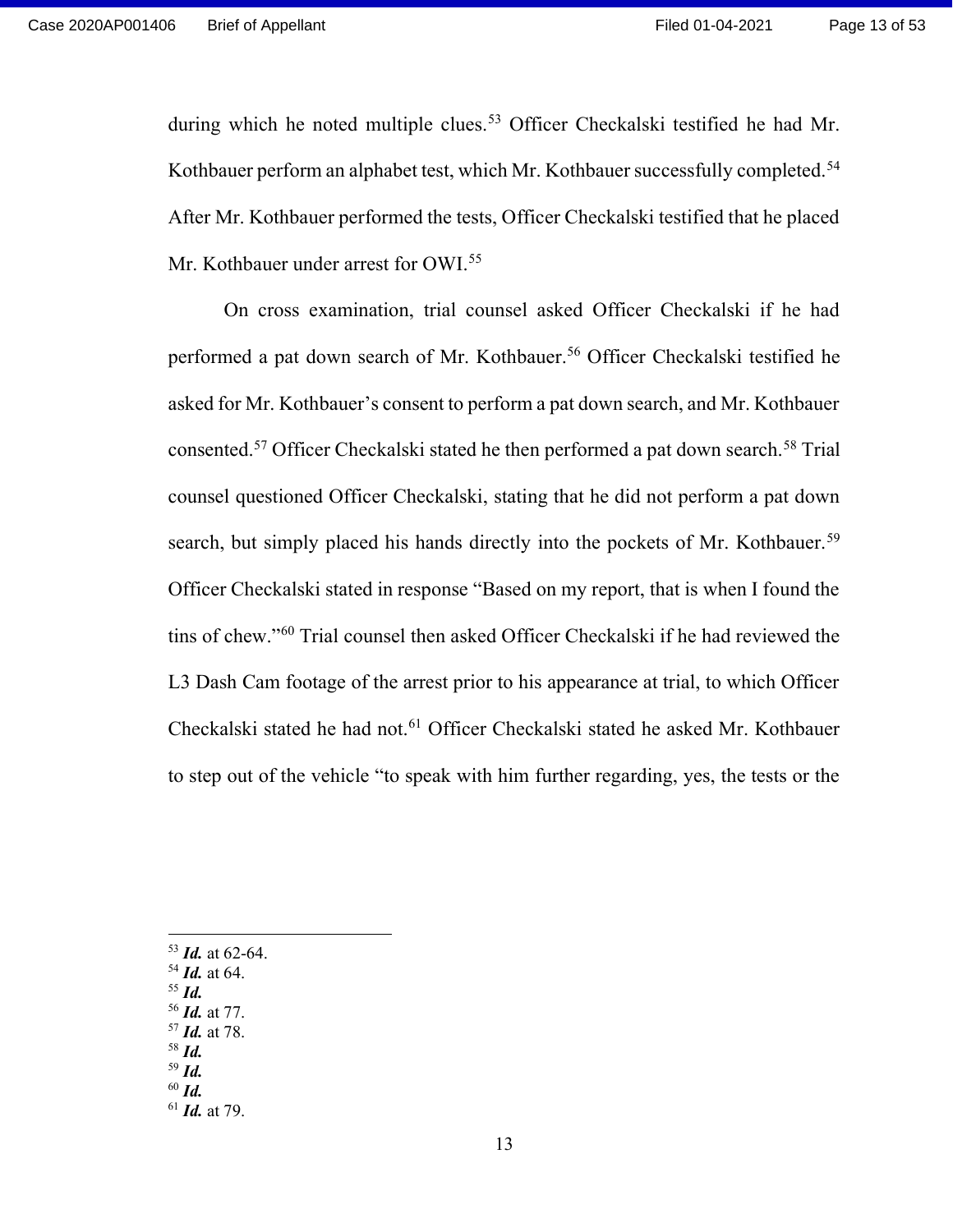observations with intent to, yeah, have Mr. Kothbauer perform tests, if he would consent to [the tests]." $62$ 

Officer Checkalski testified he had lost his original report from the night of March 23, 2016, and rewrote possibly two weeks or more after the arrest.<sup>63</sup> Trial counsel was aware that Officer Checkalski had lost his original report, as the report trial counsel had received in discovery was the rewritten report.<sup>64</sup> Officer Checkalski testified Mr. Kothbauer had informed him that he had been injured by five roadside explosives while in Iraq around six years earlier.<sup>65</sup> Officer Checkalski further testified he was aware nystagmus could be caused by something other than intoxication, such as certain health issues.<sup>66</sup> In his closing statement, trial counsel reminded the jury that even though Officer Checkalski was aware of Mr. Kothbauer's physical injuries, he still administered him balance based tests.<sup>67</sup>

Mr. Kothbauer also testified at trial. On direct examination, Mr. Kothbauer testified that while he consented to a pat down search, Officer Checkalski never conducted a pat down search.<sup>68</sup> Mr. Kothbauer testified Mr. Checkalski simply put his hands directly into Mr. Kothbauer's pockets, and that action made him "furious."<sup>69</sup> Mr. Kothbauer also testified that, when he was asked to perform the

- $62$  *Id.*
- $63$  *Id.* at 81.
- $64$  *Id.*
- $65$  *Id.* at 87.
- $66$  *Id.* at 81. <sup>67</sup> Id. at 181.
	-
- $68$  *Id.* at 145.  $69$  *Id.*

14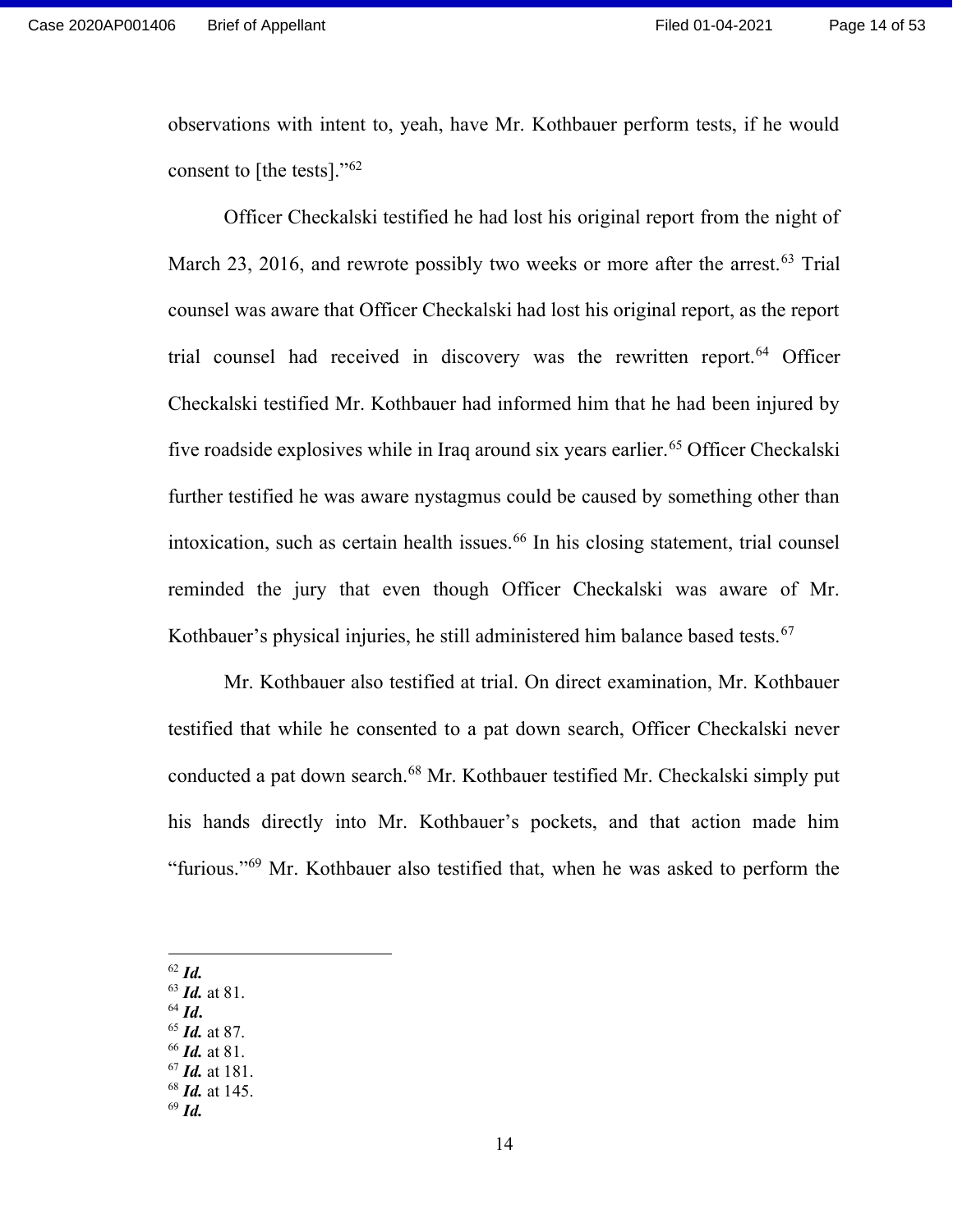Walk and Turn test, he informed Officer Checkalski that he would have difficulty due to his injuries.<sup>70</sup>

In its closing, the State used the fact Mr. Kothbauer did not present any documentations about his injuries as evidence Mr. Kothbauer's performance on the SFST were due to intoxication by stating, "Now, he claims that there was leg injuries here, and we don't have any real proof of that other than him saying so."<sup>71</sup> At the conclusion of the trial, the jury returned a verdict of not guilty on the OWI charge and guilty on the PAC charge.<sup>72</sup> The court dismissed the OWI charge on its own motion.

Mr. Kothbauer proceeded to sentencing on May 13, 2019.<sup>73</sup> Mr. Kothbauer was sentenced to ten days in the Chippewa County Jail, a license revocation of twelve months, an interlock order for twelve months, and to pay fines totaling \$1,464.00.<sup>74</sup> Trial counsel filed Mr. Kothbauer's Notice of Intent to Pursue Postconviction Relief on May 13, 2019.<sup>75</sup> Mr. Kothbauer filed a Motion for Postconviction Relief on April 2, 2020.<sup>76</sup> The State filed its Response to Defendant's Postconviction Motion on May 19, 2020.<sup>77</sup> Mr. Kothbauer filed his

- $70$  *Id.* at 147.
- $71$  *Id.* at 178.
- $72$  *Id.* at 195.
- <sup>73</sup> R.99. <sup>74</sup> R.63.
- <sup>75</sup> R.61.
- <sup>76</sup> R.79.
- <sup>77</sup> R.81.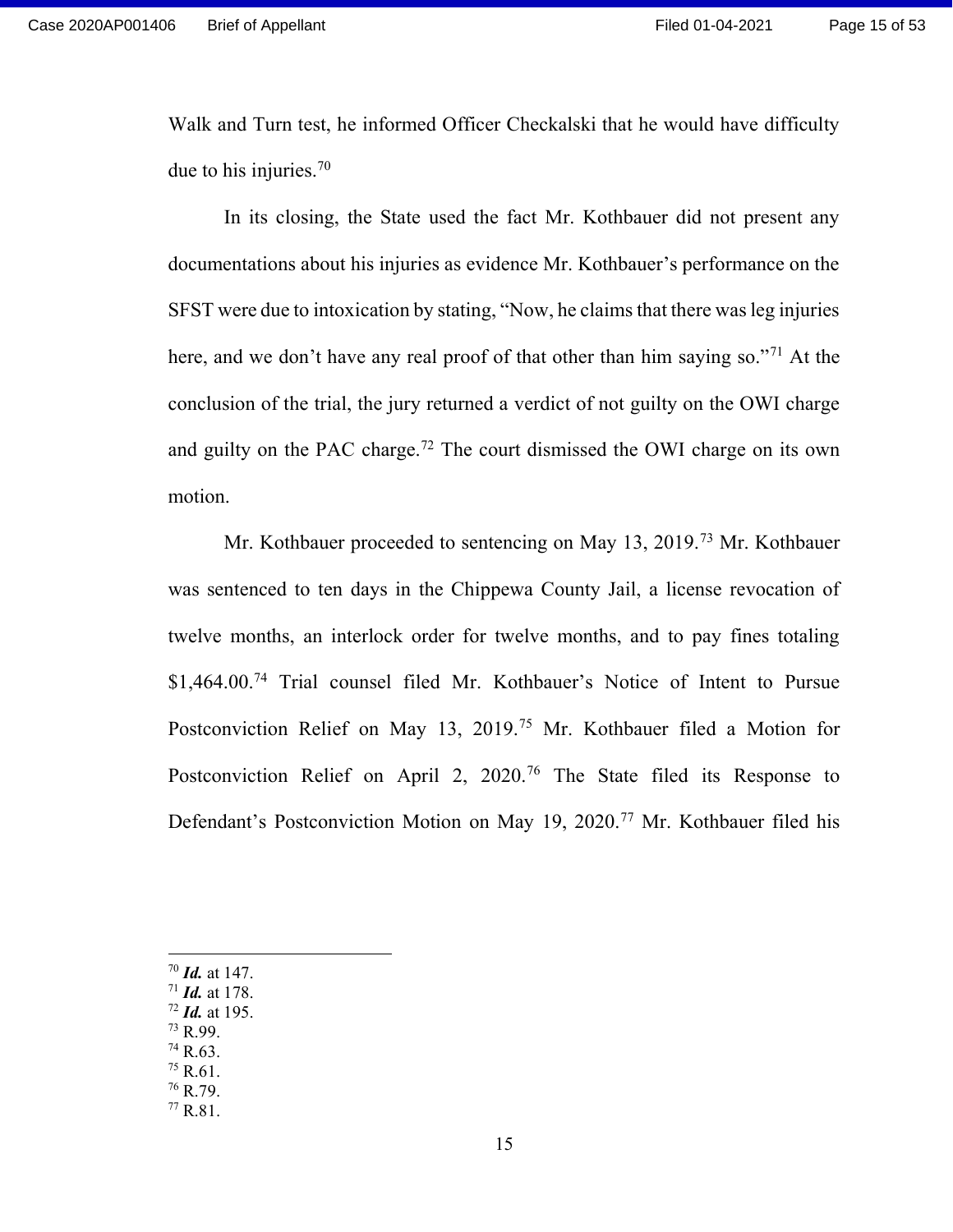Reply Brief on May 22, 2020.<sup>78</sup> The court issued an Order Denying Mr. Kothbauer's Motion for Postconviction Relief without an evidentiary hearing on July 27, 2020.<sup>79</sup>

In his Motion for Postconviction Relief, Mr. Kothbauer alleged that trial counsel was ineffective and his performance was unfairly prejudicial to Mr. Kothbauer.<sup>80</sup> In his Motion for Postconviction Relief, Mr. Kothbauer explained trial counsel was ineffective for failing to file suppression motions on the issues of Officer Checkalski's unlawful search and seizure of Mr. Kothbauer, as well as on the field sobriety tests and the evidence derived from them.<sup>81</sup> Mr. Kothbauer also explained that trial counsel's strategy was ineffective, as trial counsel sought to suppress statements Mr. Kothbauer made based upon a *Miranda* violation when caselaw made it clear he was not in custody and **Miranda** did not apply.<sup>82</sup> Trial counsel was further ineffective for failing to utilize the L3 Dash Cam footage of Mr. Kothbauer's arrest, as such footage showed Officer Checkalski illegally searched and seized Mr. Kothbauer when he put his hands directly into Mr. Kothbuaer's pockets in lieu of performing the pat down search he was given permission to perform.<sup>83</sup> The footage also showed Officer Checkalski did not properly administer the SFST as required by National Highway Traffic Safety Administration (NHTSA) training.<sup>84</sup> Officer Checkalski did not ask Mr. Kothbauer if he had suffered any

<sup>78</sup> R.82.

 $79$  R.87; (App. A-11).

 $80$  R.79.

 $81$  *Id.* at 5, 10.

 $82$  *Id.* at 13.

 $83$  *Id.* at 15-16; R.37.

 $^{84}$  *Id.* at 15; R.37.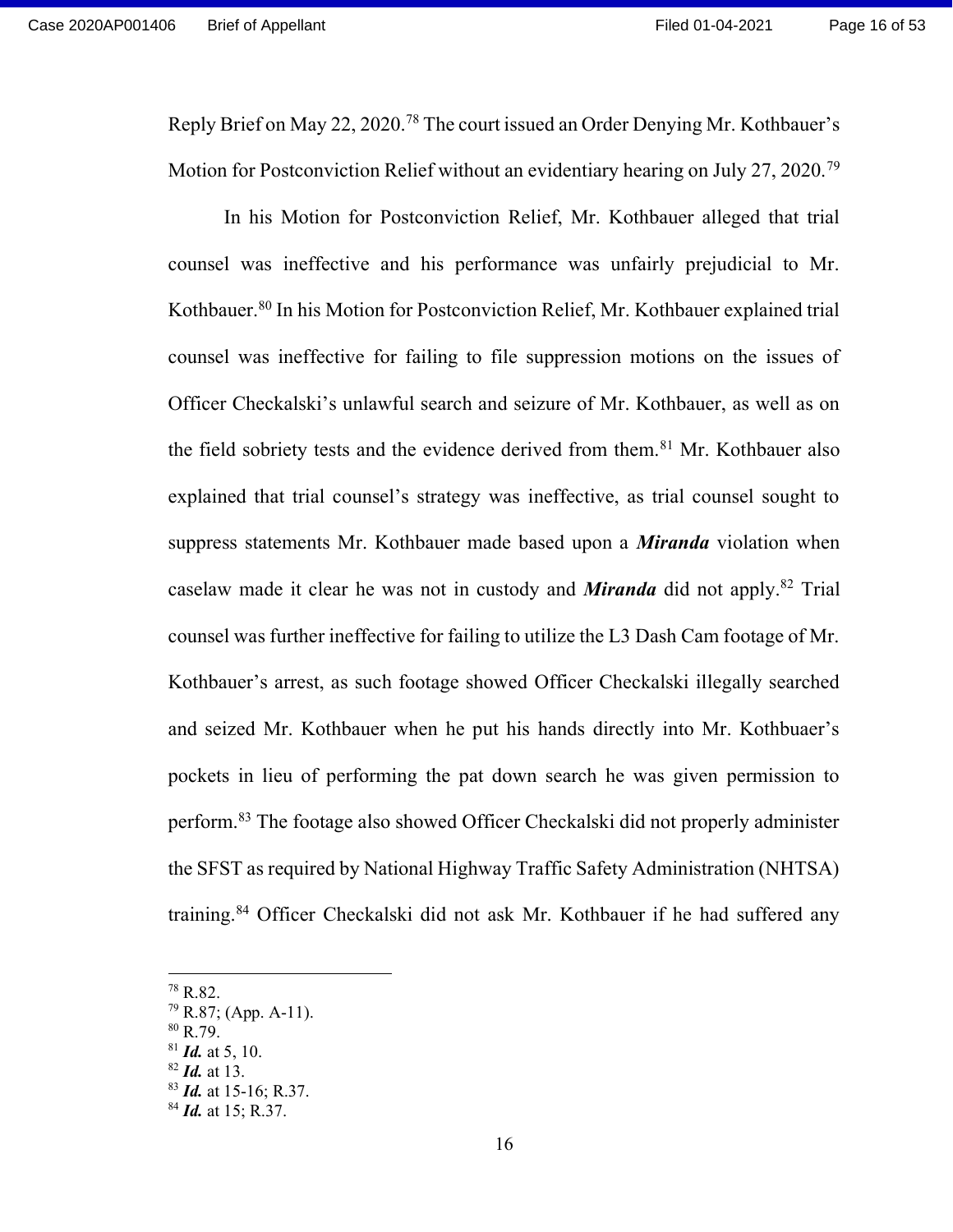injuries that would have affected his performance on the tests, and even after Officer Checkalski had been made aware Mr. Kothbauer had suffered injuries pertaining to his legs and had issues with balance, he still wished for him to perform the Walk and Turn test.<sup>85</sup> The footage further showed how Officer Checkalski informed Mr. Kothbauer that he could perform an alternate test instead of the Walk and Turn, and how Officer Checkalski never told Mr. Kothbauer he would penalize him if he did not perform the test.<sup>86</sup> Finally, Mr. Kothbauer argued in his Motion for Postconviction Relief that his trial counsel was ineffective for not obtaining a medical expert or presenting Mr. Kothbauer's medical records to bring forth evidence of Mr. Kothbauer's injuries at trial.<sup>87</sup>

The court pointed to six reasons as to why there was no need for there to be an evidentiary hearing pursuant to **State v. Machner**, 92 Wis. 2d 797, 285 N.W.2d 905 (Ct. App. 1979).<sup>88</sup> The court found that Mr. Kothbauer was not seized due to there being, in the court's eyes, no evidence that Mr. Kothbauer did not consent to the search of his person.<sup>89</sup> The court found trial counsel was not ineffective for failing to file a suppression motion on the results of the field sobriety tests due there being no case law cited stating an officer must strictly follow the National Highway Traffic Safety Administration manual in having a driver perform SFST.<sup>90</sup> The court

 $85$  *Id.* at 15-16; R.37.

 $86$  *Id.* at 15-16; R.37.

 $87$  *Id.* 16-17.

<sup>88</sup> R.87.

 $89$  *Id.* at 2.

 $90$  *Id.* at 2-3.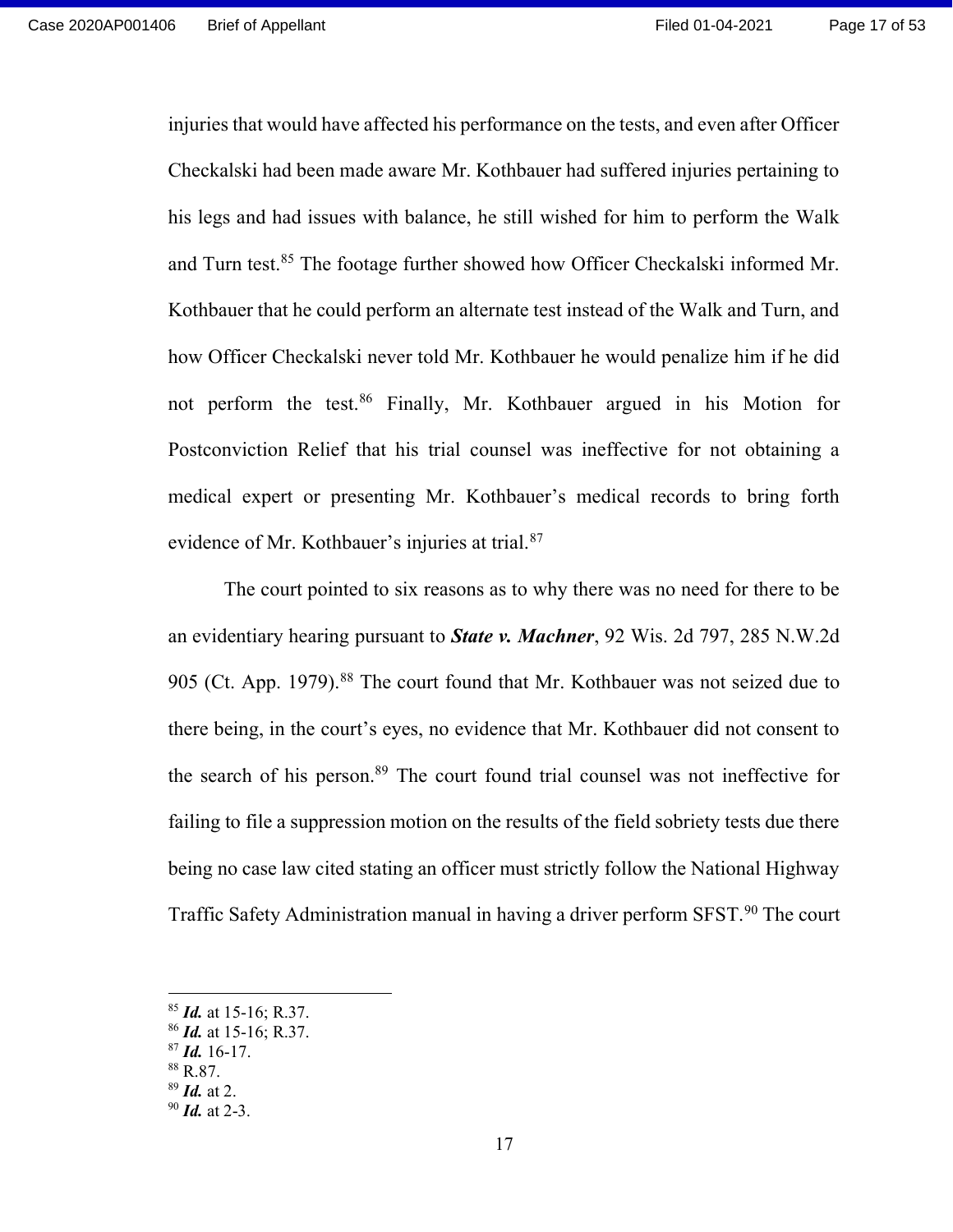further stated Mr. Kothbauer declined to perform an alternative test when offered one by Officer Checkalski, and no evidence was presented to indicate Officer Checkalski did not consider all of these issues when making his arrest decision.<sup>91</sup> The court also saw no facts presented to it that supported a claim that trial counsel's strategy was ineffective in regards to the PAC charge, as Mr. Kothbauer was found not guilty of OWI.<sup>92</sup> The court also found trial counsel made no mistake in failing to present the L3 Dash Cam footage, saying such a choice was a "strategic decision and has rational basis."<sup>93</sup> The court also found trial counsel was not ineffective for failing to present expert testimony or Mr. Kothbauer's medical records, stating no evidence was presented to show what exactly an expert would testify to, along with what opinions they would have put forth that would be admissible at trial.<sup>94</sup> Further, the court claimed testimony about Mr. Kothbauer's disability would have gone to the OWI charge.<sup>95</sup> The court also claimed that the records contained information adverse to Mr. Kothbauer's position, with the court specifically quoting the following:

He has full active range of motion in all four extremities. Strength is 5/5. No focal sensory deficits. Reflexes are 2+. Finger-to-nose and heel-to-shin are within normal limits. He is able to walk on toes and heels and perform single leg stance…MCT: Pt is able to react in timely manner to maintain balance amidst varying amplitude perturbations.<sup>96</sup>

- $91$  *Id.* at 3.
- $92$  *Id.*
- $93$  *Id.*
- $94$  *Id.* at 4.
- $95$  Id.
- $96$  *Id.*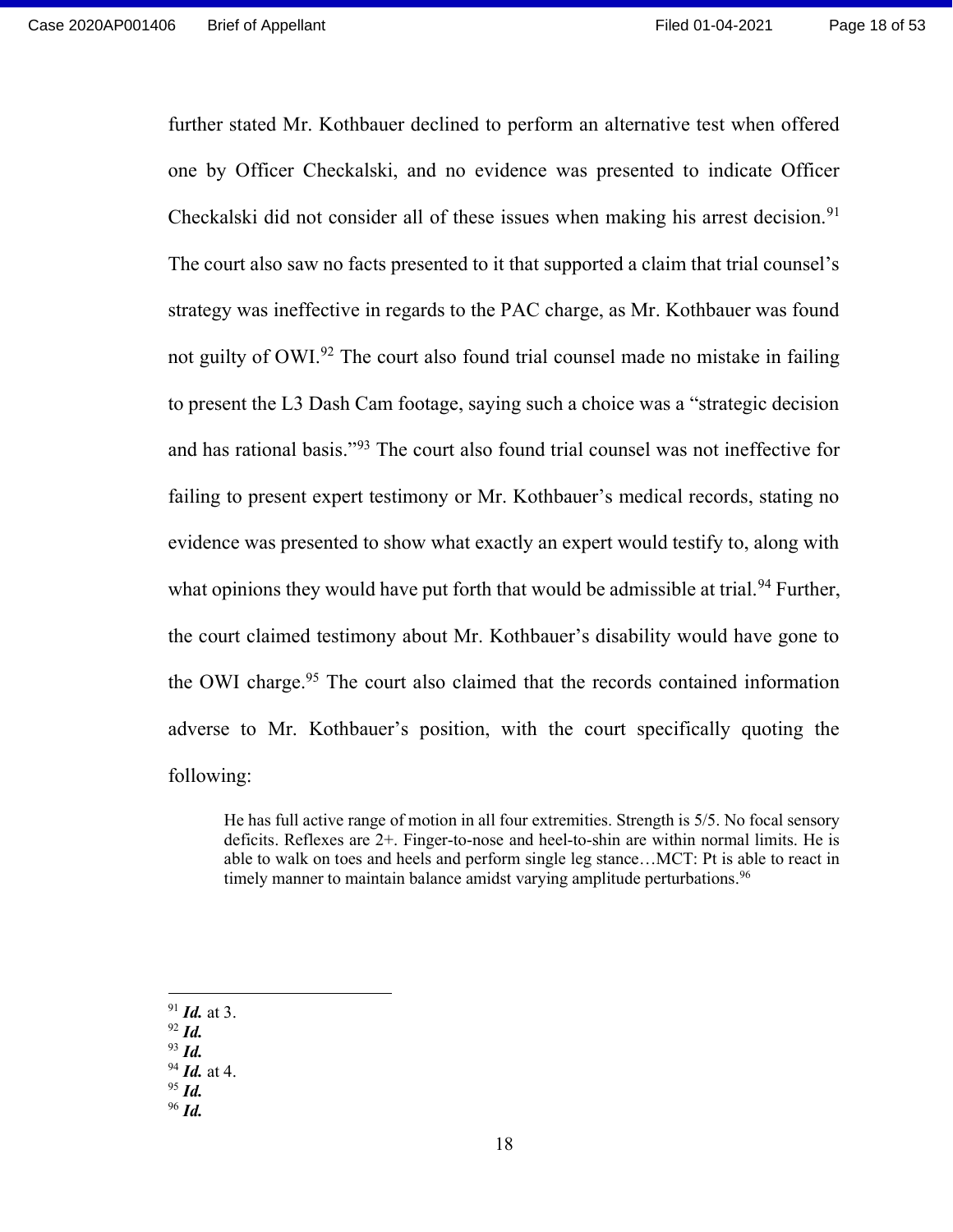The court stated had the medical records attached to the Motion for Postconviction Relief been introduced, the prosecutor could have "made much of such information."<sup>97</sup> Lastly, the court found the records demonstrate Mr. Kothbauer is not entitled to relief even when the arguments are taken cumulatively.<sup>98</sup> Mr. Kothbauer now files this appeal.<sup>99</sup>

#### ARGUMENT

## I. TRIAL COUNSEL WAS INEFFECTIVE FOR FAILING TO FILE SUPPRESSION MOTIONS THAT WOULD HAVE CHANGED THE OUTCOME OF MR. KOTHBAUER'S CASE.

#### A. Standard of Review

A claim of ineffective assistance of counsel presents a mixed question of law and fact.<sup>100</sup> A Court's findings of fact are reviewed for clear error, but whether counsel's performance is constitutionally infirm is a question of law reviewed de novo.<sup>101</sup> Evidentiary issues are reviewed under the erroneous exercise of discretion standard.<sup>102</sup>

### B. Governing Law

The Sixth Amendment guarantees the "fundamental and essential" right of the defendant in a criminal case to be represented by counsel.<sup>103</sup> "That a person who happens to be a lawyer is present at the trial alongside the accused, however, is not

 $97$  Id.

 $98$  *Id.* at 5.

 $99$  R.88.

<sup>&</sup>lt;sup>100</sup> State v. Champlain, 2008 WI App 5, 307 Wis. 2d 232, 744 N.W.2d 889.

 $101$  *Id.* 

 $102$  State v. Tabor, 191 Wis. 2d 482, 488, 529 N.W.2d 915 (Ct. App. 1995).

 $103$  Gideon v. Wainwright, 372 U.S. 335, 344 (1963).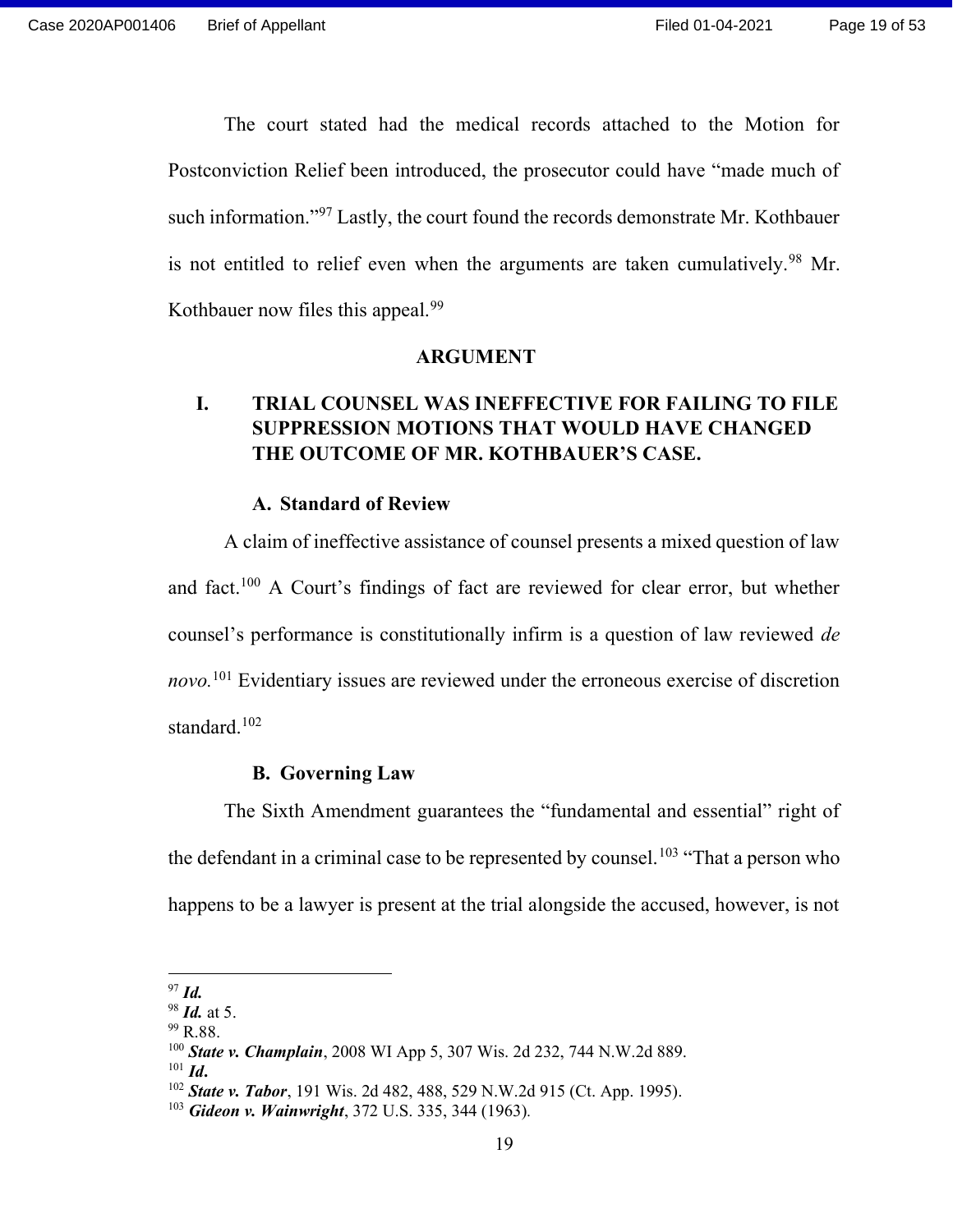enough to satisfy the constitutional command."<sup>104</sup> Thus, the right to counsel encompasses the right to the effective assistance of counsel.<sup>105</sup>

A claim of ineffective assistance of counsel is typically analyzed under the two-part **Strickland** test, which requires showing both that counsel performed deficiently and that his or her performance prejudiced the defense.<sup>106</sup> However, some circumstances "are so likely to prejudice the accused" that specific prejudice need not be litigated.<sup>107</sup> For example, prejudice may be presumed when the accused is denied counsel entirely, when counsel fails to subject the prosecution's case to meaningful adversarial testing, or on occasions when even a competent advocate could not be expected to provide effective assistance of counsel under the circumstances.<sup>108</sup>

To demonstrate deficient performance, the defendant must show that his counsel's representation "fell below an objective standard of reasonableness" considering the totality of the circumstances.<sup>109</sup> "Just as a reviewing court should not second guess the strategic decisions of counsel with the benefit of hindsight, it should also not construct strategic defenses which counsel does not offer."<sup>110</sup> The defendant must also demonstrate that trial counsel's deficient performance was

 $104$  Strickland v. Washington, 466 U.S. 668, 685 (1984).

 $105$  McMann v. Richardson, 397 U.S. 759, 771 n.14 (1970).

 $106$  Strickland v. Washington, 466 U.S. at 687.

 $107$  United States v. Cronic, 466 U.S. 648, 658 (1984).

 $108$  *Id.* at 659-60.

 $109$  *Id.* 

 $110$  *Id.*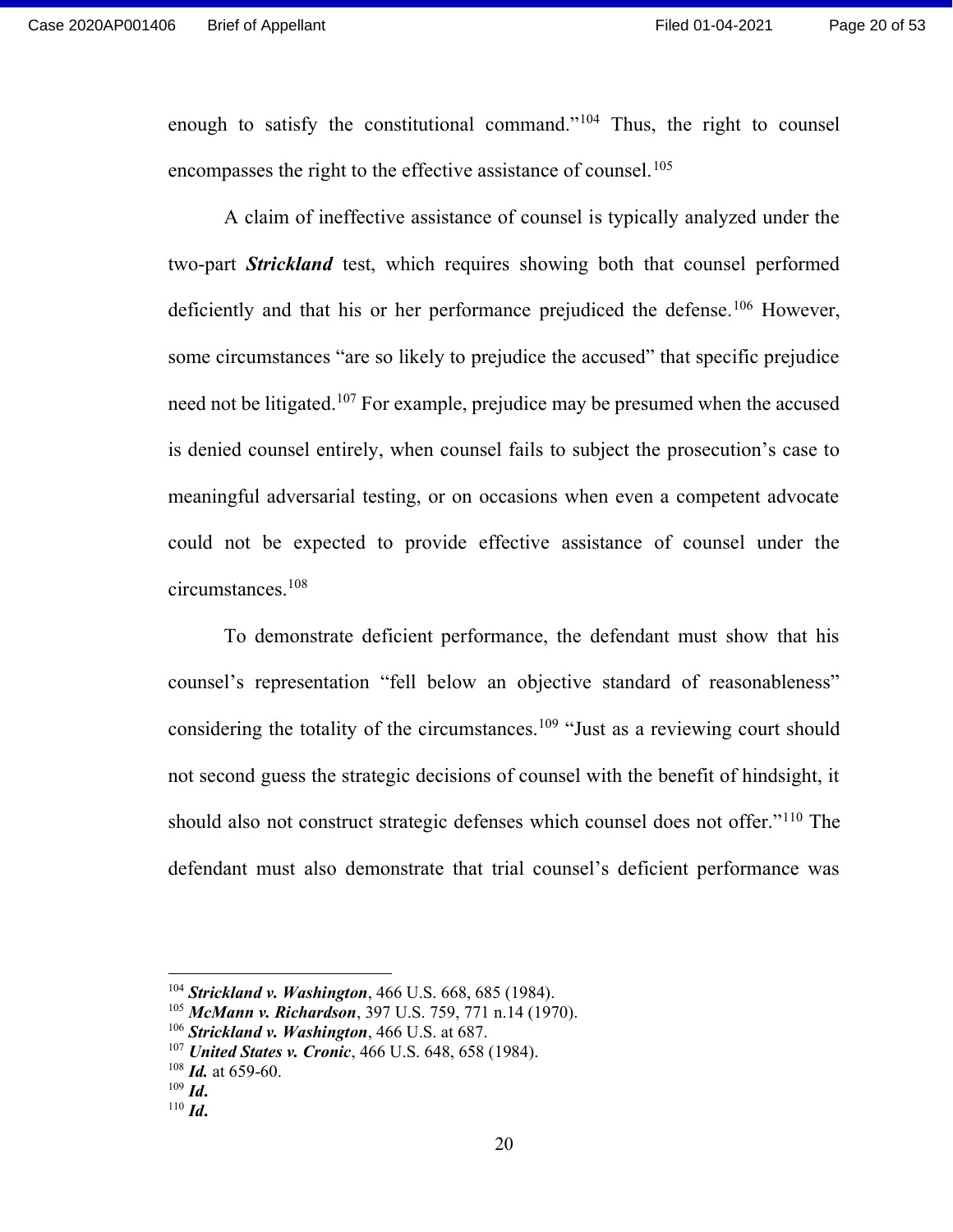prejudicial.<sup>111</sup> "The question on review is whether there is a reasonable probability" of a different result at trial but for counsel's deficient performance.<sup>112</sup> "Reasonable probability" is defined as "probability sufficient to undermine confidence in the outcome."<sup>113</sup>

A single unreasonable error is sufficient to a finding of ineffectiveness.<sup>114</sup> "[T]he right to effective assistance of counsel . . . may in a particular case be violated by even an isolated error  $\dots$  if that error is sufficiently egregious and prejudicial.<sup>115</sup>" Although the court must presume that counsel "rendered adequate assistance and made all significant decisions in the exercise of reasonable professional judgment," the defendant overcomes that presumption "by proving that his attorney's representation was unreasonable under prevailing professional norms and that the challenged action was not sound plan.<sup>116</sup>" "The reasonableness of counsel's performance is to be evaluated from counsel's perspective at the time of the alleged error and in light of all the circumstances."<sup>117</sup>

The deficiency prong is met when counsel's oversight or inattention caused the error, instead of a reasoned defense plan.<sup>118</sup> Strategic decisions made after less

 $111$  *Id.* 

 $112$  *Id.* 

 $113$  *Id.* 

 $114$  Kimmelman v. Morrison, 477 U.S. at 383; see also: United States v. Cronic, 466 U.S. 648, 657 n.20 (1984).

 $115$  Murray v. Carrier, 477 U.S. 478, 496 (1986).

 $116$  Strickland, 466 U.S. at 690; Kimmelman, 477 U.S. at 384, citing Strickland, 466 U.S. at 688-89.

 $117$  *Id., citing Strickland,* 466 U.S. at 689.

<sup>&</sup>lt;sup>118</sup> See Wiggins v. Smith, 539 U.S. 510, 534 (2003); Kimmelman v. Morrison, 477 U.S. 365, 385 (1986); Dixon v. Snyder, 266 F.3d 693, 703 (7th Cir. 2001); State v. Moffett, 147 Wis. 2d 343, 433 N.W.2d 572, 576 (1989).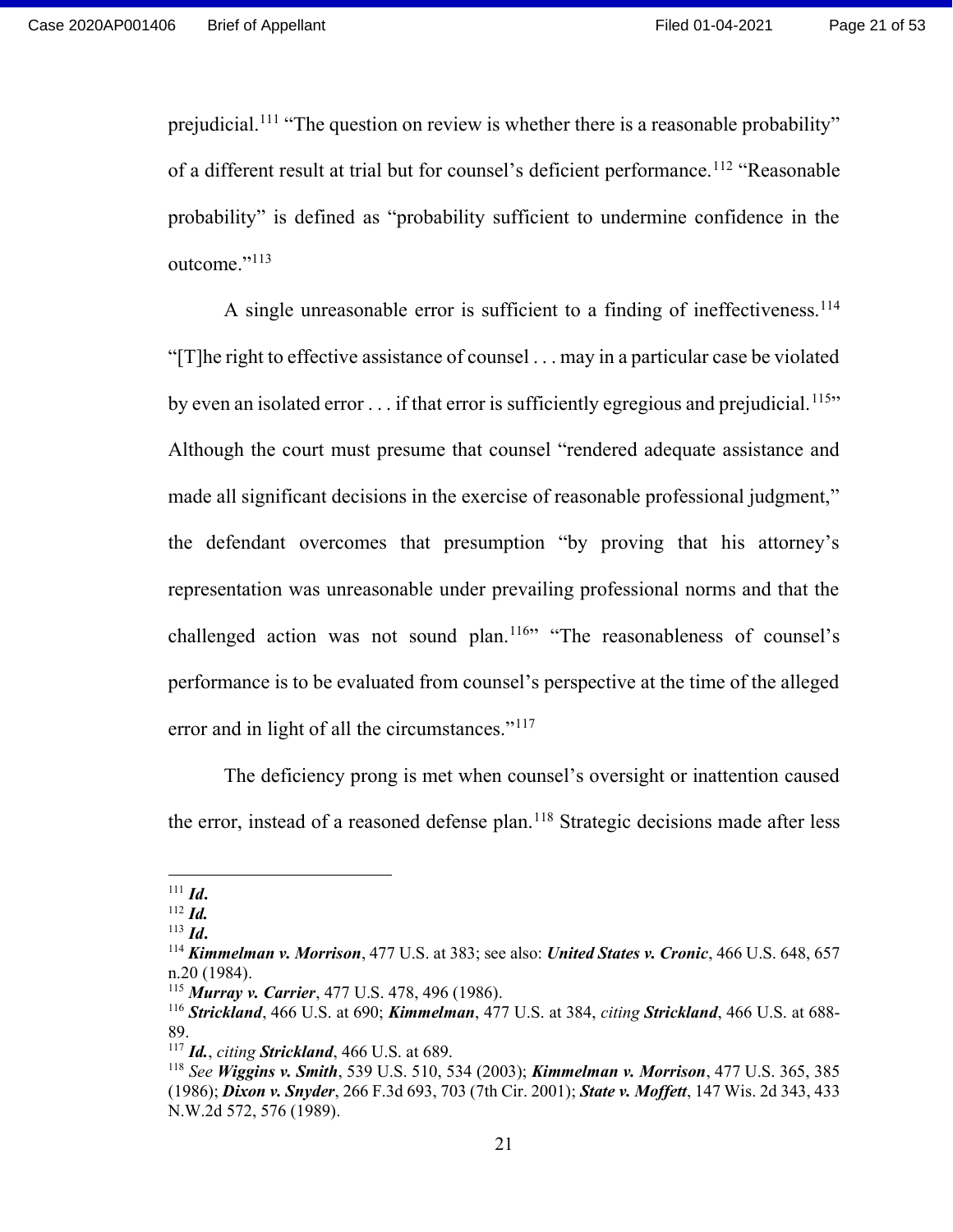than complete investigation of law and facts may still be adjudged reasonable.<sup>119</sup> But "counsel has a duty to make reasonable investigations or to make a reasonable decision that makes particular investigations unnecessary.<sup>120</sup> This Court must assess a given decision's reasonableness in light of "all the circumstances.<sup>121</sup>"

 The defendant must also demonstrate that trial counsel's deficient performance was prejudicial.<sup>122</sup> The Wisconsin Supreme Court explicitly applies the "cumulative effect" approach to decide whether trial counsel's deficient performance prejudiced the defendant.<sup>123</sup> The second prong requires resulting prejudice. "The defendant is not required [under **Strickland**] to show 'that counsel's deficient conduct more likely than not altered the outcome of the case."<sup>124</sup> Rather, "[t]he question on review is whether there is a reasonable probability" of a different result but for counsel's deficient performance.<sup>125</sup> "Reasonable probability," under this standard is defined as "'probability sufficient to undermine confidence in the outcome.<sup>126</sup><sup>\*\*</sup> In addressing this issue, the court normally must consider the totality of the circumstances.<sup>127</sup>

 $119$  Strickland, 466 U.S. at 690–91.

 $120$  *Id.* at 691.

 $121$  *Id.* 

 $122$  *Id.* at 687.

<sup>&</sup>lt;sup>123</sup> State v. Thiel, 264 Wis. 2d 571, 603-05, 665 N.W.2d 305 (2003) (citing, inter alia, Washington v. **Smith**, 219 F.3d 620, 634–35 (7th Cir. 2000) ("Evaluated individually, these errors may or may not have been prejudicial to Washington, but we must assess 'the totality of the omitted evidence' under Strickland, rather than the individual errors."); Gonzales v. McKune, 247 F.3d 1066, 1078 n.4 (10th Cir. 2001) ("**Strickland** . . . makes it clear that all acts of inadequate performance may be cumulated in order to conduct the prejudice prong.")).

 $124$  Moffett, 433 N.W.2d at 576, quoting Strickland, 466 U.S. at 693.

<sup>125</sup> Moffett, 433 N.W.2d at 577.

 $126$  *Id., quoting Strickland,* 466 U.S. at 694.

 $127$  Strickland, 466 U.S. at 695.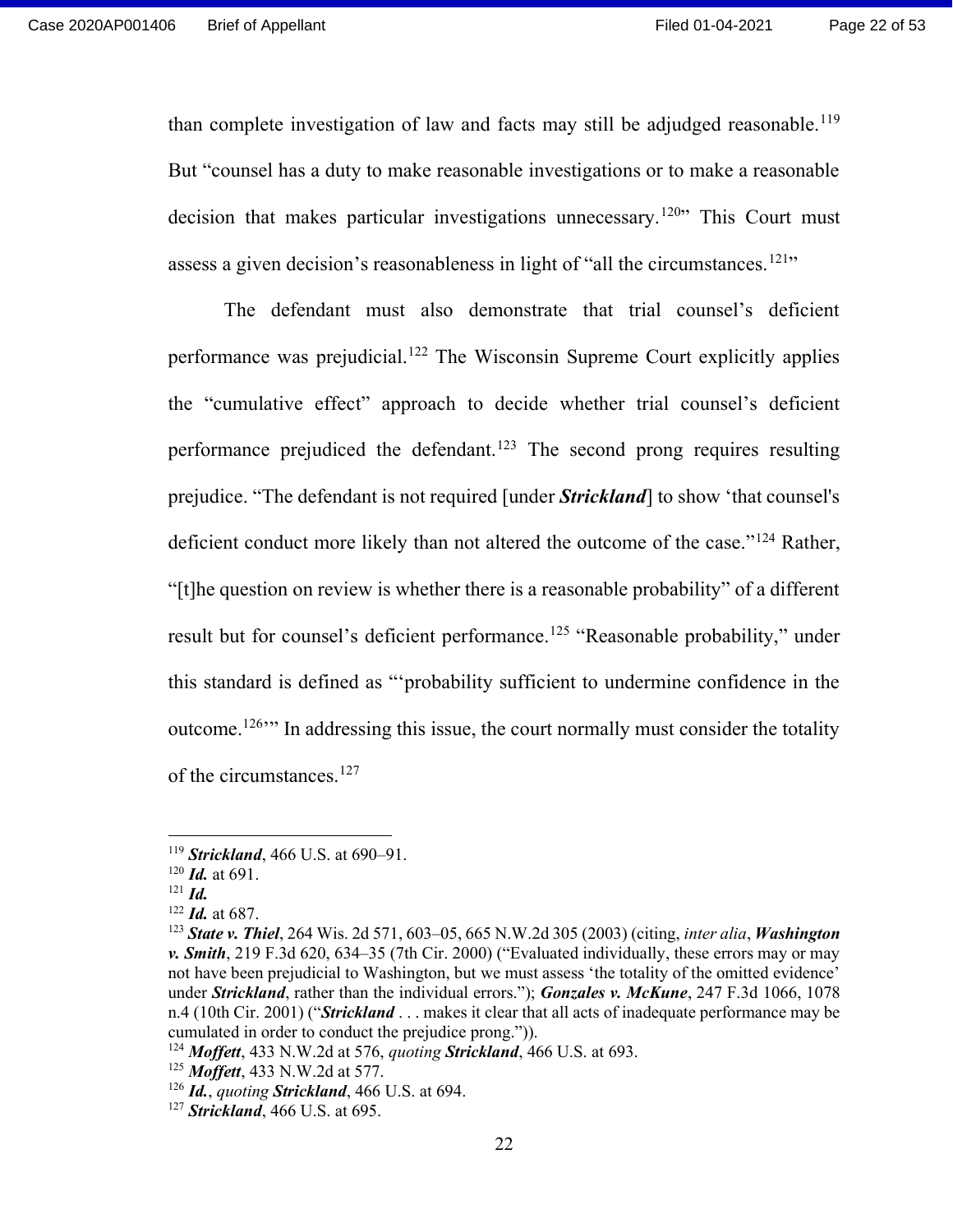## C. Trial Counsel was Ineffective for Failing to Seek to Suppress Evidence Derived from Mr. Kothbauer's Unlawful Seizure.

Mr. Kothbauer was illegally detained as well as illegally searched and seized by Officer Checkalski, and trial counsel was ineffective for failing to challenge these Fourth Amendment violations. Upon stepping out of his vehicle at Officer Checkalski's command to perform field sobriety tests, Officer Checkalski asked Mr. Kothbauer, "if [Officer Checkalski] had consent to pat down his front pockets for any weapons or contraband, which he gave permission to do so."<sup>128</sup> Such consent should only be elicited when an officer reasonably believes an individual to be armed and dangerous.<sup>129</sup> Officer Checkalski never testified Mr. Kothbauer was armed and dangerous, and his report makes no mention of such a belief either.<sup>130</sup> As such, the pat down performed by Officer Checkalski was unreasonable under the Fourth Amendment's protections against unlawful searches.

While Mr. Kothbauer did consent to a pat down search of his front pockets, Officer Checkalski exceeded the scope of the pat down search by not performing a pat down search at all.<sup>131</sup> After Mr. Kothbauer gave Officer Checkalski permission to perform the pat down search, Officer Checkalski put his hands straight into Mr. Kothbauer's pockets and began rummaging around, which can be seen clearly from Officer Checkalski's L3 Dash Cam footage from the night of the incident.<sup>132</sup> This

 $128$  R.2 at 6.

<sup>&</sup>lt;sup>129</sup> Terry v. Ohio, 392 U.S. 1, 27 (1968).

 $130$  R.79 at 5-6.

<sup>&</sup>lt;sup>131</sup> R.37.

 $132$  *Id.*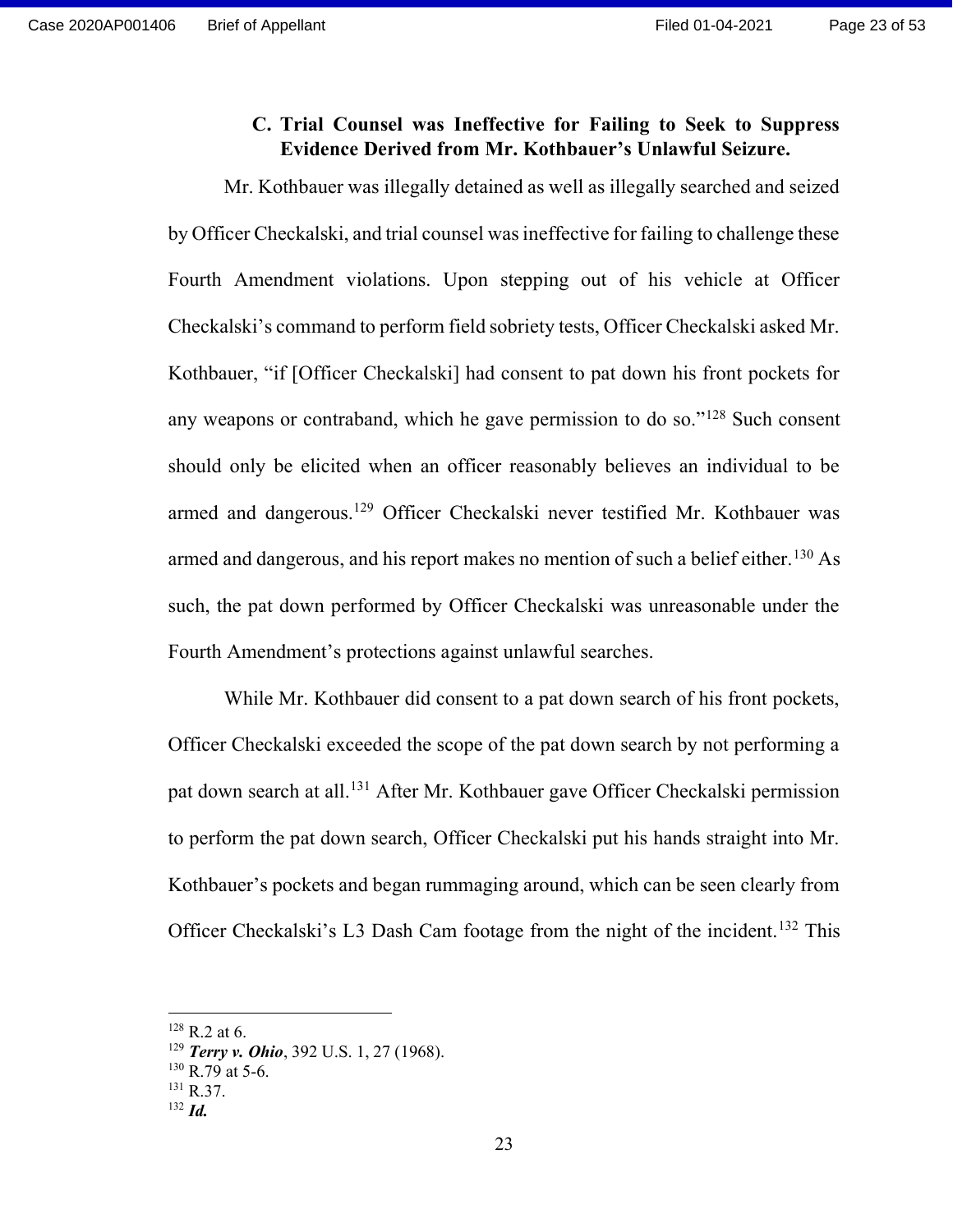action has been specifically prohibited by the Wisconsin Supreme Court, which stated, "The Terry doctrine precludes reaching into a suspect's pockets during a frisk for weapons unless the officer feels an object that could be used as a weapon."<sup>133</sup>

By performing an illegal search, Officer Checkalski, in effect, seized Mr. Kothbauer without probable cause. The test of whether an individual is under arrest for Fourth Amendment purposes is an objective one.<sup>134</sup> An individual is under arrest in the constitutional sense when, "a reasonable person in the defendant's position would have considered himself or herself to be 'in custody,' given the degree of restraint under the circumstances."<sup>135</sup> Further, "the circumstances of the situation including what has been communicated by the police officers, either by their words or actions, shall be controlling under the objective test."<sup>136</sup>

Mr. Kothbauer, after having been searched, would have reasonably believed he was under arrest, as Officer Checkalski did that which he could only do upon arrest. A search may be done only if law enforcement obtained a warrant or if there exists an exception to the warrant requirement.<sup>137</sup> One such exception is the search incident to arrest doctrine, which allows law enforcement officers to search an arrestee's person for any possible weapons that may threaten the officer's safety.<sup>138</sup> However, for this to be valid, the officer conducting the search must already have

<sup>133</sup> State v. Swanson, 164 Wis. 2d 437, 454, 475 N.W.2d 148 (1991).

 $134$  *Id.* at 447.

 $135$  *Id.* at 446-47.

 $136$  *Id.* at 447.

<sup>&</sup>lt;sup>137</sup> Brigham City, Utah v. Stuart, 547 U.S. 398, 403 (2006).

<sup>&</sup>lt;sup>138</sup> Chimel v. California, 395 U.S. 752, 762-63 (1969), abrogated on other grounds by **Davis v.** United States, 564 U.S. 229 (2011)).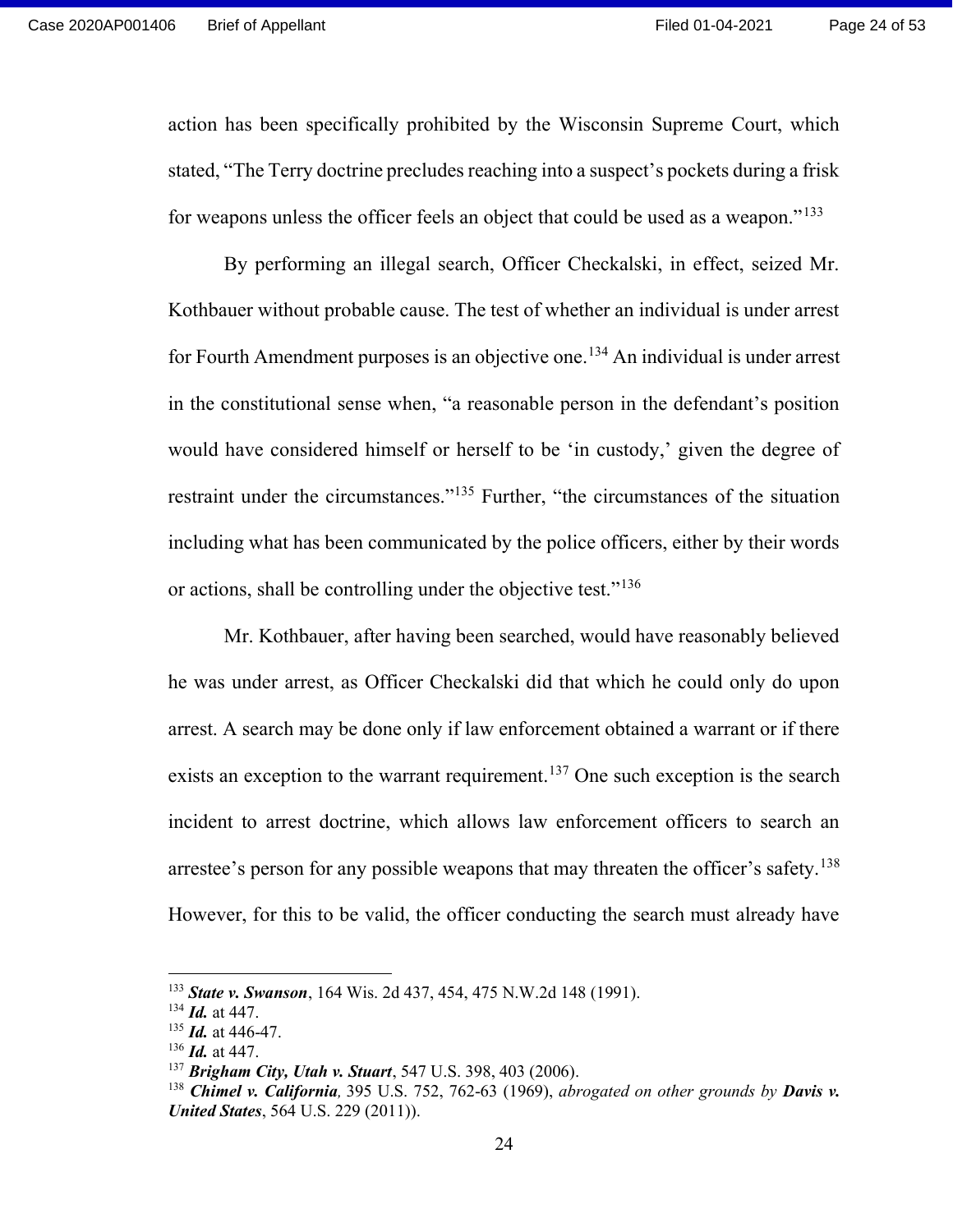probable cause to arrest the individual before conducting said search, and the individual must be lawfully arrested after the search is conducted.<sup>139</sup>

Officer Checkalski had no such probable cause to arrest Mr. Kothbauer, as the mere request for one to perform field sobriety tests is not enough for probable cause.<sup>140</sup> Since Mr. Kothbauer had not yet performed any field sobriety tests, nor had he admitted to any sort of illegal activity, Officer Checkalski lacked probable cause to arrest him and the authority to search him.<sup>141</sup> By Officer Checkalski placing his hands in Mr. Kothbauer's pockets and conducting a search of his person, Mr. Kothbauer believed, as any reasonable person would, that he was in custody and under arrest. Thus, Mr. Kothbauer was seized unlawfully.

The United States Supreme Court has made it clear when evidence is obtained in violation of the Fourth Amendment, "The exclusionary prohibition extends as well to the indirect as the direct products of such invasions."<sup>142</sup>

The exclusionary sanction applies to any "fruits" of a constitutional violation—whether such evidence be tangible, physical material actually seized in an illegal search, items observed or words overheard in the course of the unlawful activity, or confessions or statements of the accused obtained during an illegal arrest and detention.<sup>143</sup>

Thus, the proper remedy for such a violation in this case would have been to suppress any evidence obtained after this search and unlawful seizure. This would include the field sobriety tests and the arrest of Mr. Kothbauer.

<sup>&</sup>lt;sup>139</sup> State v. Sykes, 2005 WI 48, 26, 279 Wis. 2d 742, 695 N.W.2d 277.

<sup>&</sup>lt;sup>140</sup> State v. Swanson, 164 Wis. 2d 437, 448, 475 N.W.2d 148 (1991).

<sup>&</sup>lt;sup>141</sup> State v. Lange, 2009 WI 49, ¶ 19, 317 Wis. 2d 383, 766 N.W.2d 551.

<sup>&</sup>lt;sup>142</sup> Wong Sun v. United States, 371 U.S. 471, 484, 83 S. Ct. 407, 416, 9 L. Ed. 2d 441 (1963).

<sup>&</sup>lt;sup>143</sup> States v. Crews, 445 U.S. 463, 470, 100 S. Ct. 1244, 1249, 63 L. Ed. 2d 537 (1980).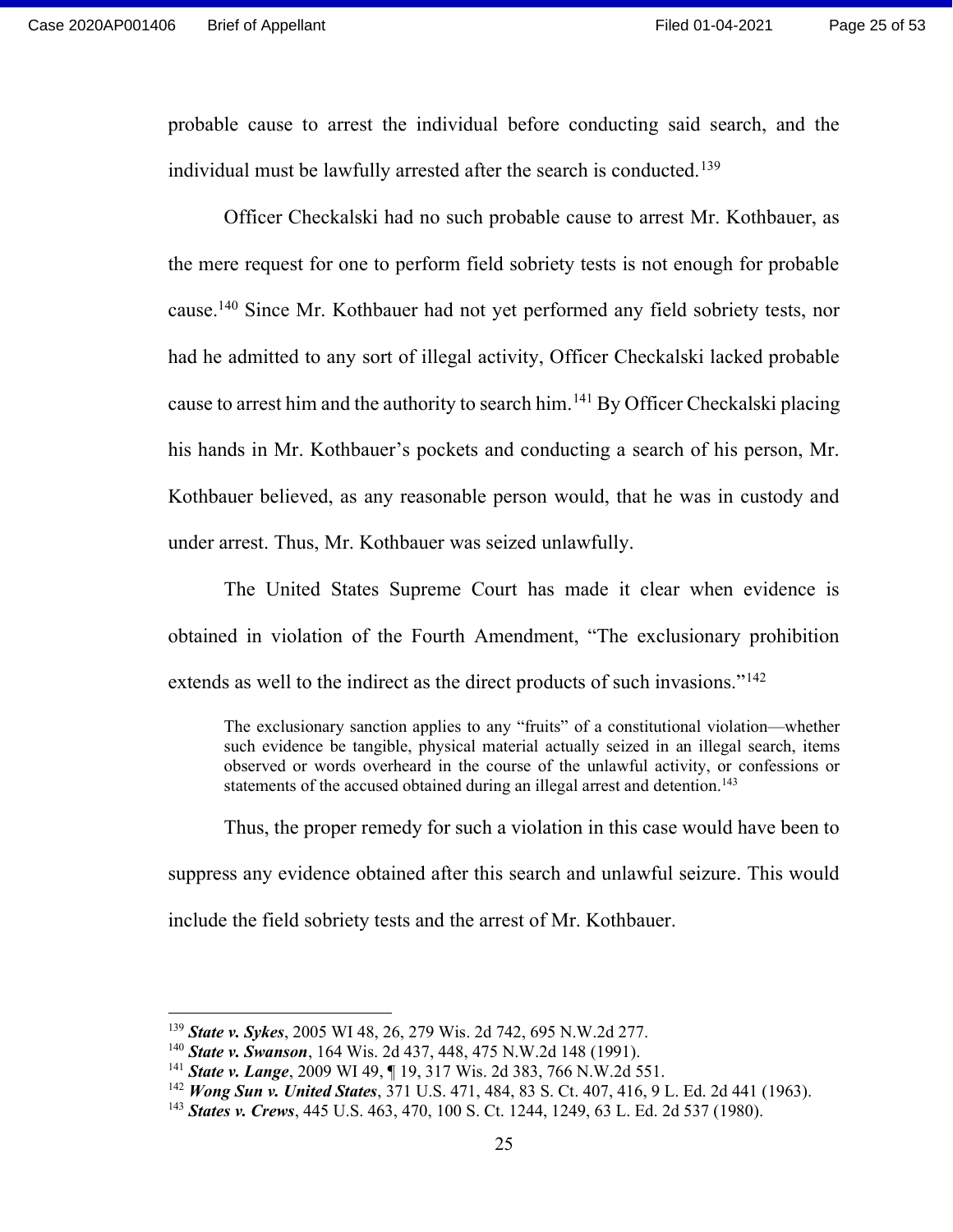Had trial counsel filed the appropriate motion and effectively made this argument, there would have been no probable cause for the arrest, and the blood results would not have been admissible. Thus, Mr. Kothbauer would have been found not guilty of OWI and PAC, as no blood draw would have occurred had Mr. Kothbauer not been arrested for OWI. Further, the State would also have likely dismissed both charges upon a successful motion to suppress, as there would have been little evidence admissible at trial, so a trial would not even have been necessitated.

Even if trial counsel had filed the motion and it was not granted, the issue of the illegal search done by Officer Checkalski should have been given greater importance at trial. At trial, the jury acquitted Mr. Kothbauer of the OWI charge while finding him guilty of the PAC charge. If the issue had been given greater importance, it would have resulted in the jury being aware that the activity of searching someone's person, like Officer Checkalski did to Mr. Kothbauer, was not legal. This would have caused the jury to question other procedures done by Officer Checkalski during the investigation and arrest of Mr. Kothbauer, such as how he administered the field sobriety tests. If the jury believed Officer Checkalski did not follow the proper methods as it relates to police procedure and training, there also would have been a question as to whether Officer Checkalski followed proper procedure in reading Mr. Kothbauer the Informing the Accused Form and his handling of Mr. Kothbauer's blood sample, which was eventually given to the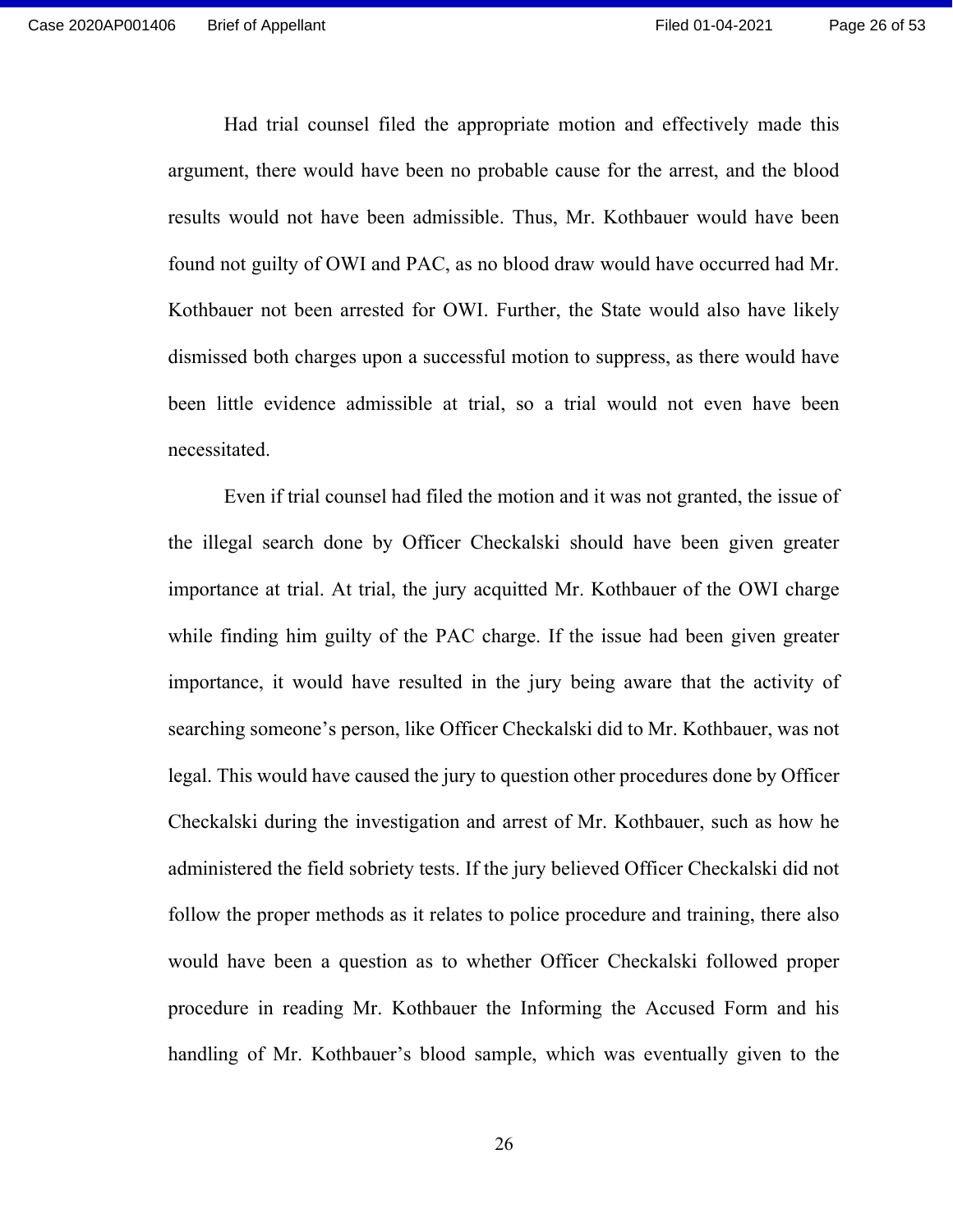Wisconsin State Hygiene Laboratory and led to the PAC charge.<sup>144</sup> In a close case

like this, there would have been no conviction had these issues been brought forth

before the jury.

The only time trial counsel brought forth the issue of the illegal search of Mr.

Kothbauer's person conducted by Officer Checkalski was during the cross-

examination of the officer, which was limited to the following interaction:

Officer Checkalski: I asked Kothbauer if I had consent to pat down his front pockets for any weapons or contraband, which he gave me permission to do so. I was missing it here. That's when I advised multiple chew tins were found in his front pockets but no contraband was found.

Trial Counsel: But, Officer, you didn't do a pat down. You just went right into his pockets. Is that true?

Officer Checkalski: Based on my report, that is what I located was chew tins his pockets.

Trial Counsel: You reviewed the drive cam in preparing for this?

Officer Checkalski: Prior to today?

Trial Counsel: Yeah.

Officer Checkalski: I have not reviewed the dash cam at all.

…

Trial Counsel: Okay. Well, nevertheless, no weapons or contraband was found on Mr. Kothbauer?<sup>145</sup>

When presented with the opportunity to confront Officer Checkalski and question him more on how he reached directly into a detainee's pockets without consent or reasonable suspicion, trial counsel did not rise to the occasion. Trial counsel did not highlight a critical issue for the jury, which is Mr. Kothbauer had a

 $144$  R.2 at 4-7.

<sup>&</sup>lt;sup>145</sup> R.98 at 78-79.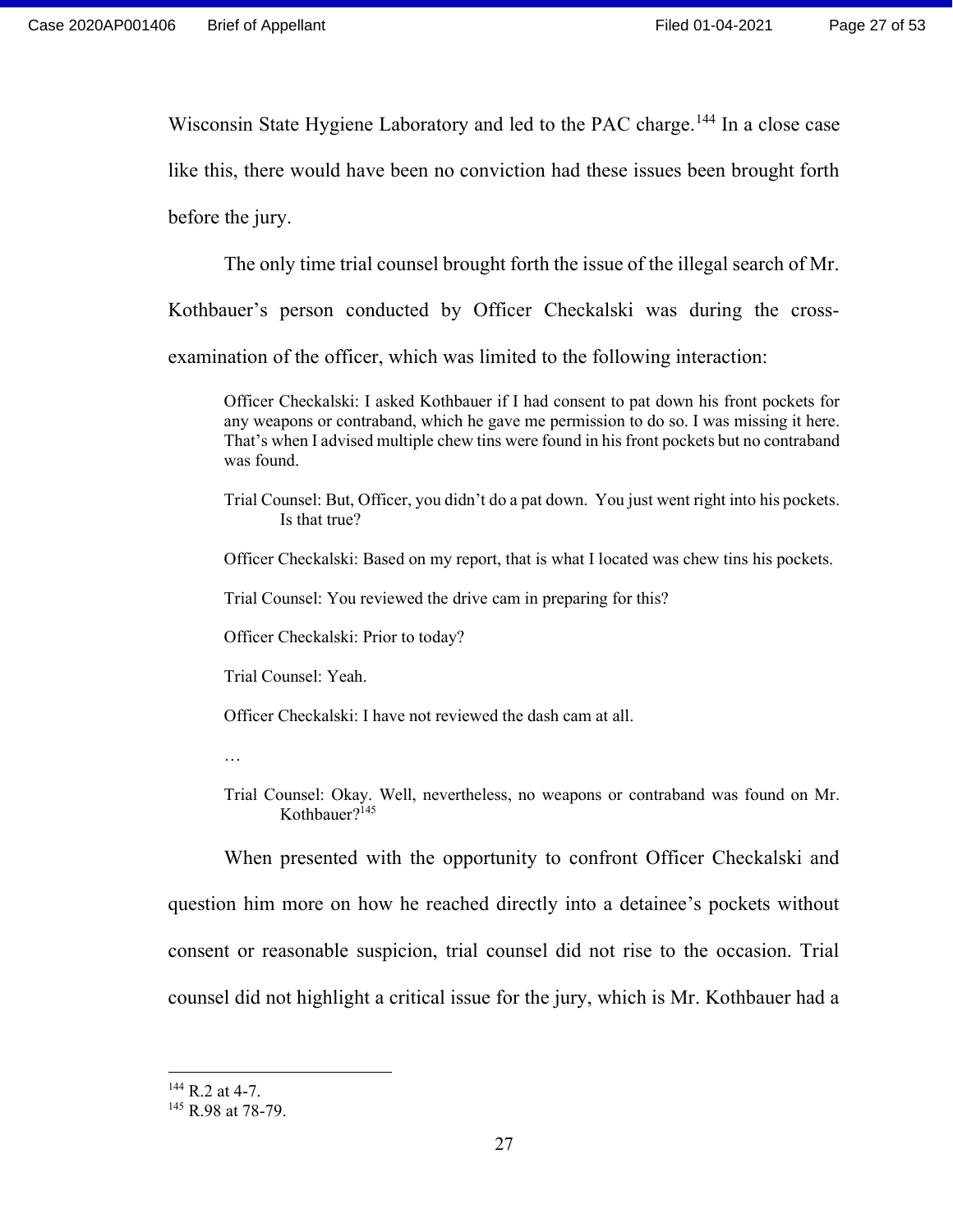constitutional right violated when he was subjected to an unconstitutional search and seizure. This was unreasonable performance, there was no strategic value in not pursuing this issue more, and trial counsel's failure unduly prejudiced Mr. Kothbauer's case at trial. As such, trial counsel was ineffective for failing to file a motion to suppress based upon the unlawful search and seizure of Mr. Kothbauer, and for failing to highlight the issue for the jury.

## D. Trial Counsel Failed to Seek to Suppress the Results of the Field Sobriety Tests Based upon Mr. Kothbauer's Physical Ailments and Officer Checkalski's Improper Administration of the Tests.

Trial counsel's failure to argue for the suppression of evidence derived from the administration of the field sobriety tests was also ineffective. In *County of Jefferson v. Renz*, the Wisconsin Supreme Court held that police must possess "probable cause to believe" a person is under the influence of an intoxicant before requesting a preliminary breath test.<sup>146</sup> Probable cause must be assessed on a caseby-case basis, and a court determines if it existed based on an objective standard, considering all the information available to the officer at the time.<sup>147</sup> More specifically, probable cause refers to the amount of evidence within the officer's knowledge at the time that would lead a reasonable law enforcement officer to believe the driver was operating under the influence of an intoxicant.<sup>148</sup>

<sup>&</sup>lt;sup>146</sup> Cty. of Jefferson v. Renz, 231 Wis. 2d 293, 304, 603 N.W.2d 541 (1999).

<sup>&</sup>lt;sup>147</sup> State v. Lange, 2009 WI 49,  $\P$  19, 317 Wis. 2d 383, 766 N.W.2d 551 (referring to probable cause to arrest).

<sup>&</sup>lt;sup>148</sup> *Id.*; *State v. Secrist*, 224 Wis. 2d 201, 209, 589 N.W.2d 387 (1999) (considering probable cause to arrest).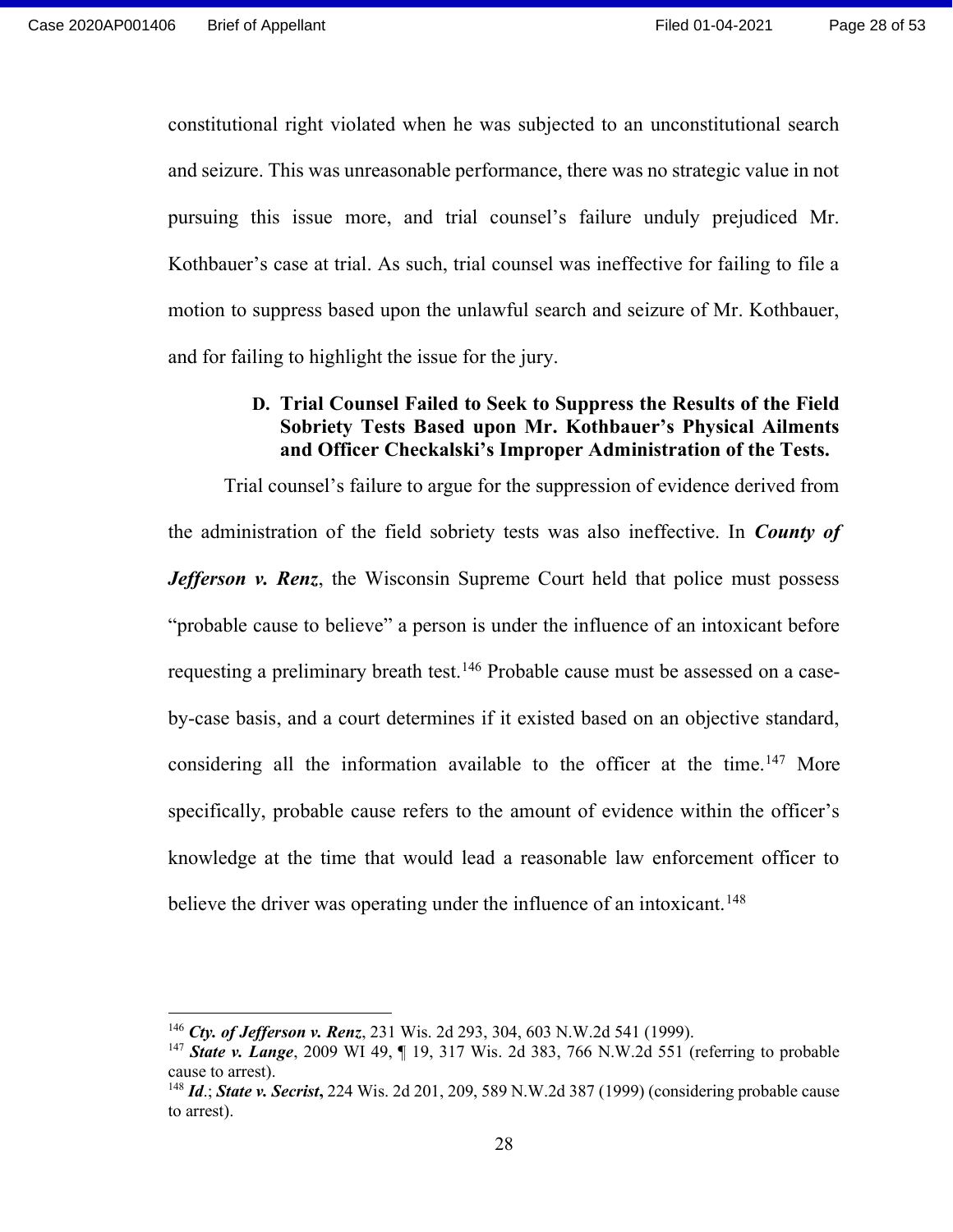Trial counsel should have raised this issue in a motion as well as at trial. At trial, Officer Checkalski testified he had received training, education, and was certified in SFST.<sup>149</sup> However, there was no mention by Officer Checkalski, nor were any questions posed by trial counsel, about what this training entailed. Trial counsel should have questioned Officer Checkalski on his training methods and experience to ensure his training and certification came from NHTSA, whose courses have been approved by the International Association of Chiefs of Police (IACP), who in turn establish national standards to ensure consistency in the content, delivery, and application of SFST.<sup>150</sup> If Officer Checkalski had not received the necessary training from NHTSA, then trial counsel could have used this information in a motion hearing to show the tests were improper as administered, and at trial caused the jury to question whether or not the methods Officer Checkalski used in his assessment of Mr. Kothbauer's impairment, and his blood alcohol level the tests were designed to show, were valid.<sup>151</sup>

NHTSA issues the DWI Detection and Standardized Field Sobriety Testing Manual, which contains the procedure to be used by law enforcement officers on how to administer and properly utilize the results observed from the SFST.<sup>152</sup> This manual is issued by NHTSA, a government agency, and as such is a government document which contains accurate facts that cannot reasonably be questioned.

 $149$  R.98 at 50.

<sup>150</sup> DWI Detection and Standardized Field Sobriety Test Manual, Introduction, p. 1-2 (2015); (App. A-2, A-3).

 $151$  *Id.*, Session 8, p. 13; (App. A-5).

 $152$  *Id.*, (2015); (App. A-1).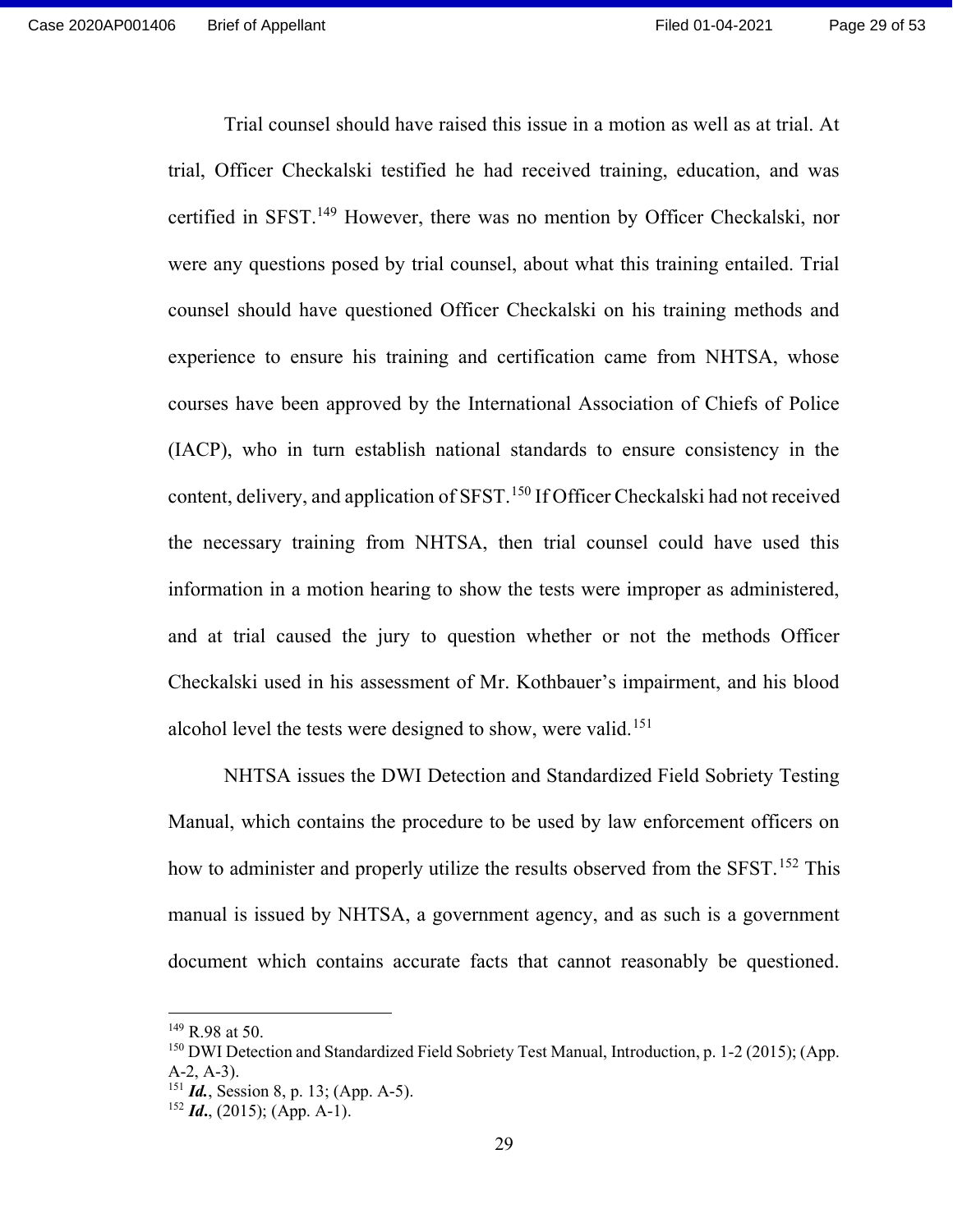Accordingly, this government-issued document is that of which this Court should take judicial notice pursuant to Wis. Stat.  $\S 902.01(2)(b)$ <sup>153</sup>

Additionally, Officer Checkalski improperly administered the HGN test, making any of the clues he noted invalid. The DWI Detection and Standardized Field Sobriety Testing Manual states that prior to administering the HGN test, officers need to ask subjects questions about their eyes and general health conditions.<sup>154</sup> In addition to asking about medical conditions that will affect the test, NHTSA training requires officers to conduct a check for resting nystagmus before administering the HGN test.<sup>155</sup> If the officer notices any abnormal findings during the prechecks, he may choose not to continue with the HGN test.<sup>156</sup> Continuing on with the test after observing abnormalities does not conform with standard protocol and should be noted in the officer's report.<sup>157</sup> Abnormalities include resting nystagmus, which may be caused by brain damage and other neurological issues.<sup>158</sup> Officer Checkalski did not ask Mr. Kothbauer if he was suffering from any head injuries or medical issues as he should have, nor did Officer Checkalski note in his report he checked Mr. Kothbauer's eyes for resting nystagmus.<sup>159</sup> This precheck is

 $153$  Wis. Stat. § 902.01(2)(b).

<sup>154</sup> DWI Detection and Standardized Field Sobriety Test Manual, (2015); (App. A-1).

 $155$  *Id.*, Session 8, p. 23-25 (App.6-8).

 $156$  *Id.* 

 $^{157}$  *Id.* 

 $158$  *Id.* 

<sup>&</sup>lt;sup>159</sup> R.98 at 87; R.2 at 3.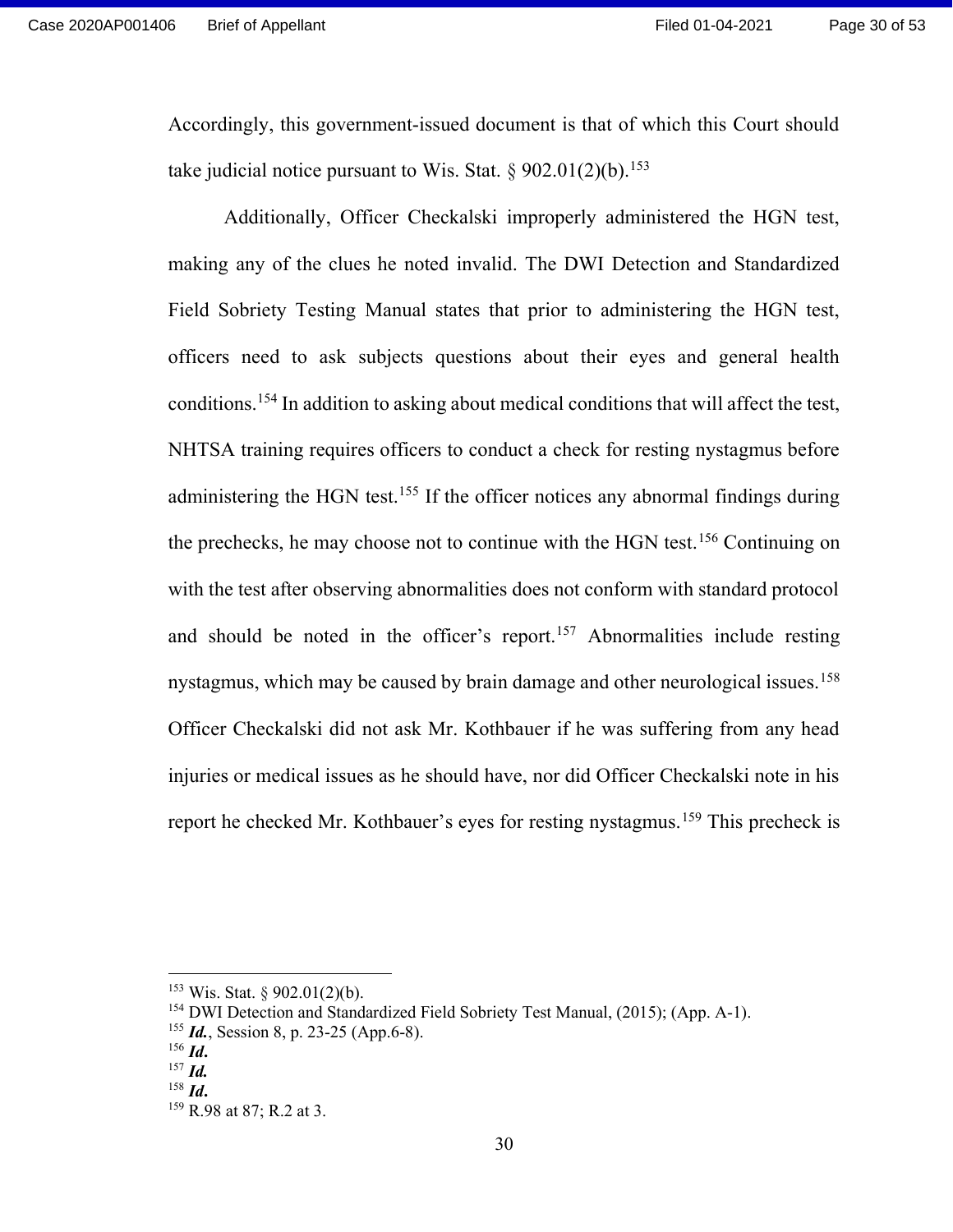needed in order to ensure any nystagmus noted is caused by having a blood alcohol content above a  $.08$ , not an injury.<sup>160</sup>

At a suppression hearing, trial counsel could have questioned Officer Checkalski on the accuracy of his report, as it was rewritten two to three weeks after the night of the arrest and Officer Checkalski utilized the L3 Dash Cam and his memory when rewriting his report. A review of the L3 Dash Cam footage does not provide a clear and up-close video of Mr. Kothbauer's eyes, meaning that the clues Officer Checkalski noted in his report from the HGN test were entirely from relatively dated memory. Trial counsel could have questioned Officer Checkalski on his improper procedure and would have been able to show Officer Checkalski's report and recollection were unreliable. Such questioning would have led to suppression.

At trial, this line of questioning would have led to the jury to doubt the officer's procedure on administration. A jury hearing that Officer Checkalski had to re-write his report based on memory and the L3 Dash Cam footage, which does not show the subject's eyes, would put doubt into the jury's mind as to whether or not Officer Checkalski's testimony of this test was reliable. Additionally, Officer Checkalski himself stated nystagmus is known to be caused by certain medical issues.<sup>161</sup> Had trial counsel presented Mr. Kothbauer's medical records showing that

<sup>&</sup>lt;sup>160</sup> DWI Detection and Standardized Field Sobriety Test Manual, Session 8, p. 13, 24-25 (2015); (App. A-5, A-7, A-8).

 $161$  R.98 at 81.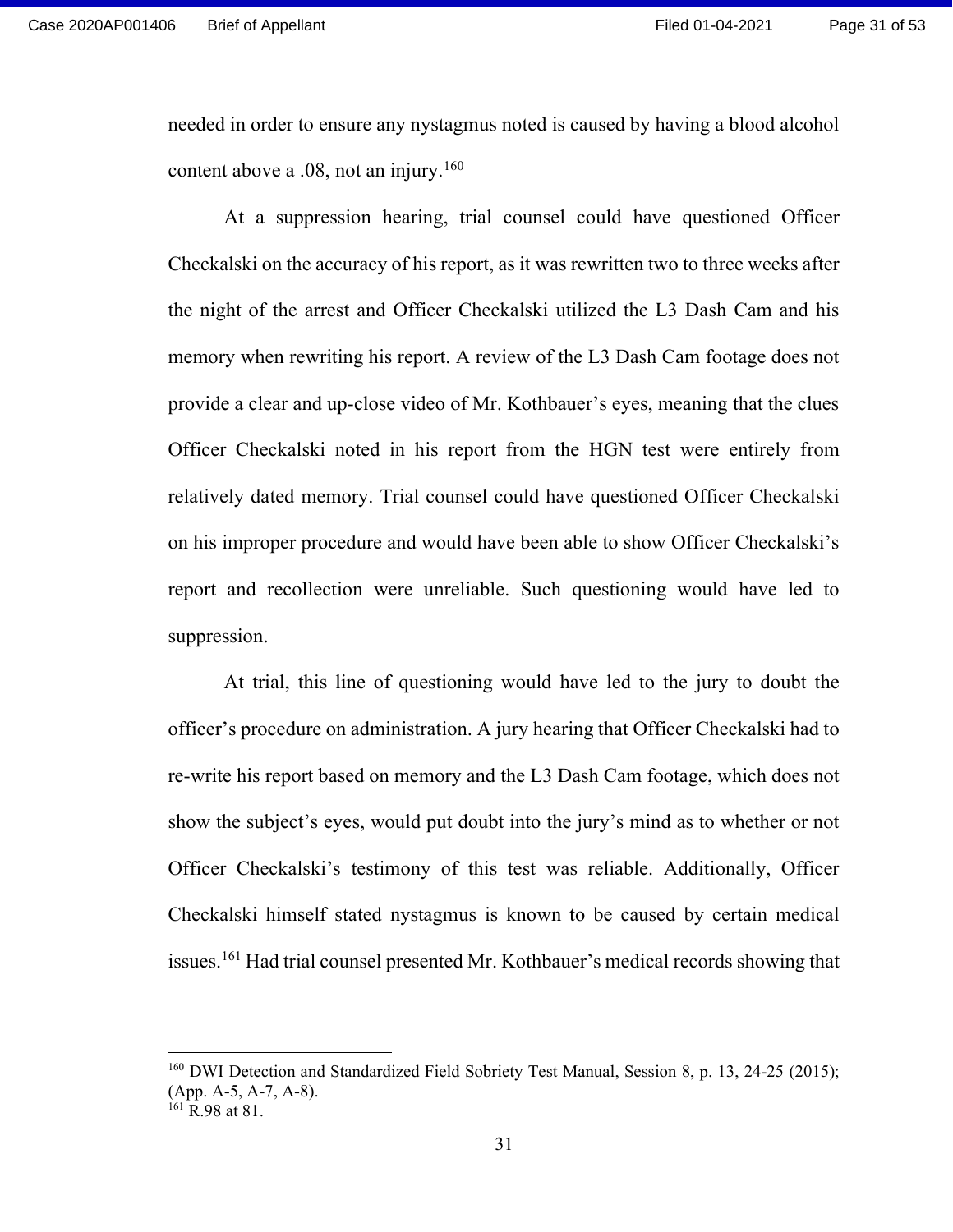he suffered from a traumatic brain injury, the jury would have believed the clues noted were not due to Mr. Kothbauer's blood alcohol level, but due to his medical conditions, as Officer Checkalski performed no prechecks to prove otherwise.

At a suppression hearing, trial counsel could have attacked the validity of Mr. Kothbauer's performance on the Walk and Turn and One Leg Stand test based on his balance issues. Mr. Kothbauer asked Officer Checkalski if there was an alternative test to perform instead of the Walk and Turn test, as Mr. Kothbauer knew if he tried to perform that test (as well as the One Leg Stand test), he would not do well.<sup>162</sup> Despite being aware of Mr. Kothbauer's medical issues (issues that would show that failure on these tests has nothing to do with alcohol), Officer Checkalski wished for Mr. Kothbauer to continue with the Walk and Turn and administered him the One Leg Stand test.<sup>163</sup> Thus, after Mr. Kothbauer said he could not do balance tests due to his injuries, the officer proceeded with balance tests and based his arrest decision on poor performance. Officer Checkalski further failed to inform Mr. Kothbauer the results of the tests would not be used against him in the probable cause analysis if he physically could not do them. Officer Checkalski told Mr. Kothbauer, "if you want to take an alternative test, we can do so."<sup>164</sup> Therefore, none of the clues from the Walk and Turn test should have been used in Officer Checkalski's probable cause determination. Officer Checkalski based his arrest

<sup>162</sup> R.37.

<sup>163</sup> R.37.

<sup>164</sup> R.37; R.2 at 4.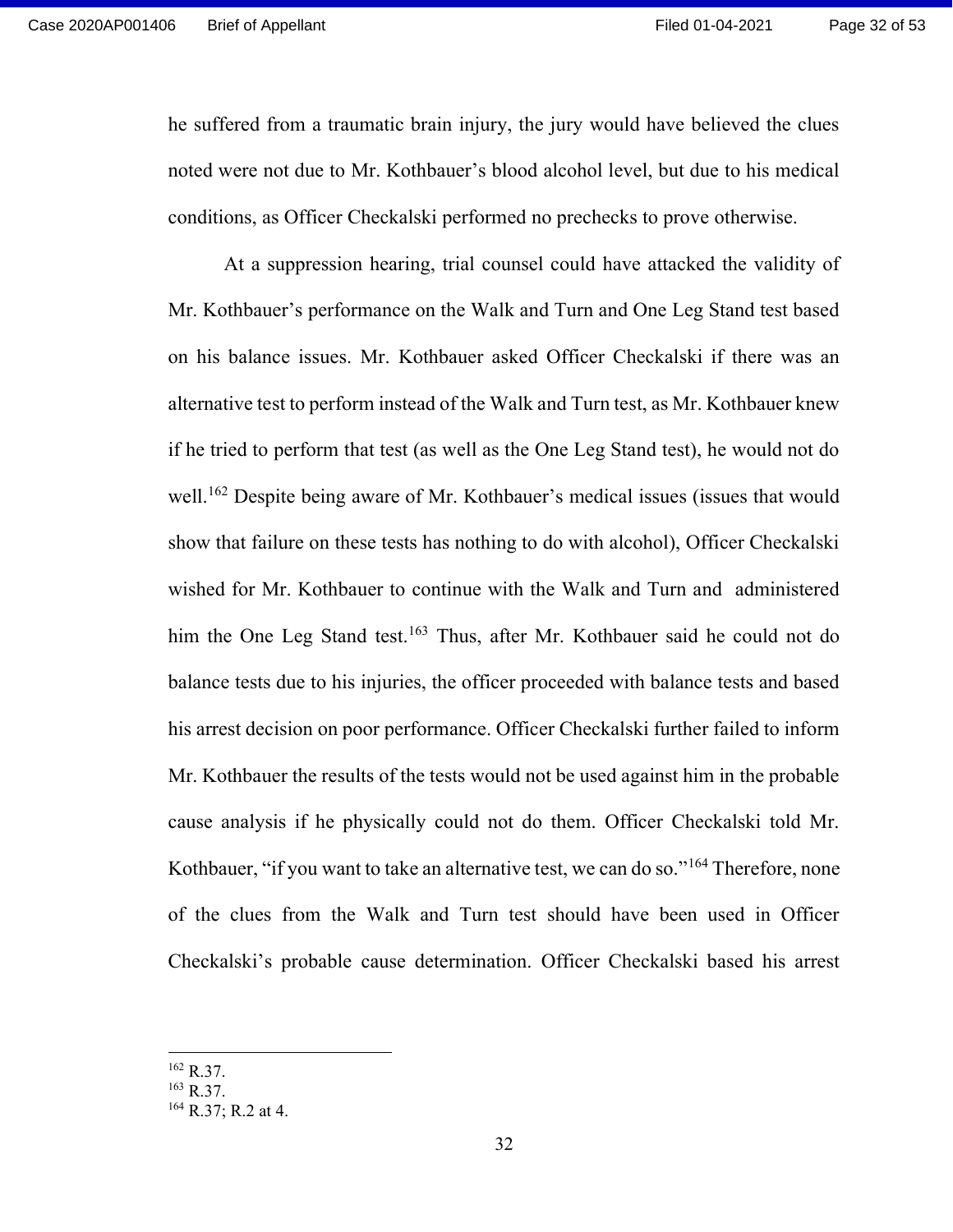decision on tests that could not properly determine impairment due to the medical condition of Kothbauer, whose results were irrelevant to impairment and his blood alcohol content in this case.

Trial counsel was aware of Mr. Kothbauer's physical limitations and the role they played in his performance on the field sobriety tests and, therefore, on Officer Checkalski's probable cause determination. Had a motion been filed to suppress all evidence derived from improperly administered field sobriety tests, the court would have granted the motion and found the arrest to be unsupported by probable cause. Thus, the blood test evidence would have been inadmissible, and there would be no PAC conviction.

Regardless of the court's ruling on a suppression motion, Mr. Kothbauer would have benefited from the jury hearing this line of questioning. Had the jury seen the inaccuracies that stemmed from the investigation, it would have seen that Mr. Kothbauer should not have been arrested for OWI. The jury would have also seen that Mr. Kothbauer should not have been charged with PAC, as the evidence relied upon to show his blood alcohol concentration was above a .08, such as the HGN, Walk and Turn, and One Leg Stand tests, was unreliable. Therefore, anything related to the arrest, including Mr. Kothbauer's blood alcohol level, should not have been considered.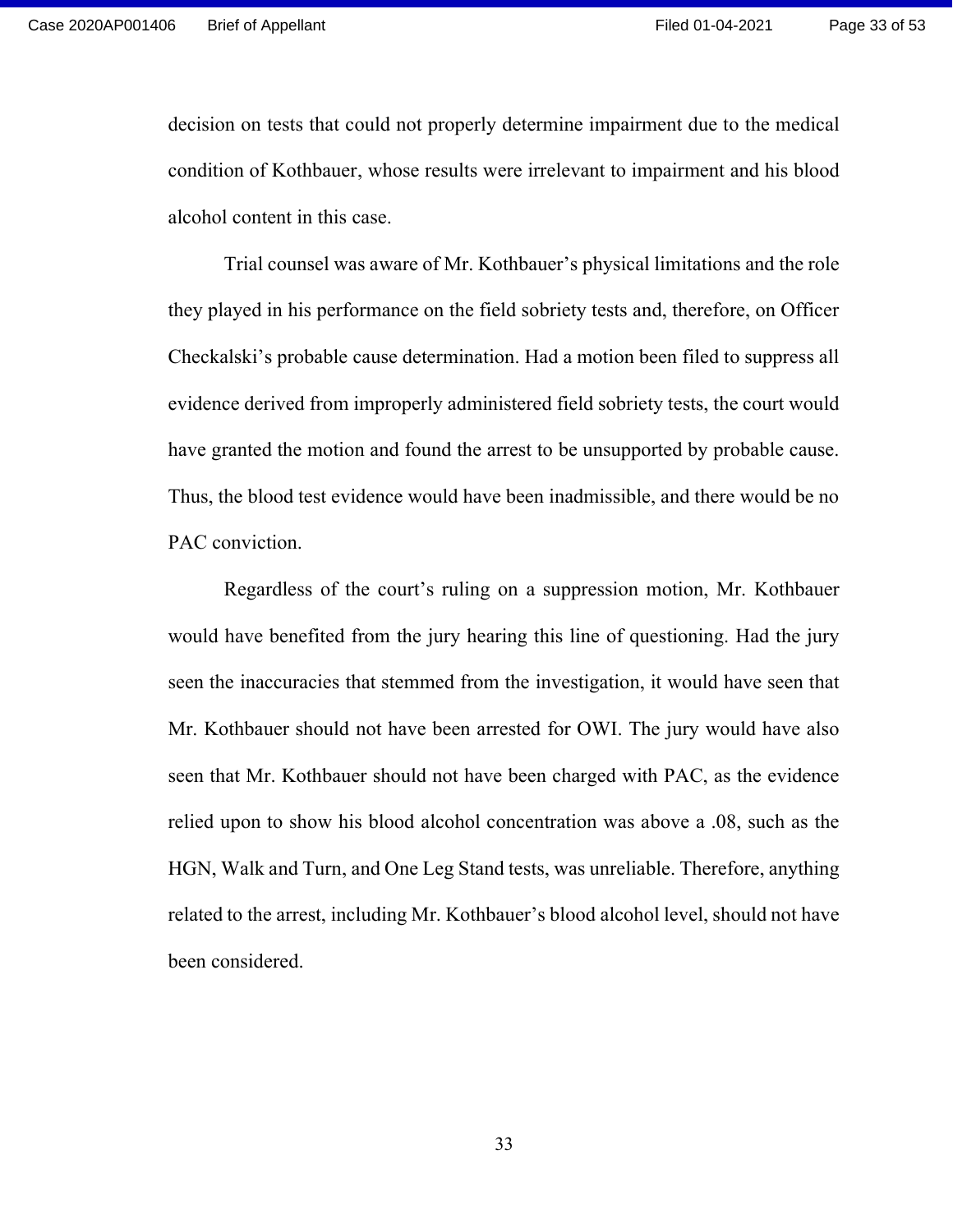II. Trial Counsel's Failure to Bring Forth Evidence of the L3 Dash Cam Footage of Mr. Kothbauer's Arrest during his Trial Unduly Prejudiced Mr. Kothbauer at Trial.

The night of Mr. Kothbauer's arrest, Officer Checkalski's L3 Dash Camera recorded the entire incident. The L3 Dash Cam footage showed Mr. Kothbauer's driving behavior, his interaction with Officer Checkalski, and his performance on the SFST.<sup>165</sup> The footage established that Officer Checkalski did not ask Mr. Kothbauer if he had any physical ailments or head injuries prior to Mr. Kothbauer's performance, which is required for the reasons listed above.<sup>166</sup> The footage also showed how Officer Checkalski informed Mr. Kothbauer he could perform an alternate test instead of the Walk and Turn, and how Officer Checkalski never told Mr. Kothbauer he would penalize him if he did not perform the test.<sup>167</sup> Officer Checkalski testified at trial he informed Mr. Kothbauer there was no alternative test for the Walk and Turn.<sup>168</sup> Such testimony conflicts with the video. This footage would have also shown Officer Checkalski illegally searched Mr. Kothbauer's person, as Mr. Kothbauer consented to a pat down search but Officer Checkalski did not perform a pat down and instead directly put his hands in Mr. Kothbauer's pockets.<sup>169</sup> The showing of all of the above-mentioned acts would have allowed the jury to see the improper procedure Officer Checkalski followed and would have led

 $165$  R.37.

<sup>166</sup> R.37; DWI Detection and Standardized Field Sobriety Test Manual, Session 8, p. 12-13, 24, 55,

<sup>65 (2015); (</sup>App. A-4, A-5, A-7, A-9, A-10).

<sup>167</sup> R.37.

 $168$  R.98 at 62.

 $169$  R.37.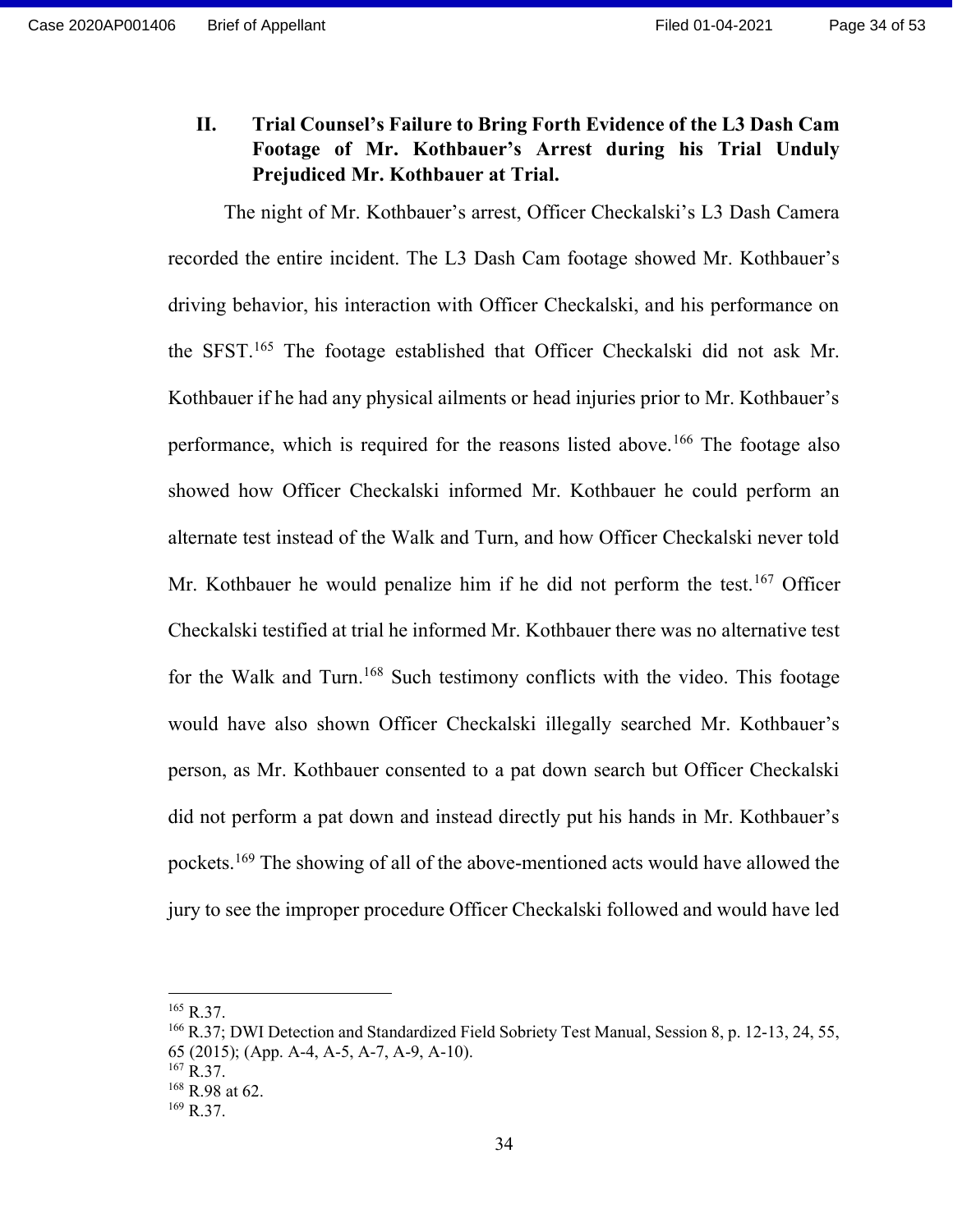the jury to doubt other procedures done by Officer Checkalski, such as the SFST. If the jury doubted correct police procedure, it would have likely acquitted on both charges and not just one as has been explained previously in this brief.

However, trial counsel never presented this footage at Mr. Kothbauer's trial, and it is unclear why the court claimed that the decision to not play the video was strategic.<sup>170</sup> This answer is insufficient and is speculation, as Mr. Kothbauer was not granted a hearing and thus was never given the chance to get an answer from trial counsel as to why he did not show the footage. Trial counsel never testified he did not play the footage for strategic reasons. That was simply something the trial court speculated upon.

## III. Trial Counsel was Ineffective for Not Presenting Mr. Kothbauer's Medical Records, or Securing an Expert, in Order to Bring Forth Evidence of Mr. Kothbauer's Disabilities.

At Mr. Kothbauer's trial, trial counsel made multiple errors by not even attempting to bring forth evidence of Mr. Kothbauer's disabilities. Prior to the jury trial, trial counsel discussed with the court the scope of what statements would be allowed regarding Mr. Kothbauer's medical history. Trial counsel stated, "I need to know clearly what can come in and what can't. I know that under gaze nystagmus sometimes the disparity between the left and right eye can indicate brain damage."<sup>171</sup> The court stated any statements Mr. Kothbauer had told Officer Checkalski the night of his arrest were fair game; however, "statements about what

 $170$  R.87 at 3; (App. A-13).

<sup>&</sup>lt;sup>171</sup> R.98 at 37.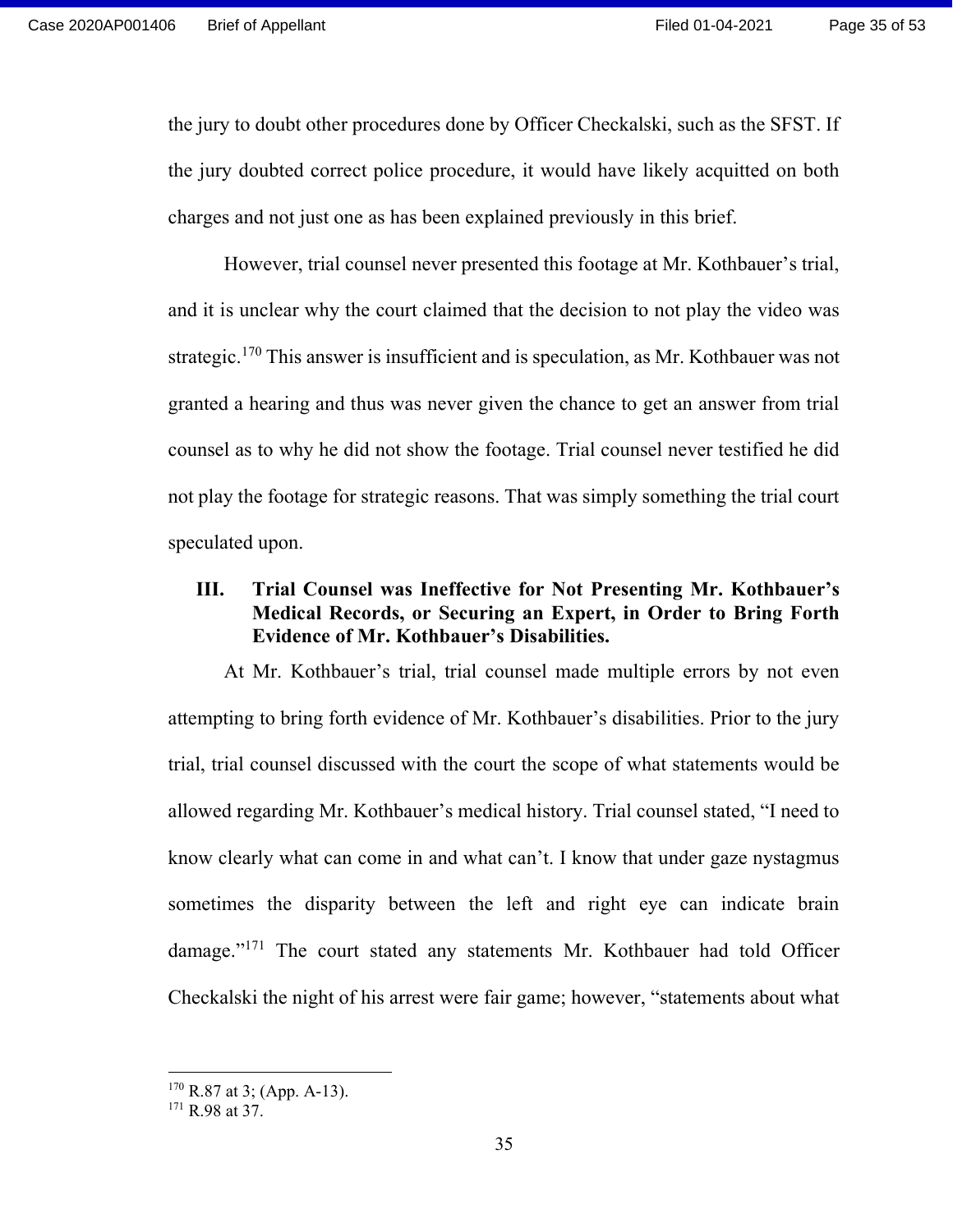doctors said, first, are not admissible because of hearsay; and second, because there hasn't been a foundation laid to indicate such a diagnosis."<sup>172</sup> After being told this, trial counsel stated, "I have the reports, but I don't have a doctor or any – anybody here to lay a foundation on that."<sup>173</sup>

Trial counsel could have avoided the foundational problem with Mr. Kothbauer's medical records had he followed Wis. Stat § 908.03(6m)(b). A custodian or other qualified witness are not needed to lay the foundation for patient healthcare records being offered as evidence at trial if the party offering the records presents a certified copy of medical records and gives the requisite notice for automatic admissibility 40 days before trial.<sup>174</sup> Trial counsel had months to gather Mr. Kothbauer's medical records and have them certified before the trial. However, trial counsel did not do so, thus acting ineffectively and prejudicing Mr. Kothbauer by not even having the foundation laid for the records.

Mr. Kothbauer was diagnosed with a traumatic brain injury prior to his arrest the night of March 23, 2016.<sup>175</sup> An expert, whether it be a general medical doctor or a specialist like a neurologist, could have laid the foundation for Mr. Kothbauer's medical records or his own evaluation to be admissible at trial. An expert would have testified Mr. Kothbauer's performance on the SFST was due to his disabilities, not his blood alcohol content being above a .08. This, combined with Officer

 $172$  *Id.* at 38.

 $173$  *Id.* 

 $174$  Wis. Stat. §§ 908.03(6m)(b)(1)-(2).

 $175$  R.79 at 48-50.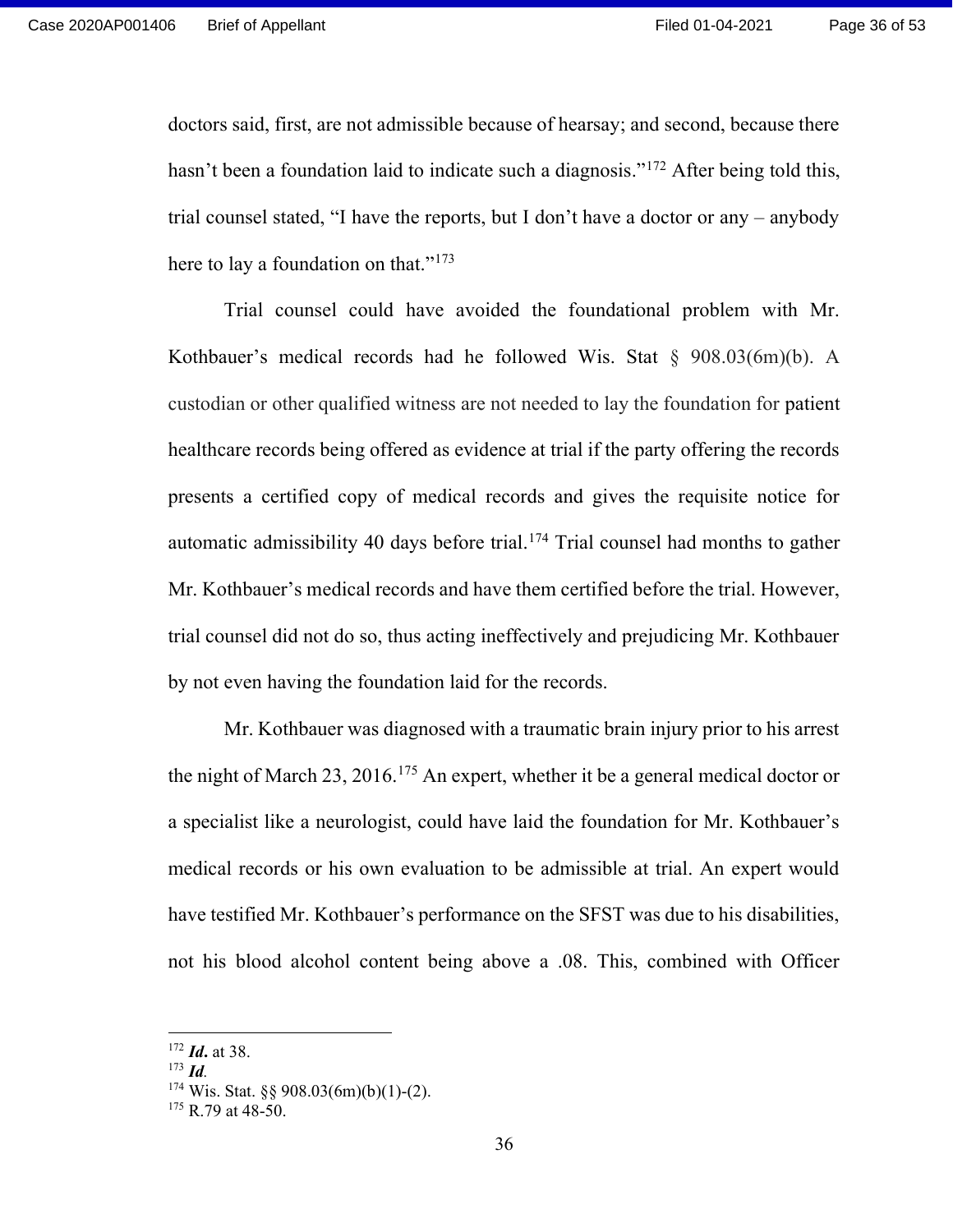Checkalski's testimony that nystagmus may be caused by certain medical conditions, would have shown any nystagmus noted was due to the disabilities. The expert would have testified that, based upon the records of Mr. Kothbauer or any evaluation put forth by the expert, Mr. Kothbauer suffered from traumatic brain injury caused by an improvised explosive device (IED) explosion in November 2010.<sup>176</sup> This expert would have explained how the blast has given Mr. Kothbauer dizziness, headaches, and affected his sleep.<sup>177</sup> Further, Mr. Kothbauer's balance was also affected, as he was found to have a slower than normal perception time as well as difficulty activating the correct posture stabilizers to maintain an upright position against an incline or decline in the support surface.<sup>178</sup> These symptoms have gotten worse over time and specifically affect his balance and speech.

Furthermore, the opinion of the expert would have bolstered Mr. Kothbauer's claim that he suffered from balance issues and had said disabilities. The State used this lack of proof as evidence that Mr. Kothbauer's performance was due to intoxication by stating, "Now, he claims that there was leg injuries here, and we don't have any real proof of that other than him saying so."<sup>179</sup> If the jury had been able to hear expert testimony about Mr. Kothbauer's disabilities, such testimony would have influenced its deliberations, for it would have been able to see that Mr.

 $178$  *Id.* at 43.

 $176$  R.79 at 48-50.

 $177$  *Id.* at 45.

<sup>&</sup>lt;sup>179</sup> R.98 at 178.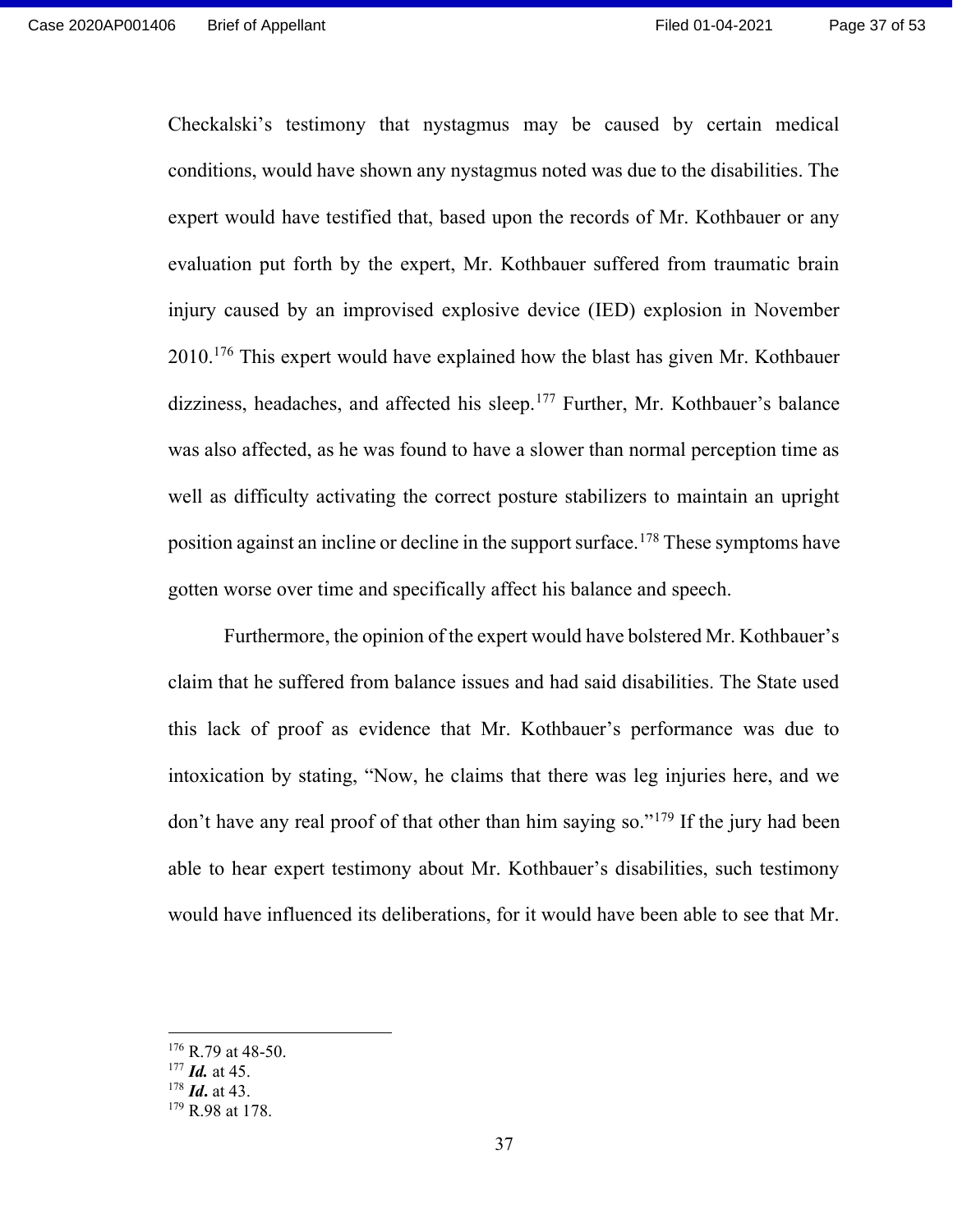Kothbauer's performance on the fields was not due to alcohol in his blood stream but due to his disabilities.

Additionally, based upon trial counsel's statements regarding resting nystagmus and his statement in closing about Officer Checkalski being aware of Mr. Kothbauer's physical injuries, it can be inferred that the use of these medical records was part of his trial plan, as his question regarding the use of the medical records made it clear he hoped to be able to use them to put a question in the jury's mind on whether proper police protocol was used in this situation. That never happened because the court prohibited this necessary evidence.

The only testimony about any sort of injury or disability came from Mr. Kothbauer, who was only able to speak about the fact that he had been a victim of five IED explosives.<sup>180</sup> If an expert could be helpful and one is available to testify, counsel must at least consult with that expert.<sup>181</sup> Trial counsel's decision to not contact a medical doctor as an expert cannot be called a strategic one, especially when trial counsel wished to admit Mr. Kothbauer's medical records and asked questions of Officer Checkalski regarding Mr. Kothbauer's injuries and their effect on the field sobriety tests.

<sup>180</sup> R.98 at 147.

<sup>181</sup> See Ellison v. Acevedo, 593 F.3d 625, 634 (7th Cir. 2010).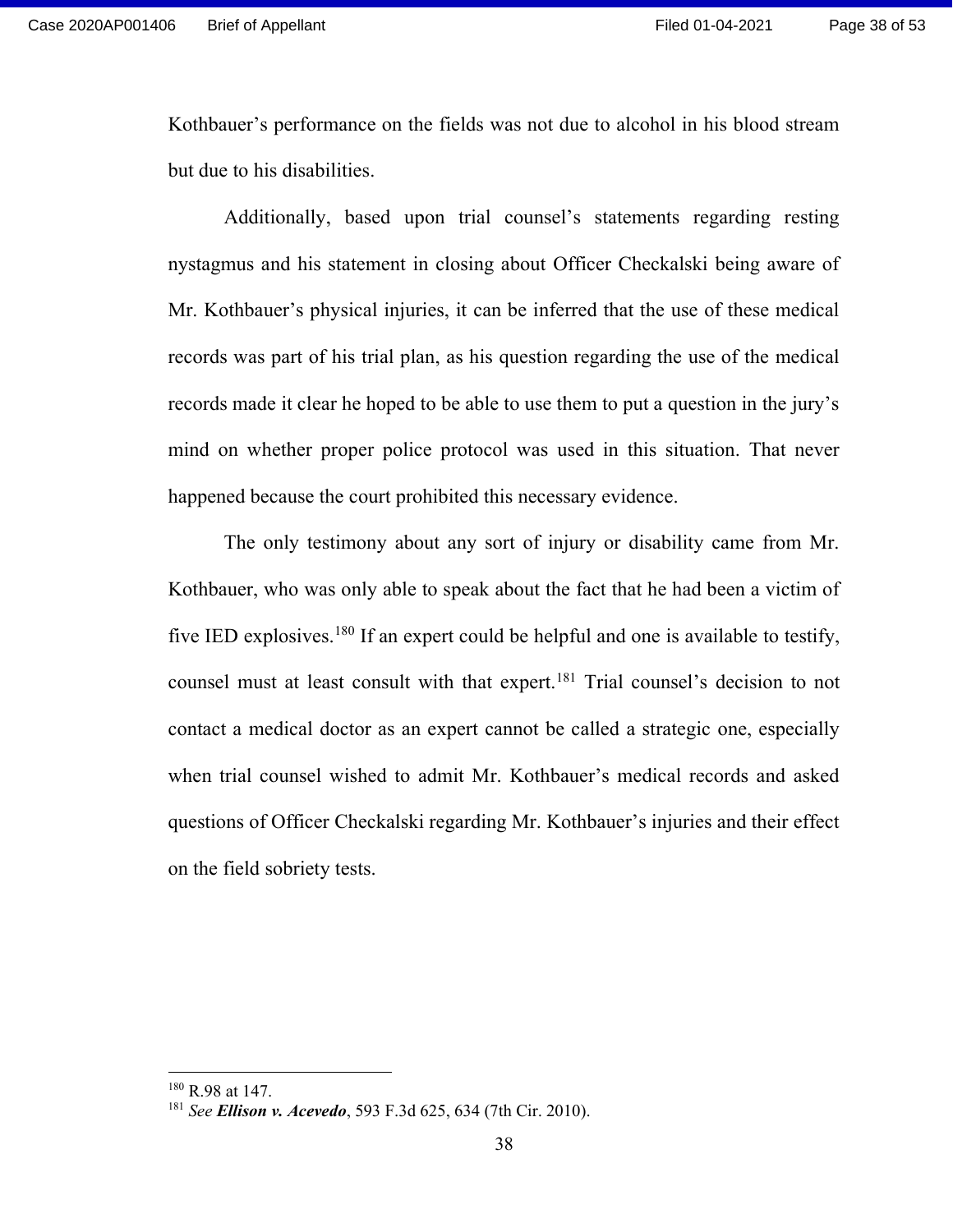### IV. The Circuit Court Erred in Denying Mr. Kothbauer an Evidentiary Hearing.

Once a defendant meets the initial burden of production, if sufficient facts are alleged that would merit relief, a Court grants an evidentiary hearing.<sup>182</sup> The caselaw states that where there are differences in fact, a defendant is entitled to an evidentiary hearing.<sup>183</sup> An evidentiary hearing may also develop the record and benefit the court, which does not have all of the facts before it, if it decides without a hearing requiring testimony.<sup>184</sup>

The Court of Appeals in **State v. Saunders** conceptualized the difference between adequate and inadequate allegations somewhat differently.<sup>185</sup> The **Saunders** case distinguishes between adequate, "factual-objective" allegations as opposed to inadequate, "opinion-subjective" allegations.<sup>186</sup> Defendant's allegations in the **Saunders** case were opinion-subjective because he merely alleged that "trial" counsel failed to properly counsel defendant."<sup>187</sup> That allegation failed because he did not explain the circumstances of his attorney's deficient counseling such that his motion raised a question of fact requiring a hearing.<sup>188</sup> On the other hand, Mr.

<sup>&</sup>lt;sup>182</sup> State v. Allen, 274 Wis. 2d 568, 576, 682 N.W.2d 433 (2004); State v. Velez, 224 Wis. 2d 1, 18, 589 N.W.2d 9 (1999).

<sup>&</sup>lt;sup>183</sup> State v. Allen, 274 Wis. 2d 568, 576, 682 N.W.2d 433 (2004).

<sup>&</sup>lt;sup>184</sup> *Velez*, 224 Wis. 2d at 17–18, citing *State v. Garner*, 207 Wis. 2d 520, 534–35, 558 N.W.2d 916 (Ct. App. 1996).

<sup>&</sup>lt;sup>185</sup> State v. Saunders, 196 Wis. 2d 45, 51–52, 538 N.W.2d 546 (Ct. App. 1995).

<sup>&</sup>lt;sup>186</sup> *Id.* (citing Jeanne L. Schroeder, *Subject: Object*, 47 U. Miami. L. Rev. 1, 40 (1992)).

 $187$  *Id.* at 52.

 $188$  *Id.*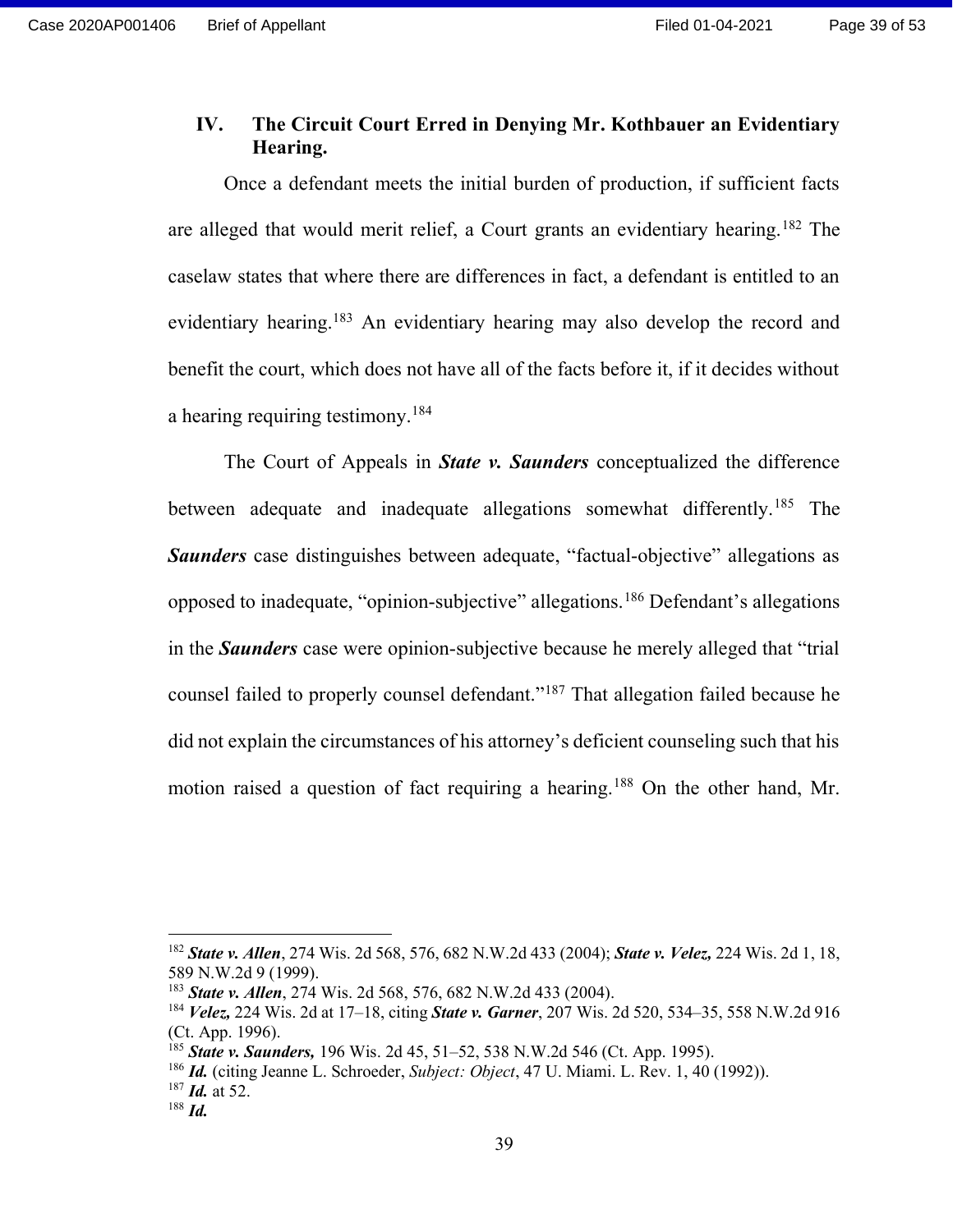Kothbauer alleged factual-objective circumstances with specificity. Therefore, this Court must schedule an evidentiary hearing.<sup>189</sup>

The court improperly denied Mr. Kothbauer's motion without an evidentiary hearing. The court found that Mr. Kothbauer was not unlawfully searched and seized, stating, "Mr. Kothbauer consented to the search and there is no evidence the search was other than consensual…The brief citation to Terry v. Ohio, 392 U.S. 1 (1968) is not on point as Terry dealt with a non-consensual search, not one performed with consent."<sup>190</sup> Mr. Kothbauer did not consent to a search of his person. Officer Checkalski asked Mr. Kothbauer if he could perform a pat down search, to which Mr. Kothbauer stated he could.<sup>191</sup> Officer Checkalski proceeded to put his hands directly into Mr. Kothbauer's pockets without having any reason.<sup>192</sup> "There is no Wisconsin case law which allows an officer to bypass the requirement for a frisk by asking consent to conduct a frisk."<sup>193</sup> Again, the United States Supreme Court specifically prohibited such type of conduct in Terry v. Ohio.<sup>194</sup>

It does not follow that because Mr. Kothbauer gave consent for Officer Checkalski to perform a pat down search he consented to any and all searches that

<sup>&</sup>lt;sup>189</sup> State v. Bentley, 201 Wis. 2d 303, 548 N.W.2d 50 (1996) at 309.

<sup>190</sup> R.87 at 2; (App. A-12).

<sup>191</sup> R.98 at 78.

<sup>192</sup> R.37.

 $193$  R.82 at 5.

<sup>&</sup>lt;sup>194</sup> State v. McGill, 2000 WI 38, 1 21, 234 Wis. 2d 560, 569, 609 N.W.2d 795, 801 ("Terry limits") the protective frisk to situations in which the officer is 'justified in believing that the individual whose suspicious behavior he is investigating at close range is armed and presently dangerous to the officer or to others." *quoting Terry v. Ohio*, 392 U.S. at 24, 88 S.Ct. 1868).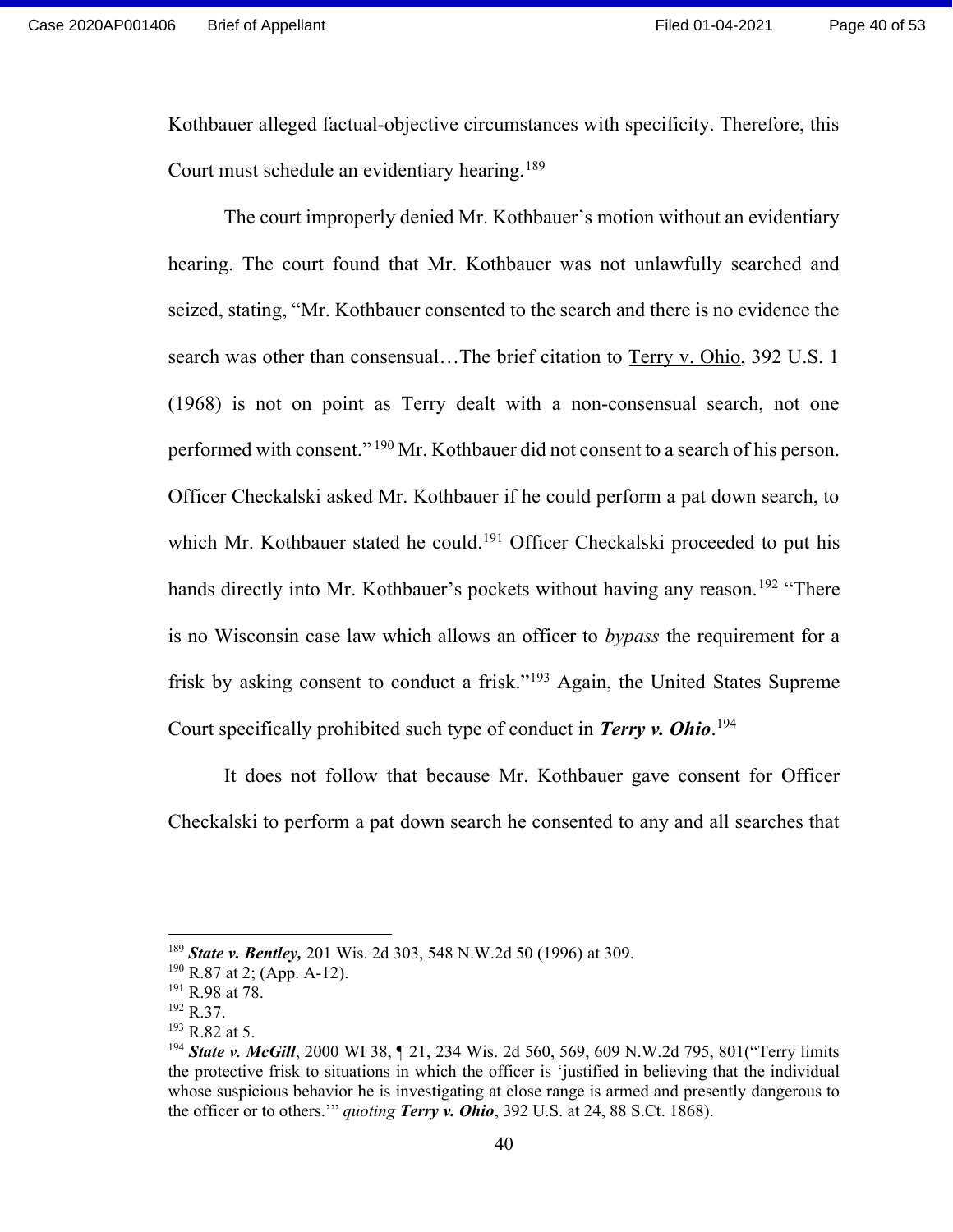followed.<sup>195</sup> Mr. Kothbauer testified at the trial that he agreed to a pat down search, but he was "furious" when Officer Checkalski put his hands into Mr. Kothbauer's pockets without patting him down first.<sup>196</sup> The court stated "No facts have been alleged to support a claim that Mr. Kothbauer was under arrest at the time of the search or immediately thereafter. No case law is cited to support a claim that a consensual search supports a finding that a person has been seized or arrested."<sup>197</sup> Again, Mr. Kothbauer consented to a pat down, not a search of his person.<sup>198</sup> Officer Checkalski exceeded the scope of said pat down by putting his hands directly into Mr. Kothbauer's pockets. The facts as alleged in Mr. Kothbauer's post-conviction motion are to be taken as true.<sup>199</sup> As such, the court erred in its decision to deny Mr. Kothbauer an evidentiary hearing.

The court also erred in deciding trial counsel was not ineffective for failing to file a motion to seek the suppression of the field sobriety tests. The court claims no law was cited in support that, "a traffic officer must strictly follow the manual in having a driver perform field tests."<sup>200</sup> This is incorrect. In Mr. Kothbauer's Reply Brief to State's Response to Defendant's Motion for Postconviction Relief, he cited to State v. Zivcic, 229 Wis. 2d 119, 128, 598 N.W.2d 565, 570 (Ct. App. 1999), in which the Wisconsin Court of Appeals has held that the results of the Horizontal

 $195$  Bumper v. North Carolina, 391 U.S. 543 (1968).

<sup>&</sup>lt;sup>196</sup> R.98 at 145.

<sup>197</sup> R.87 at 2; (App. A-12).

<sup>198</sup> R.98 at 145.

<sup>&</sup>lt;sup>199</sup> State v. Allen, 274 Wis. 2d 568, 576, 682 N.W.2d 433 (2004).

 $200$  R.87 at 2; (App. A-12).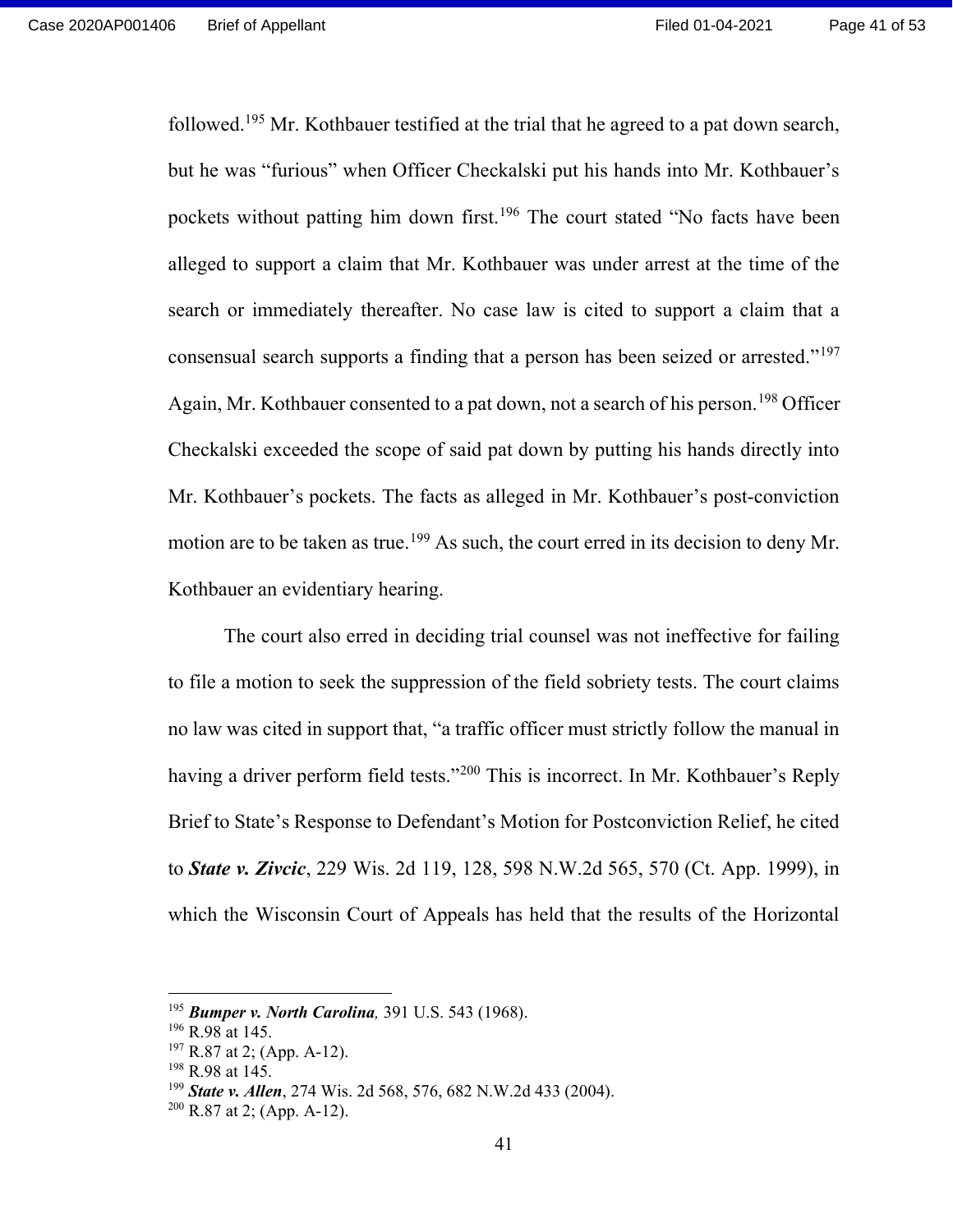Gaze Nystagmus (HGN) test may be admissible as evidence, "As long as the HGN test results are accompanied by the testimony of a law enforcement officer who is **properly** trained to administer and evaluate the test."<sup>201</sup> Assuming Officer Checkalski was NHTSA certified, his training was provided in the form of in-person instructors that teach from the DWI Detection and Standardized Field Sobriety Testing Manual. Thus, an officer that does not adhere to the manual in their administration of the HGN test is not using proper training methods, and the officer's observations must be discounted. Officer Checkalski did not check for resting nystagmus, and being that Mr. Kothbauer suffers from a severe head injury, any clues Officer Checkalski noted would not be related to Mr. Kothbauer's impairment or blood alcohol level. These facts, as alleged in Mr. Kothbauer's previous filings, are enough to support an evidentiary hearing.

The court incorrectly stated "the officer offered to perform an alternative test in addition to the standard tests he used. Mr. Kothbauer declined to perform an alternative test. No evidence has been produced to indicate the officer failed to consider these issues when making his decision to arrest Mr. Kothbauer<sup>"202</sup> Mr. Kothbauer testified at trial, "when [Officer Checkalski] was describing [the Walk and Turn Test], I kept asking him for, if there was an alternate that we could do, and he said we'll get to that eventually."<sup>203</sup> Later, Officer Checkalski had Mr. Kothbauer

<sup>201</sup> R.82 at 17.

 $202$  R.87 at 2-3; (App. A-12, A-13).

 $203$  R.98 at 147.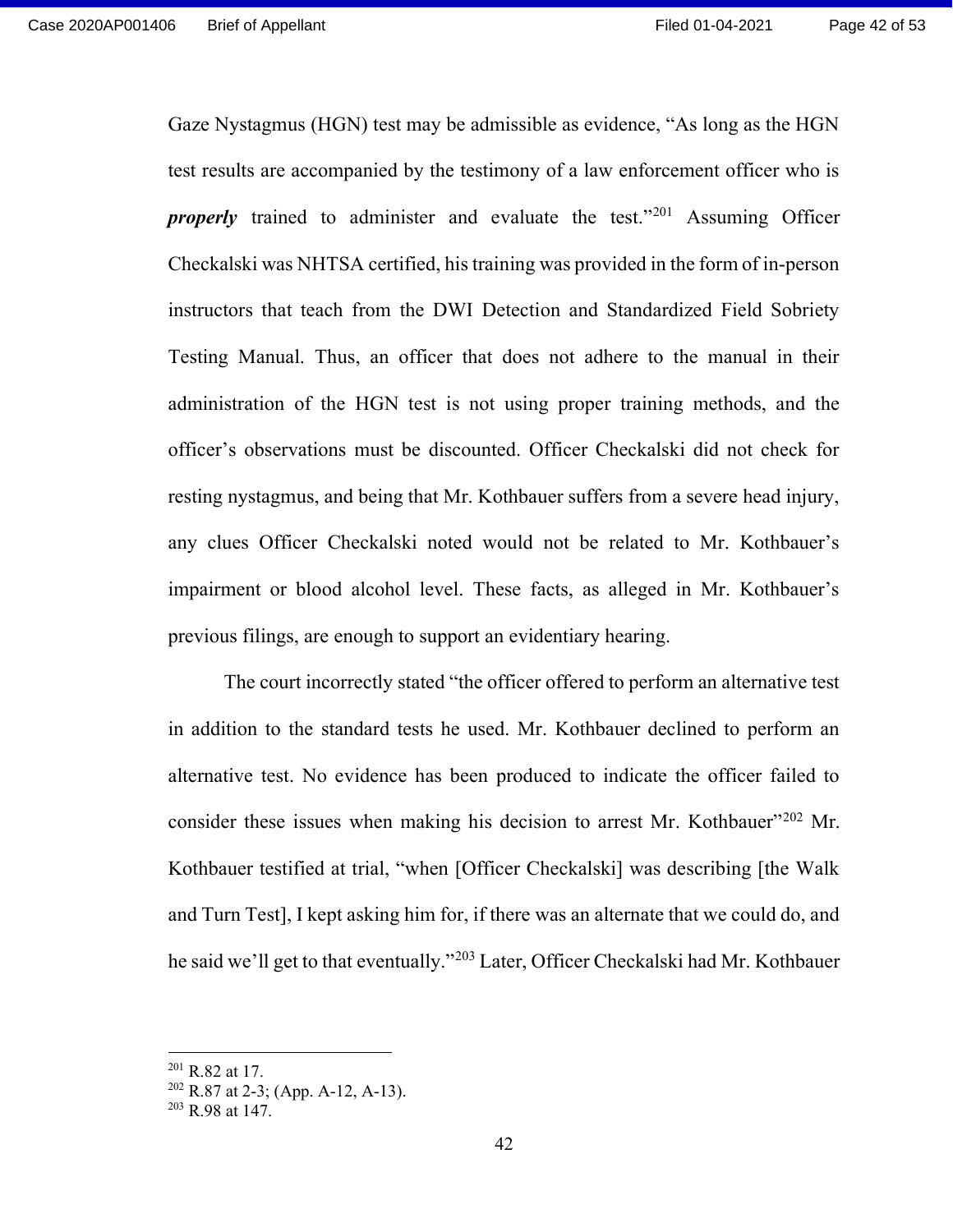recite the alphabet, which he did correctly.<sup>204</sup> Thus, the court is incorrect in its claim that Officer Checkalski offered Mr. Kothbauer an alternative test and he refused. Officer Checkalski also testified, when asked by trial counsel about whether he could count Mr. Kothbauer's limited performance on the Walk and Turn test:

Trial Counsel: And due to – due to there not being a walk-and-turn test, you cannot use the decision table for a combined scoring of the gaze nystagmus and walk-and-turn, correct?

Officer Checkalski: He completed the first portion of the walk-and-turn test as the instructional. He didn't complete the walking phase of that test.

Trial Counsel: Okay. But wouldn't it be true that unless he completed the whole test, you could not use the decision table for those two tests?

Officer Checkalski: I can't see any more clues at that point.<sup>205</sup>

 This testimony is evidence that Officer Checkalski still counted the clues he noted on Mr. Kothbauer's performance of the Walk and Turn test despite Mr. Kothbauer informing him of his balance issues. As such, evidence was submitted to the trial court which showed that Officer Checkalski did not consider Mr. Kothbauer's disabilities in his decision when administering the field sobriety tests.

The court further erred in holding trial counsel was not ineffective for failing to show the L3 Dash Cam footage. The court found both "parties could have had the jury view the recording. Both opted not to do so. The decision to not show the jury the camera footage was a strategic decision and has a rational basis."<sup>206</sup> The court gives no explanation as to how such a choice could be labeled "strategic" in nature. The court cannot speculate on strategic defenses trial counsel may have

 $204$  R.98 at 90.

<sup>&</sup>lt;sup>205</sup> R.98 at 87-88.

 $206$  R.87 at 3; (App. A-13).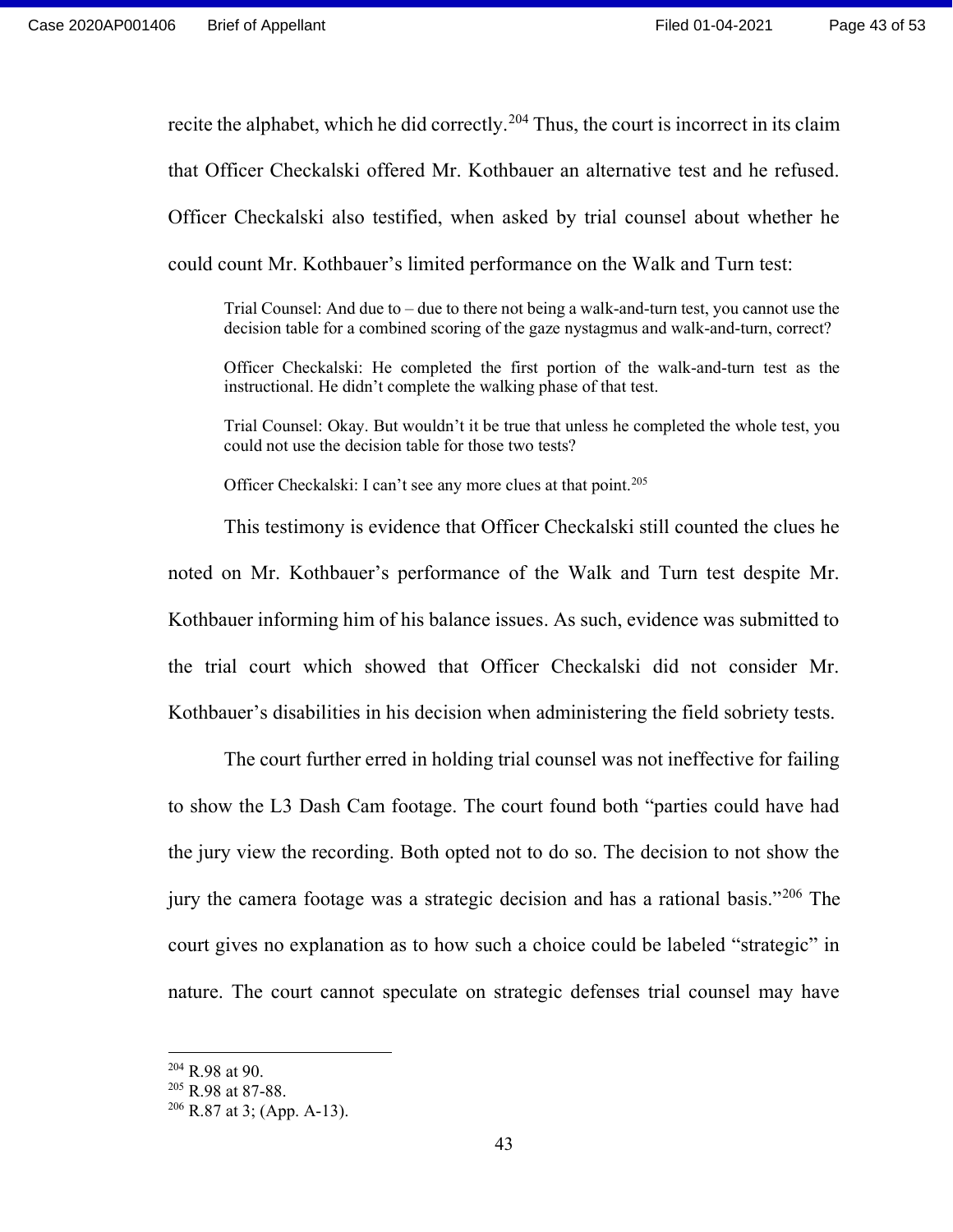proffered at a Machner hearing, as no hearing was held due to the court's Order Denying the Motion for Postconviction Relief without an evidentiary hearing.<sup>207</sup> Without a *Machner* hearing, there was no way to know if trial counsel would claim the decision not to play the L3 Dash Cam footage was strategic or not. If the jury had seen this video, had an expert been attained to speak on Mr. Kothbauer's disabilities (or had medical records establishing those disabilities been admitted at trial), the jurors would have understood the reason for Mr. Kothbauer's performance on the SFST. Thus, the jury would have been more likely to acquit on both charges had the video been played.

Again, the court erred in finding that trial counsel was not ineffective for failing to retain an expert or bring forth medical documentation of Mr. Kothbauer's physical disabilities. First, the court stated that these medical records go toward the operating while intoxicated charge, and not the prohibited alcohol concentration charge.<sup>208</sup> Next, the court stated it had not been presented any information in the prior hearings to show what kind of expert was available and what such an expert would testify to.<sup>209</sup> The court also claimed, even though the attorney did not so testify, that it was a strategic decision on the part of trial counsel to not bring forth these medical records, as parts of medical records, the court believed, would show that Mr. Kothbauer did not have issues with his balance.<sup>210</sup>

 $^{207}$  *Id.*; (App. A-11).

 $208$  *Id.* at 4; (App. A-14).

 $209$  *Id.* 

 $^{210}$  *Id.*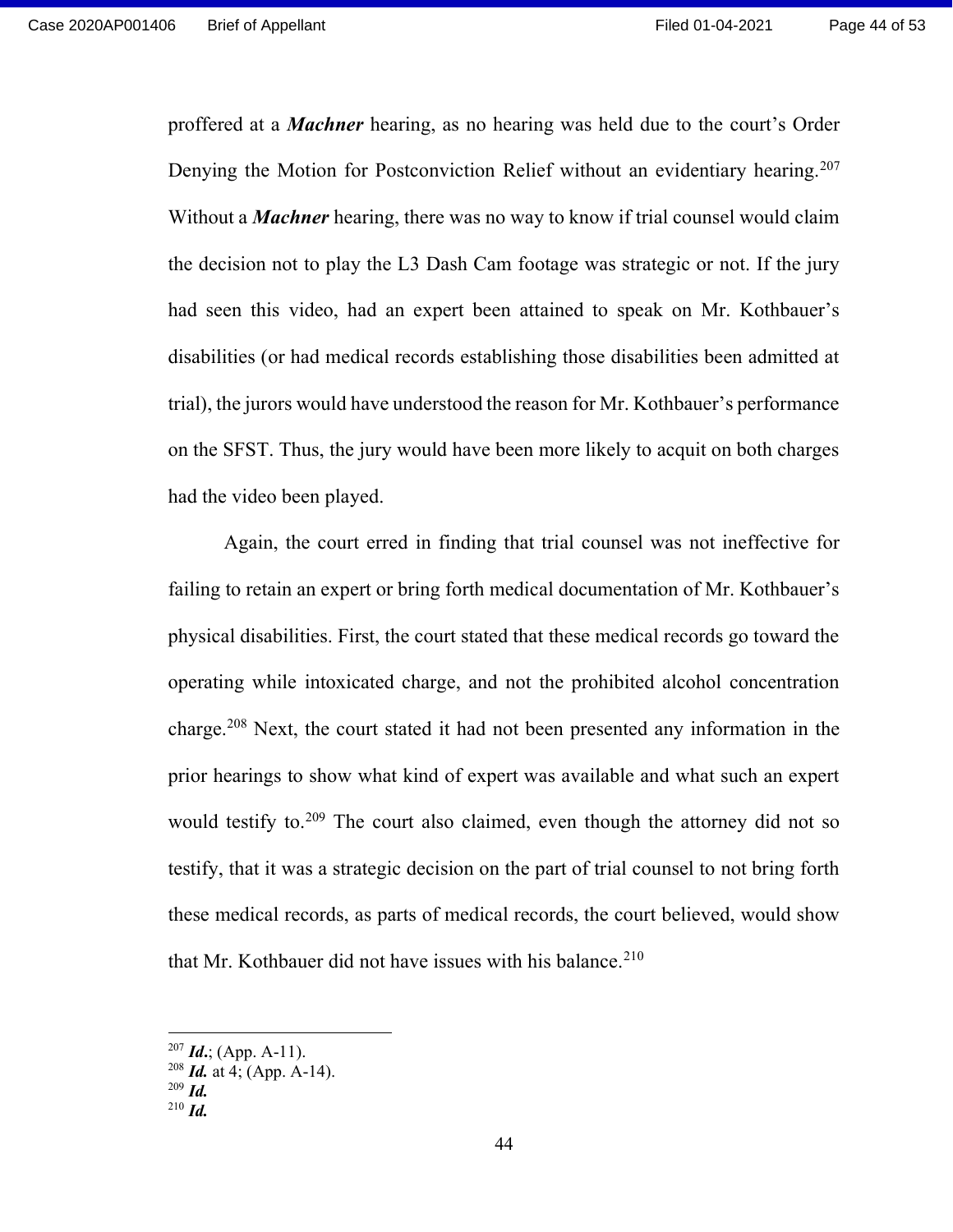The documentation presented is not only relevant to the OWI charge. The medical documentation demonstrates Mr. Kothbauer's inability to proficiently pass the field sobriety tests for reasons explained above. Officer Checkalski testified that these tests were used to detect impairment.<sup>211</sup> The NHTSA DWI Detection Manual states these tests detect impairment based upon a certain number of clues reflecting a certain probability of an individual being at or above a .08 BAC.<sup>212</sup> These tests were used by Officer Checkalski to arrest Mr. Kothbauer and proceed to read him the Informing the Accused form and test a sample of Mr. Kothbauer's blood. It was these actions that led to Mr. Kothbauer being charged with PAC, and as such, being able to present evidence on how Mr. Kothbauer could not perform tests that were made to detect impairment and a blood alcohol content of .08 and higher goes to the PAC charge.

The court is also incorrect in its assertation that "no fact or other information has been submitted to show exactly what expert was available and what such an expert would testify to and precisely what opinions they would have that would be admissible."<sup>213</sup> In Mr. Kothbauer's Motion for Postconviction Relief, it was stated, "An expert could have testified that based upon Mr. Kothbauer's traumatic brain injury and the effects it has had on his balance, he was not a suitable candidate for the field sobriety tests."<sup>214</sup> In the Reply Brief to State's Response to Defendant's

 $211$  R.98 at 88.

<sup>212</sup> DWI Detection and Standardized Field Sobriety Test Manual, Session 8, p. 13 (2015); (App. A-5).

 $^{213}$  R.87 at 4; (App. A-14).

<sup>214</sup> R.79 at 19.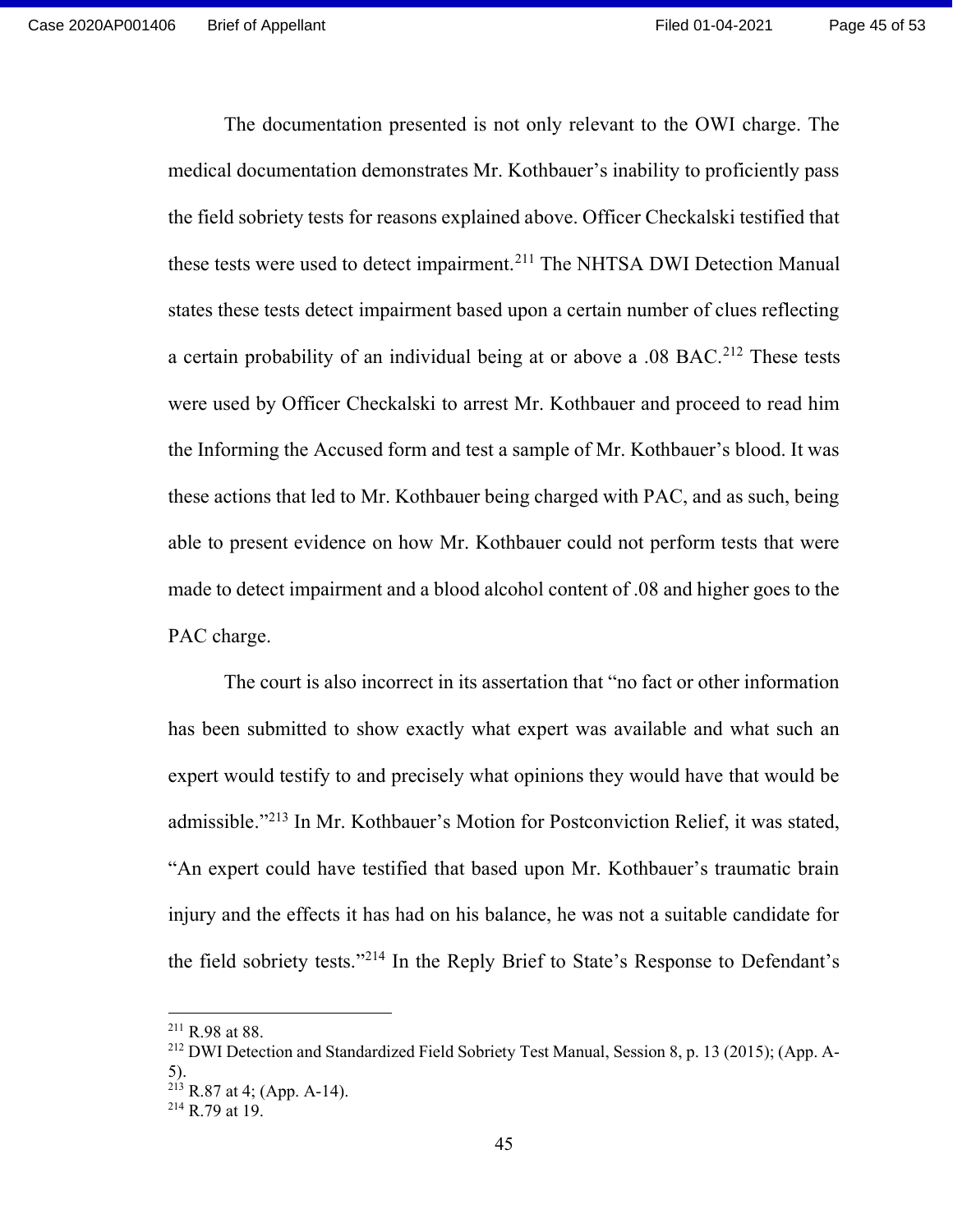Motion for Postconviction Relief, Mr. Kothbauer stated (in explaining why an expert would be helpful), trial counsel "could have used the expert to explain to the jury the true likelihood of improvement, and how the condition can worsen and what those effects would look like."<sup>215</sup> The conditions being referred to in the abovementioned sentence are Mr. Kothbauer's injuries, as Mr. Kothbauer's medical records stem from 2013.<sup>216</sup> These records were submitted with Mr. Kothbauer's Motion for Postconviction Relief, and such records establish that Mr. Kothbauer would not be able to perform a balance test without the results being skewed, and that any clues noted in HGN would be irrelevant because of the injury to his head.<sup>217</sup> Thus, Mr. Kothbauer has explained what an expert would opine in Mr. Kothbauer's case.

Further, the court cited to certain documentation the court claimed would hurt the defense's position.<sup>218</sup> Specifically, the court found the following problematic:

He has full active range of motion in all four extremities. Strength is 5/5. No focal sensory deficits. Reflexes are 2+. Finger-to-nose and heel-to-shin are within normal limits. He is able to walk on toes and heels and perform single leg stance…MCT: Pt is able to react in timely manner to maintain balance amidst varying amplitude perturbations.<sup>219</sup>

 $215$  R.82 at 20.

 $216$  R.79 at 42.

 $217$  *Id.* at 42-45.

 $218$  R.87 at 4; (App. A-14).

 $^{219}$  *Id.*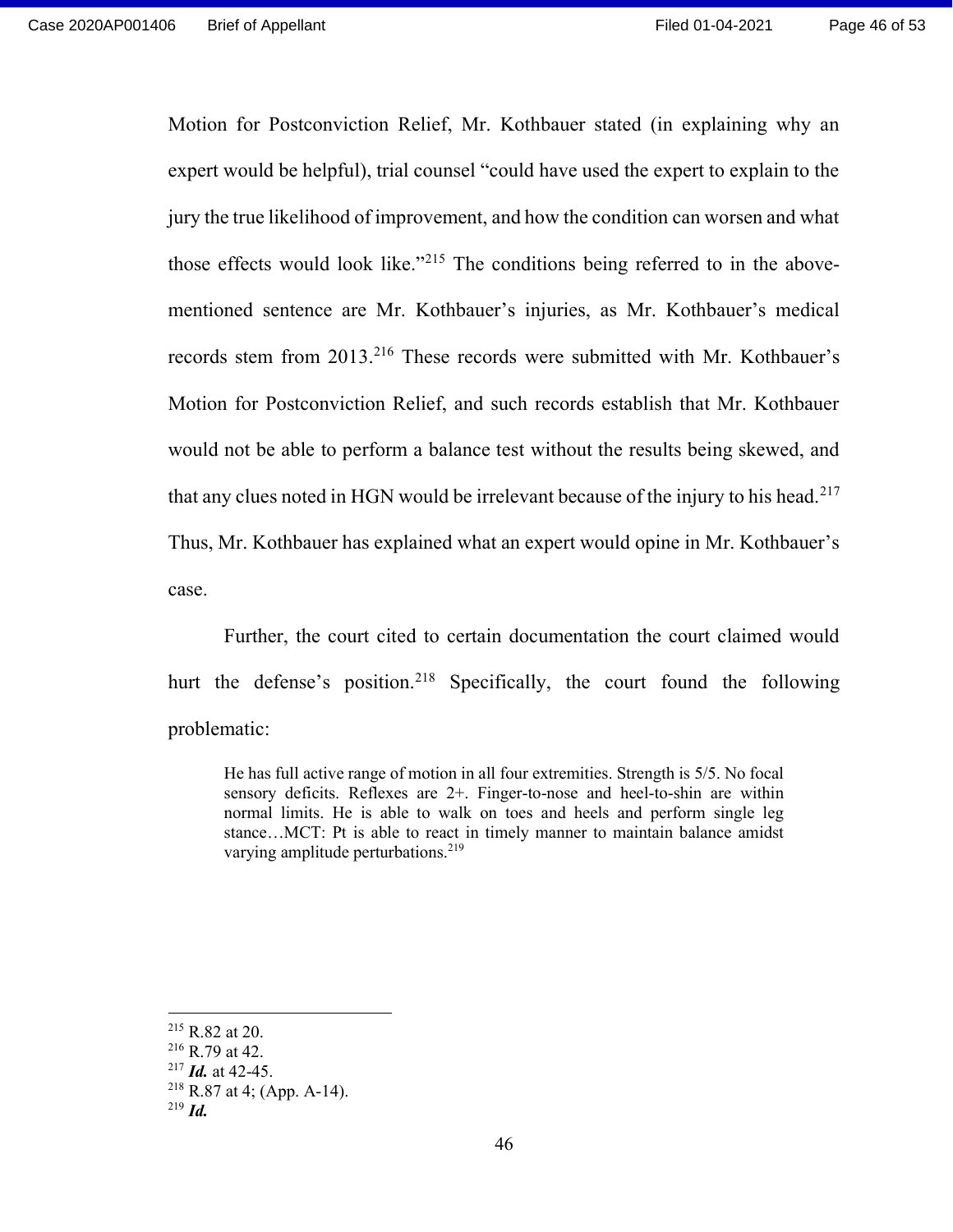What the court did not address is all issues that would affect Mr. Kothbauer's performance, such as his dizziness and headaches.<sup>220</sup> An individual with dizziness would have issues being able to perform balance-related activities. An expert could have explained in detail how a traumatic brain injury would affect his balance, as well as the true likelihood of improvement, and how the condition can worsen and what those effects would look like. While the court may have believed the records would hurt Mr. Kothbauer's case, an expert's testimony would have been able to show that after five years since that original evaluation, Mr. Kothbauer's injury was at a worse stage than when it began.<sup>221</sup>

The court did not address that Mr. Kothbauer's medical documents showed he most likely suffered from a traumatic brain injury.<sup>222</sup> Specifically, an expert would have been able to explain how Mr. Kothbauer's traumatic brain injury would have resulted him in being a prime candidate to be screened out of the horizontal haze nystagmus (HGN) test due to the probability of any nystagmus present being due to injury, not intoxication or a .08 or higher blood alcohol content. When looking at all these factors in totality, trial counsel was ineffective for not bringing forth the medical documentation and an expert. This ineffectiveness unfairly prejudiced Mr. Kothbauer's case.

 $220$  R.79 at 42-46, 48-50.

 $^{221}$  *Id.* at 17.

 $222$  R.79 at 41-46, 52-57.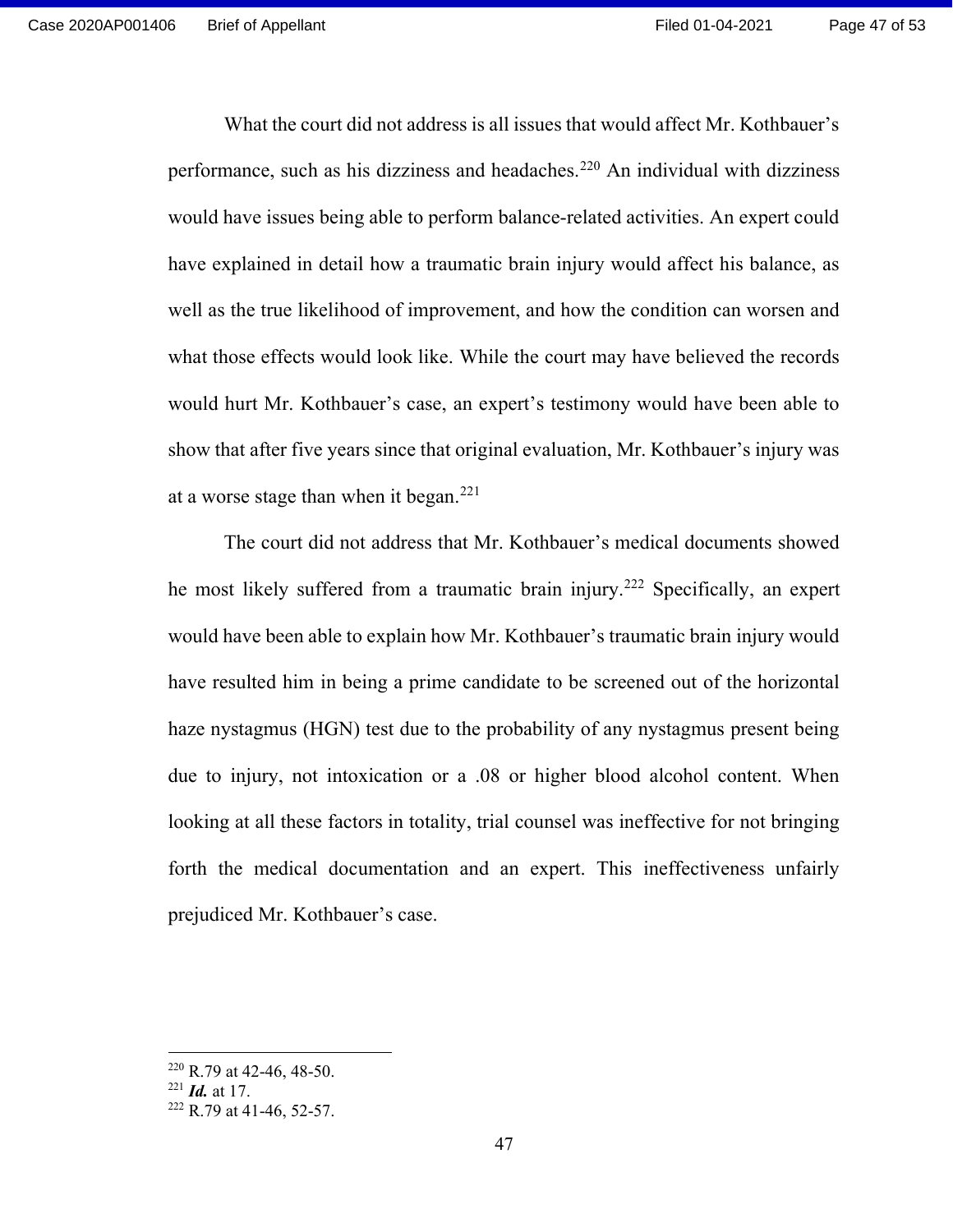Lastly, the court erred in finding that trial counsel's plan was not ineffective. While Mr. Kothbauer was acquitted of the OWI charge, it cannot be said that being acquitted of one charge and not another means counsel is automatically effective. It is important to note it is the cumulative effect of all of these issues, every action that trial counsel did, or failed to do, that prejudiced Mr. Kothbauer and denied him a fair trial.<sup>223</sup> Based upon the totality of the circumstances, trial counsel's performance was ineffective and prejudicial against Mr. Kothbauer.

Many of the court's findings were premature and based upon findings that would have required an evidentiary hearing. The court could not make the determinations it did without first hearing trial counsel's explanation for his actions. Again, "Just as a reviewing court should not second guess the strategic decisions of counsel with the benefit of hindsight, it should also not construct strategic defenses which counsel does not offer."<sup>224</sup> As such, an evidentiary hearing is necessary.

<sup>&</sup>lt;sup>223</sup> See **State v. Thiel**, 2003 WI 111,  $\P$  4, 264 Wis. 2d 571, 581, 665 N.W.2d 305, 311; **State v.** Kemble, 238 P.3d 251 (Kan. 2010).

<sup>&</sup>lt;sup>224</sup> United States v. Cronic, 466 U.S. 648, 659-60 (1984).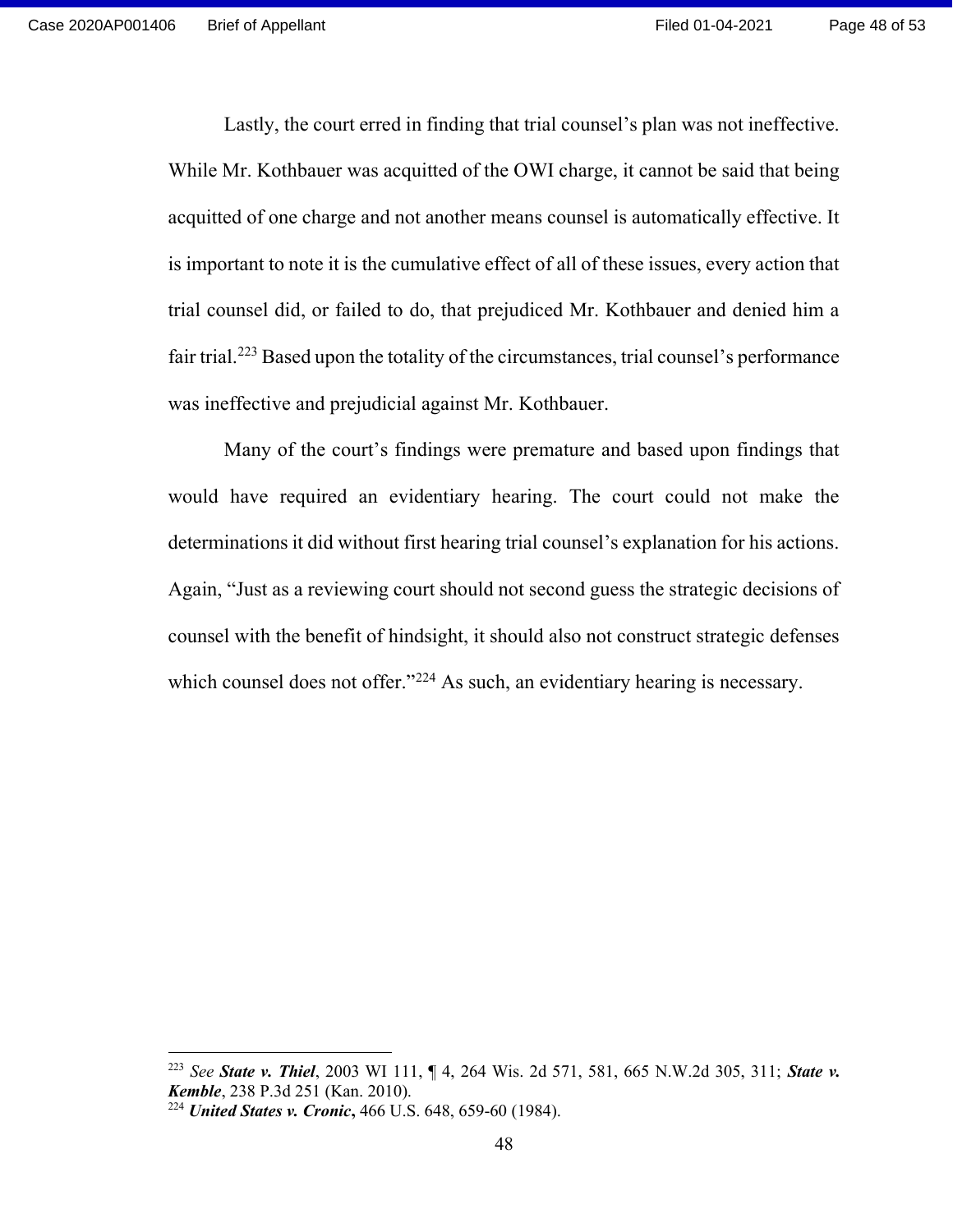### **CONCLUSION**

For the reasons stated above, Mr. Kothbauer respectfully requests that this

Court reverse the circuit court's orders denying the Motion for Postconviction Relief

without an evidentiary hearing and remand the matter for further proceedings.

Dated at Madison, Wisconsin, January 4, 2021.

Respectfully submitted,

 ERC TRYGVE KOTHBAUER, Defendant-Appellant

 TRACEY WOOD & ASSOCIATES One South Pinckney Street, Suite 950 Madison, Wisconsin 53703 (608) 661-6300

BY: /s/electronically signed by Vincent J. Falcone VINCENT J. FALCONE State Bar No.: 1104630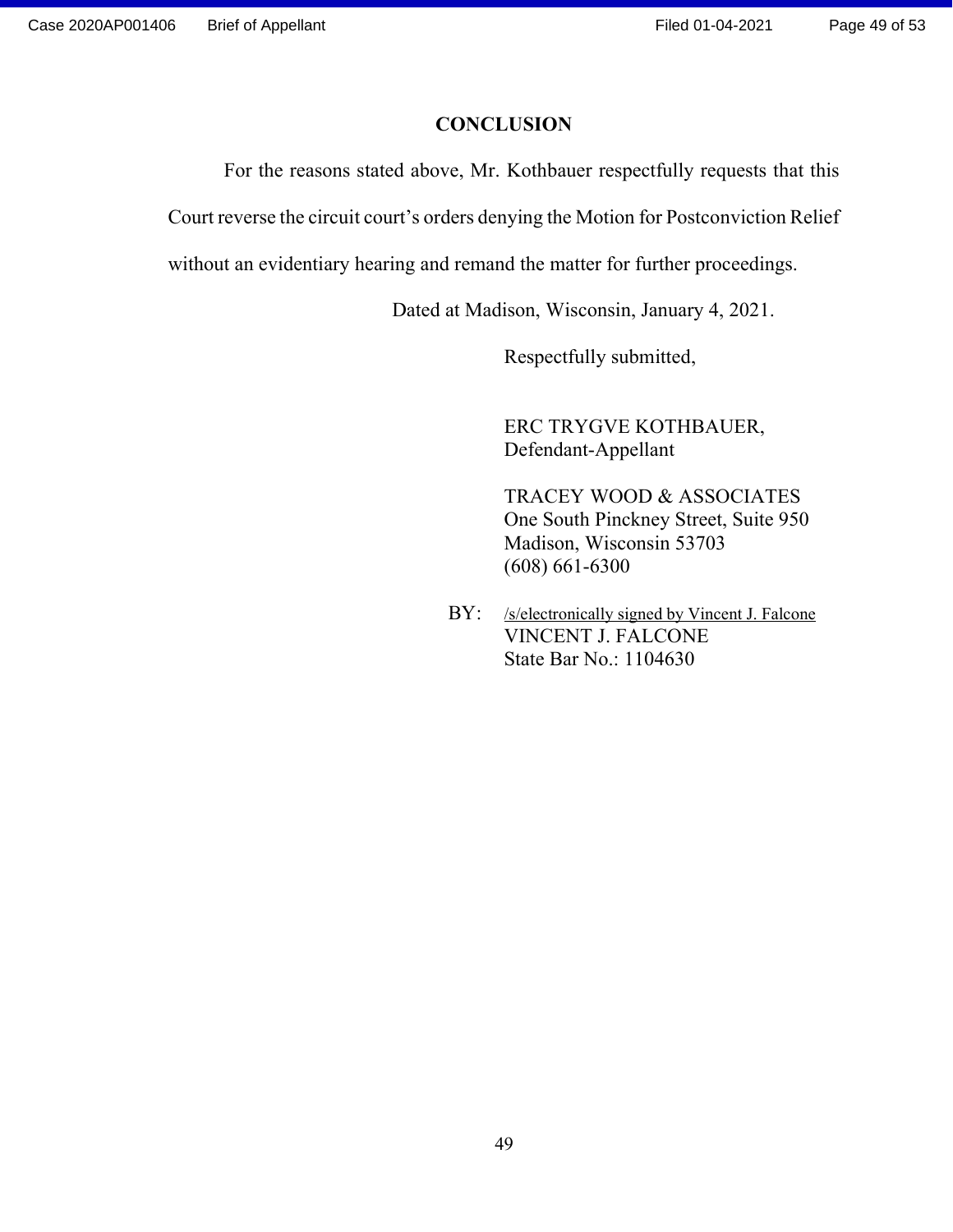### **CERTIFICATION**

 I certify that this brief conforms to the rules contained in s. 809.19(8)(b) and (c) for a brief produced using the following font:

 Proportional serif font: Min. printing resolution of 200 dots per inch, 13 point body text, 11 points for quotes and footnotes, leading of min. 2 points, maximum of 60 characters per full line of body text. The length of this brief is 10,477 words.

I further certify that the text of the electronic copy of the brief is identical to the text of the paper copy of the brief.

I hereby certify that: I have submitted an electronic copy of this brief, excluding the appendix, if any, which complies with the requirements of the Interim Rule for Wisconsin's Appellate Electronic Filing Project, Order No. 19-02. I further certify that a copy of this certificate has been served with this brief filed with the court and served on all parties either by electronic filing or by paper copy.

Dated: January 4, 2021.

Signed,

BY: /s/electronically signed by Vincent J. Falcone VINCENT J. FALCONE State Bar No. 1104630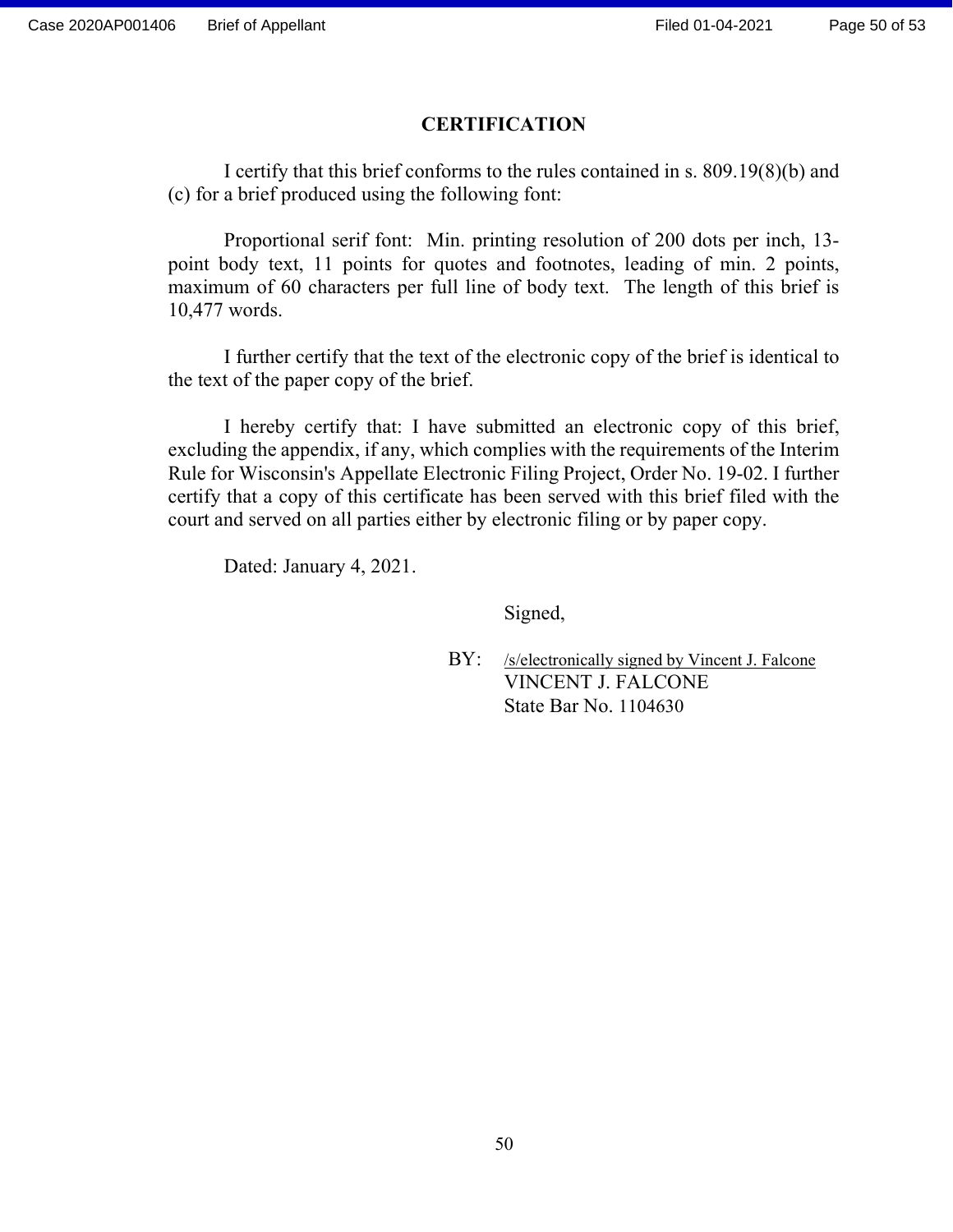### **CERTIFICATION**

I hereby certify that filed with this brief, either as a separate document or as a part of this brief, is an appendix that complies with  $\S$  809.19(2)(a) and that contains, at a minimum:

- (1) a table of contents;
- (2) the findings or opinion of the circuit court; and
- (3) portions of the record essential to an understanding of the issues raised, including oral or written rulings or decisions showing the circuit court's reasoning regarding those issues.

I further certify that if this appeal is taken from a circuit court order or judgment entered in a judicial review of an administrative decision, the appendix contains the findings of fact and conclusions of law, if any, and final decision of the administrative agency.

I further certify that if the record is required by law to be confidential, the portions of the record included in the appendix are reproduced using first names and last initials instead of full names of persons, specifically including juveniles and parents of juveniles, with a notion that the portions of the record have been so reproduced to preserve confidentiality and with appropriate references to the record.

Dated: January 4, 2021.

Signed,

BY: /s/electronically signed by Vincent J. Falcone VINCENT J. FALCONE State Bar No. 1104630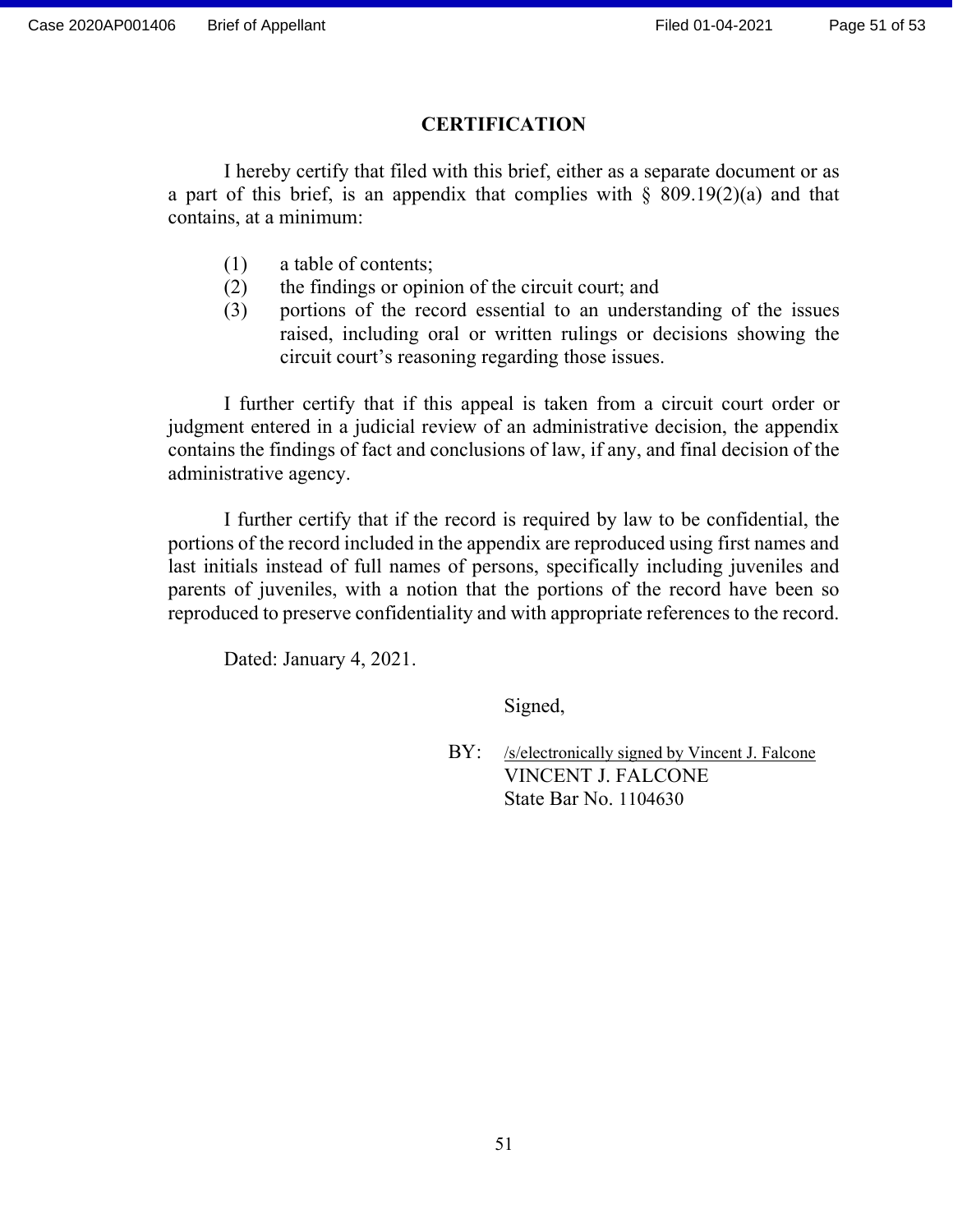### **CERTIFICATION**

 I certify that this appendix conforms to the rules contained in s. 809.19(13) for an appendix, and the content of the electronic copy of the appendix is identical to the content of the paper copy of the appendix.

Dated: January 4, 2021.

Signed,

BY: /s/electronically signed by Vincent J. Falcone VINCENT J. FALCONE State Bar No. 1104630